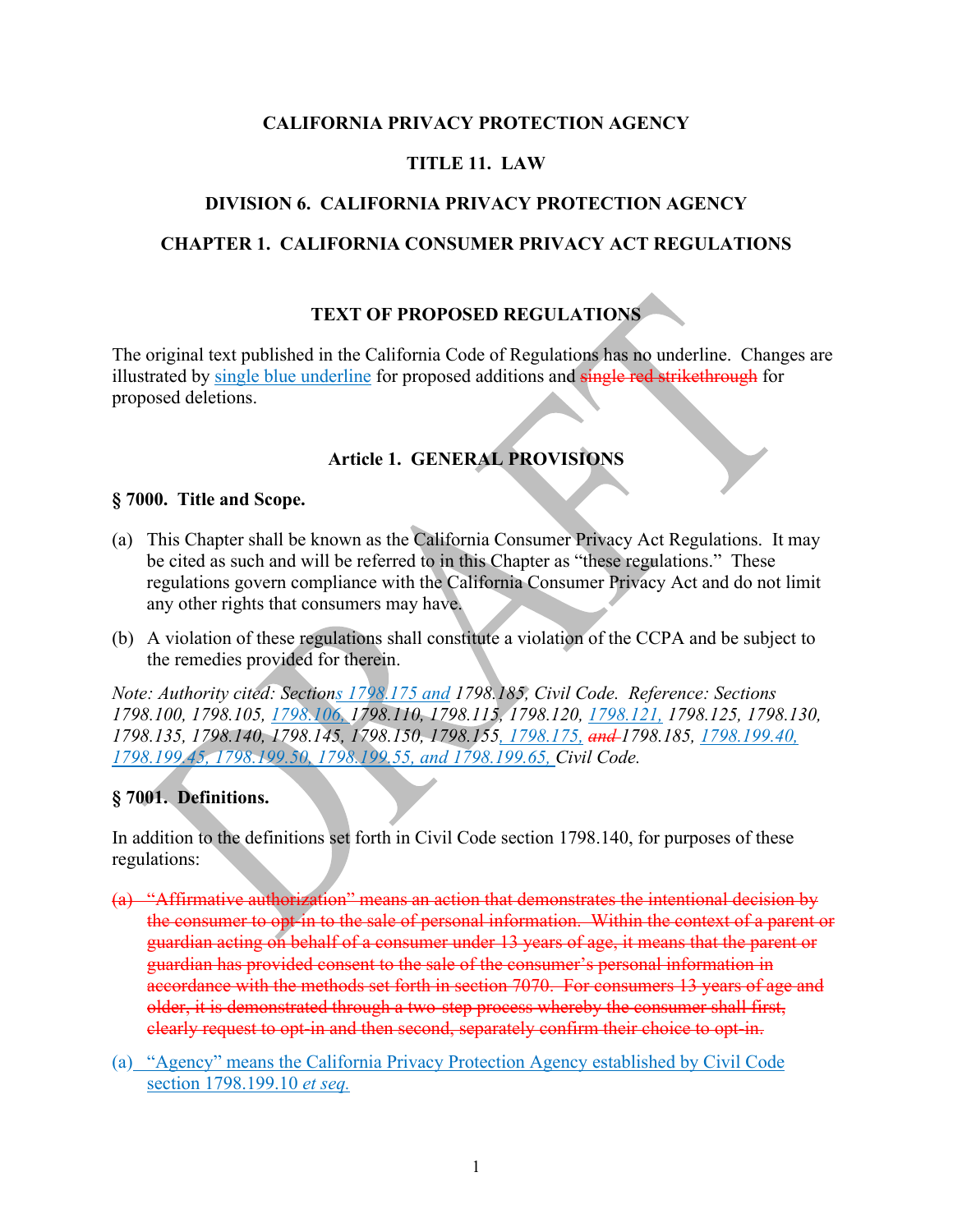- (b) "Attorney General" means the California Attorney General or any officer or employee of the California Department of Justice acting under the authority of the California Attorney General.
- (c) "Authorized agent" means a natural person or a business entity registered with the Secretary of State to conduct business in California that a consumer has authorized to act on their behalf subject to the requirements set forth in section 7063.
- (d) "Categories of sources" means types or groupings of persons or entities from which a business collects personal information about consumers, described with enough particularity to provide consumers with a meaningful understanding of the type of person or entity. They may include the consumer directly, advertising networks, internet service providers, data analytics providers, government entities, operating systems and platforms, social networks, and data brokers.
- (e) "Categories of third parties" means types or groupings of third parties with whom the business shares personal information, described with enough particularity to provide consumers with a meaningful understanding of the type of third party. They may include advertising networks, internet service providers, data analytics providers, government entities, operating systems and platforms, social networks, and data brokers.
- (f) "CCPA" means the California Consumer Privacy Act of 2018, Civil Code section 1798.100 *et seq*.
- (g) "COPPA" means the Children's Online Privacy Protection Act, 15 U.S.C. sections 6501 to 6508 and 16 Code of Federal Regulations part 312.5.
- (h) "Disproportionate effort" within the context of a business responding to a consumer request means the time and/or resources expended by the business to respond to the individualized request significantly outweighs the benefit provided to the consumer by responding to the request. For example, responding to a consumer request to know may require disproportionate effort when the personal information which is the subject of the request is not in a searchable or readily-accessible format, is maintained only for legal or compliance purposes, is not sold or used for any commercial purpose, and would not impact the consumer in any material manner. In contrast, the benefit to the consumer of responding to a request to correct inaccurate information that the business uses and/or sells may be high because it could have a material impact on the consumer, such as the denial of services or opportunities. Accordingly, in order for the business to claim "disproportionate effort," the business would have to demonstrate that the time and/or resources needed to correct the information would be significantly higher than that material impact on the consumer. A business that has failed to put in place adequate processes and procedures to comply with consumer requests in accordance with the CCPA and these regulations cannot claim that responding to a consumer's request requires disproportionate effort.
- (i)  $(h)$  "Employment benefits" means retirement, health, and other benefit programs, services, or products to which consumers and their dependents or their beneficiaries receive access through the consumer's employer.
- (i)  $\left(i\right)$  "Employment-related information" means personal information that is collected by the business about a natural person for the reasons identified in Civil Code section 1798.145,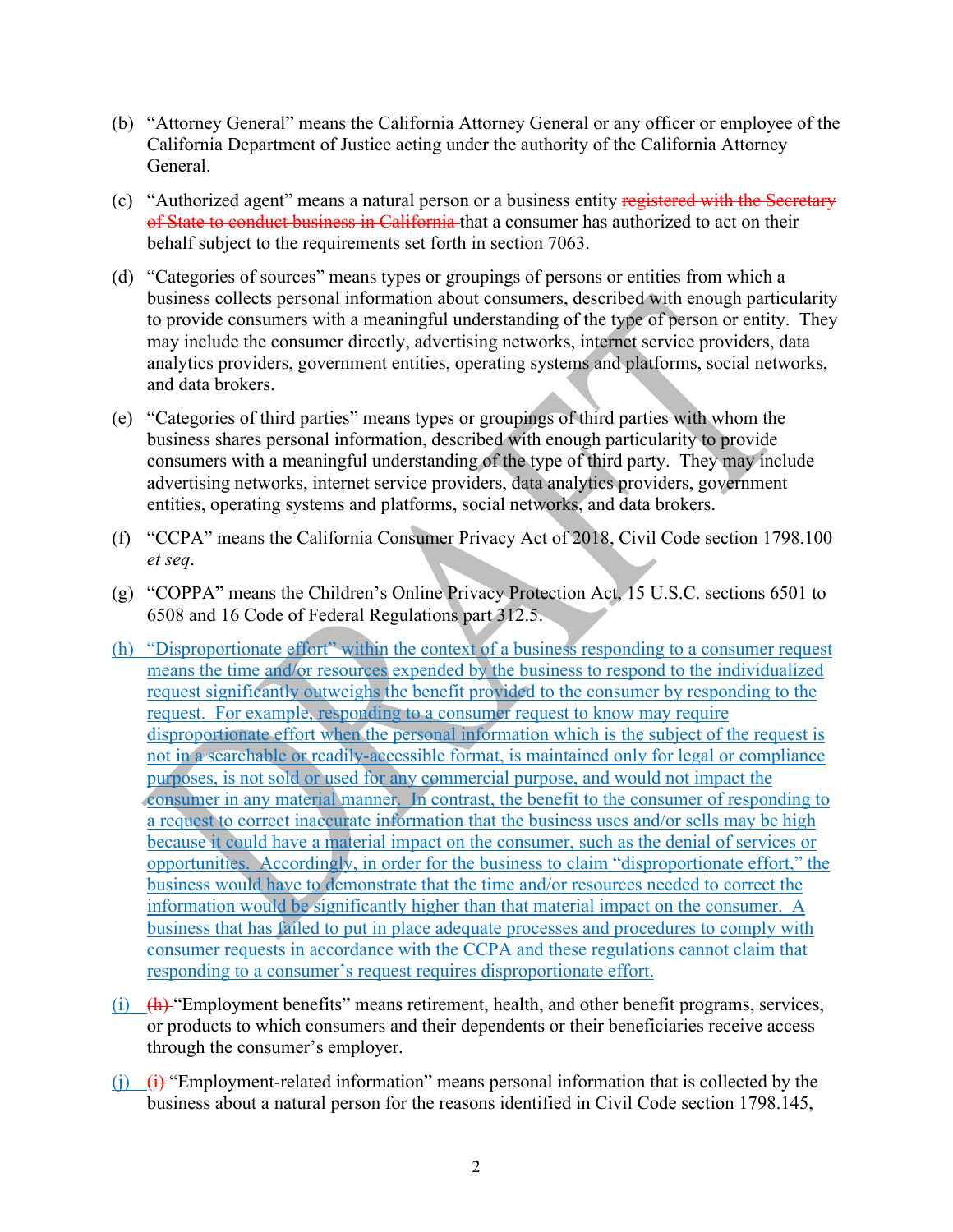subdivision  $(\frac{hm}{m})$ . The collection of employment-related information, including for the purpose of administering employment benefits, shall be considered a business purpose.

- (k) "Household" means a person or group of people who: (1) reside at the same address, (2) share a common device or the same service provided by a business, and (3) are identified by the business as sharing the same group account or unique identifier.
- (k)  $(i)$  "Financial incentive" means a program, benefit, or other offering, including payments to consumers, related to for the collection, deletion, retention, or sale, or sharing of personal information. Price or service differences are types of financial incentives.
- (l) "First party" means the consumer-facing business with which the consumer intends and expects to interact.
- (m) "Frictionless manner" means a business's processing of an opt-out preference signal that complies with the requirements set forth in section 7025, subsection (f).
- (n)  $\left(1\right)$  "Notice at collection" means the notice given by a business to a consumer at or before the point at which a business collects personal information from the consumer as required by Civil Code section 1798.100, subdivision (b), and specified in these regulations.
- (o) "Notice of right to limit" means the notice given by a business informing consumers of their right to limit the use of the consumer's sensitive personal information as required by Civil Code sections 1798.121 and 1798.135 and specified in these regulations.
- (p)  $(m)$  "Notice of right to opt-out of sale/sharing" means the notice given by a business informing consumers of their right to opt-out of the sale or sharing of their personal information as required by Civil Code sections 1798.120 and 1798.135 and specified in these regulations.
- (q)  $(n)$  "Notice of financial incentive" means the notice given by a business explaining each financial incentive or price or service difference as required by Civil Code section 1798.125, subdivision (b), and specified in these regulations.
- (r) "Opt-out preference signal" means a signal that is sent by a platform, technology, or mechanism, on behalf of the consumer, that communicates the consumer choice to opt-out of the sale and sharing of personal information and that complies with the requirements set forth in section 7025, subsection (b).
- (s)  $\Theta$  "Price or service difference" means (1) any difference in the price or rate charged for any goods or services to any consumer related to the collection, retention,  $\theta$  sale or sharing of personal information, including through the use of discounts, financial payments, or other benefits or penalties; or (2) any difference in the level or quality of any goods or services offered to any consumer related to the collection, retention,  $\theta$  sale or sharing of personal information, including the denial of goods or services to the consumer.
- (t)  $(\theta)$  "Privacy policy," as referred to in Civil Code section 1798.130, subdivision (a)(5), means the statement that a business shall make available to consumers describing the business's practices, both online and offline, regarding the collection, use, disclosure, and sale of personal information, and of the rights of consumers regarding their own personal information.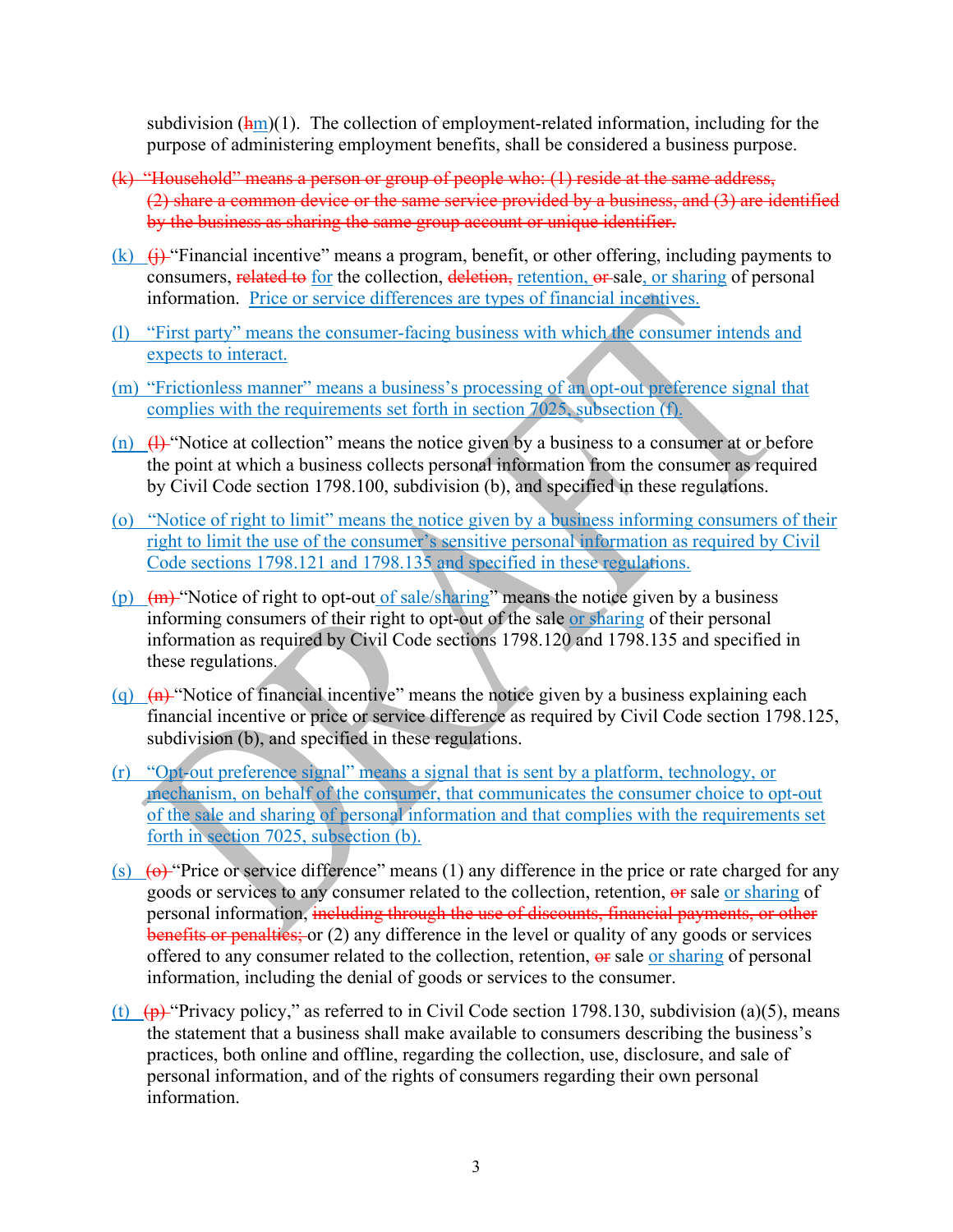- (u) "Request to correct" means a consumer request that a business correct inaccurate personal information that it maintains about the consumer, pursuant to Civil Code section 1798.106.
- (v)  $(q)$  "Request to delete" means a consumer request that a business delete personal information about the consumer that the business has collected from the consumer, pursuant to Civil Code section 1798.105.
- (w)  $(r)$  "Request to know" means a consumer request that a business disclose personal information that it has collected about the consumer pursuant to Civil Code sections  $1798.100$ , 1798.110, or 1798.115. It includes a request for any or all of the following:
	- (1) Specific pieces of personal information that a business has collected about the consumer;
	- (2) Categories of personal information it has collected about the consumer;
	- (3) Categories of sources from which the personal information is collected;
	- (4) Categories of personal information that the business sold or disclosed for a business purpose about the consumer;
	- (5) Categories of third parties to whom the personal information was sold or disclosed for a business purpose; and
	- (6) The business or commercial purpose for collecting or selling personal information.
- (x) "Request to limit" means a consumer request that a business limit the use and disclosure of the consumer's sensitive personal information, pursuant to Civil Code section 1798.121, subdivision (a).
- (y)  $(s)$  "Request to opt-in to sale/sharing" means the affirmative authorization an action demonstrating that the consumer has consented to the business's sale or sharing of that the business may sell-personal information about the consumer by a parent or guardian of a consumer less than 13 years of age, or by a consumer at least 13 and less than 16 years of age, or by a consumer who had previously opted out of the sale of their personal information.
- (z)  $(t)$  "Request to opt-out of sale/sharing" means a consumer request that a business not neither sell nor share the consumer's personal information to third parties, pursuant to Civil Code section 1798.120, subdivision (a).
- (aa) "Right to correct" means the consumer's right to request a business to correct inaccurate personal information that it maintains about the consumer as set forth in Civil Code section 1798.106.
- (bb) "Right to delete" means the consumer's right to request that a business delete personal information about the consumer that the business has collected from the consumer as set forth in Civil Code section 1798.105.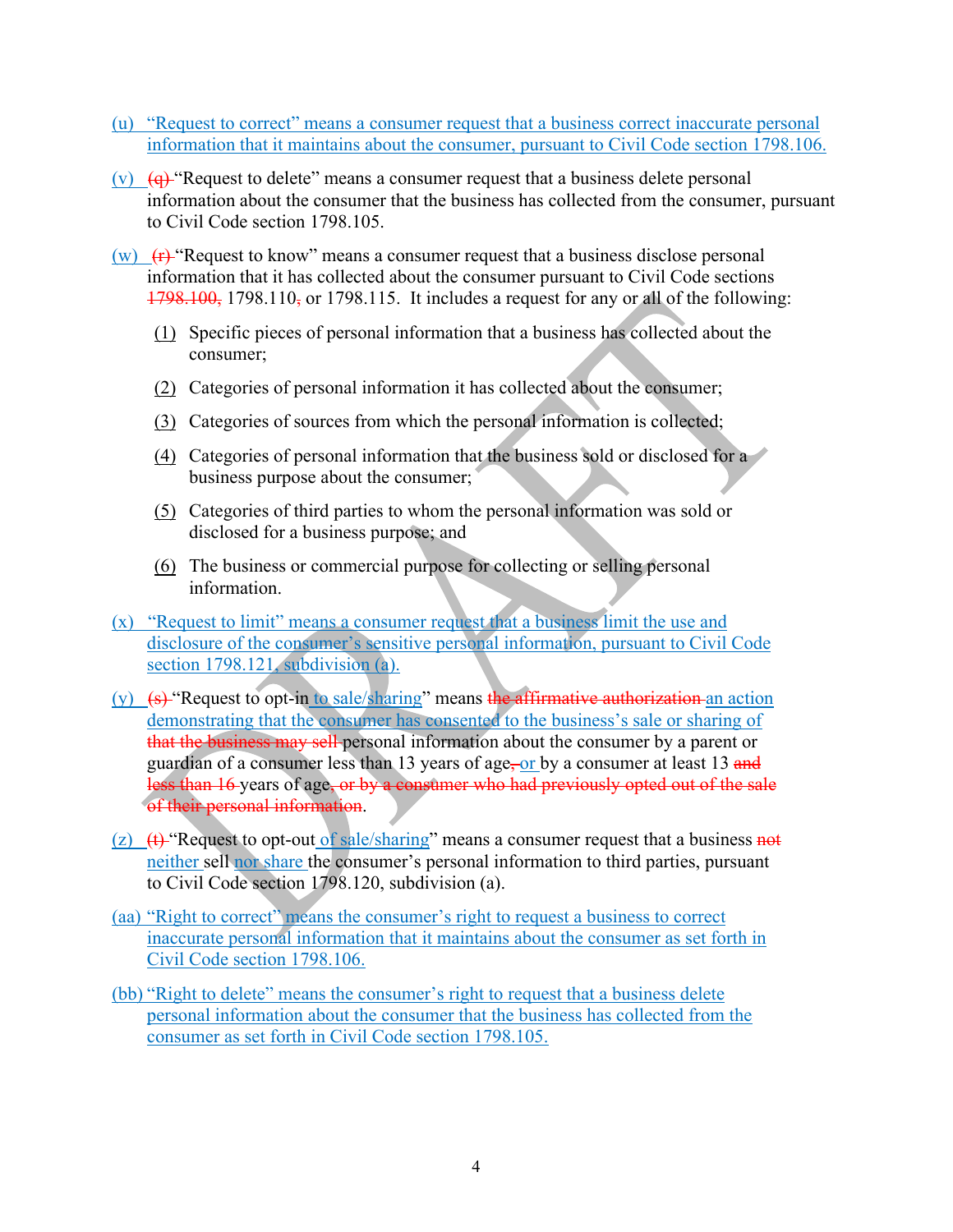- (cc) "Right to know" means the consumer's right to request that a business disclose personal information that it has collected, sold, or shared about the consumer as set forth in Civil Code sections 1798.110 and 1798.115.
- (dd) "Right to limit" means the consumer's right to request that the business limit the use and disclosure of a consumer's sensitive personal information as set forth in Civil Code section 1798.121.
- (ee) "Right to opt-out of sale/sharing" means the consumer's right to direct a business that sells or shares personal information about the consumer to third parties to stop doing so as set forth in Civil Code section 1798.120.
- (ff)  $\overline{(u)}$  "Signed" means that the written attestation, declaration, or permission has either been physically signed or provided electronically in accordance with the Uniform Electronic Transactions Act, Civil Code section 1633.1 *et seq*.
- $(gg)$   $(v)$  "Third-party identity verification service" means a security process offered by an independent third party that verifies the identity of the consumer making a request to the business. Third-party identity verification services are subject to the requirements set forth in Article 5 regarding requests to know and requests to delete, requests to correct, or requests to know.
- (hh) "Unstructured" as it relates to personal information means personal information that is not organized in a pre-defined manner, such as text, video files, and audio files.
- $(i)$   $(w)$  "Value of the consumer's data" means the value provided to the business by the consumer's data as calculated under section 7081.
- (ii)  $(x)$  "Verify" means to determine that the consumer making a request to know or request to delete, request to correct, or request to know is the consumer about whom the business has collected information, or if that consumer is less than 13 years of age, the consumer's parent or legal guardian.

*Note: Authority cited: Sections 1798.175 and 1798.185, Civil Code. Reference: Sections 1798.100, 1798.105, 1798.106, 1798.110, 1798.115, 1798.120, 1798.121, 1798.125, 1798.130, 1798.135, 1798.140, 1798.145, 1798.150, 1798.155, 1798.175, and 1798.185, 1798.199.40, 1798.199.45, 1798.199.50, 1798.199.55, and 1798.199.65, Civil Code.*

#### **§ 7002. Restrictions on the Collection and Use of Personal Information.**

(a) A business's collection, use, retention, and/or sharing of a consumer's personal information shall be reasonably necessary and proportionate to achieve the purpose(s) for which the personal information was collected or processed. To be reasonably necessary and proportionate, the business's collection, use, retention, and/or sharing must be consistent with what an average consumer would expect when the personal information was collected. A business's collection, use, retention, and/or sharing of a consumer's personal information may also be for other disclosed purpose(s) if they are compatible with what is reasonably expected by the average consumer. A business shall obtain the consumer's explicit consent in accordance with section 7004 before collecting, using, retaining, and/or sharing the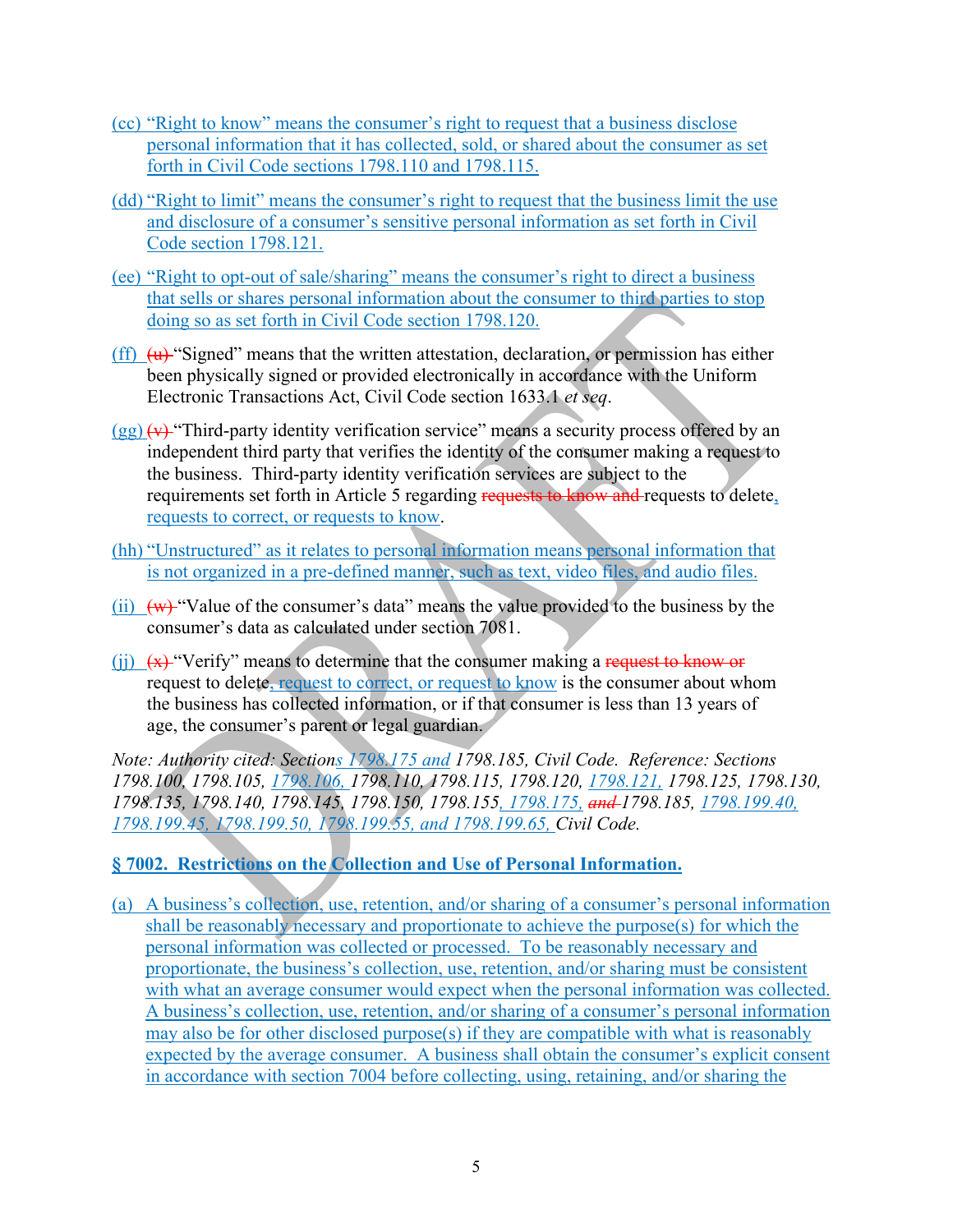consumer's personal information for any purpose that is unrelated or incompatible with the purpose(s) for which the personal information collected or processed.

- (b) Illustrative examples follow.
	- (1) Business A provides a mobile flashlight application. Business A should not collect, or allow another business to collect, consumer geolocation information through its mobile flashlight application without the consumer's explicit consent because the collection of geolocation information is incompatible with the context in which the personal information is collected, *i.e.*, provision of flashlight services. The collection of geolocation data is not within the reasonable expectations of an average consumer, nor is it reasonably necessary and proportionate to achieve the purpose of providing a flashlight function.
	- (2) Business B provides cloud storage services for consumers. An average consumer expects that the purpose for which the personal information is collected is to provide those cloud storage services. Business B may use the personal information uploaded by the consumer to improve the cloud storage services provided to and used by the consumer because it is reasonably necessary and proportionate to achieve the purpose for which the personal information was collected. However, Business B should not use the personal information to research and develop unrelated or unexpected new products or services, such as a facial recognition service, without the consumer's explicit consent because such a use is not reasonably necessary, proportionate, or compatible with the purpose of providing cloud storage services. In addition, if a consumer deletes their account with Business B, Business B should not retain files the consumer stored in Business B's cloud storage service because such retention is not reasonably necessary and proportionate to achieve the purpose of providing cloud storage services.
	- (3) Business C is an internet service provider that collects consumer personal information, including geolocation information, in order to provide its services. Business C may use the geolocation information for compatible uses, such as tracking service outages, determining aggregate bandwidth use by location, and related uses that are reasonably necessary to maintain the health of the network. However, Business C should not sell to or share consumer geolocation information with data brokers without the consumer's explicit consent because such selling or sharing is not reasonably necessary and proportionate to provide internet services, nor is it compatible or related to the provision of internet services.
	- (4) Business  $\overline{D}$  is an online retailer that collects personal information from consumers who buy its products in order to process and fulfill their orders. Business D's provision of the consumer's name, address, and phone number to Business E, a delivery company, is compatible and related to the reasonable expectations of the consumer when this personal information is used for the purpose of shipping the product to the consumer. However, Business E's use of the consumer's personal information for the marketing of other businesses' products would not be necessary and proportionate, nor compatible with the consumer's expectations. Business E would have to obtain the consumer's explicit consent to do so.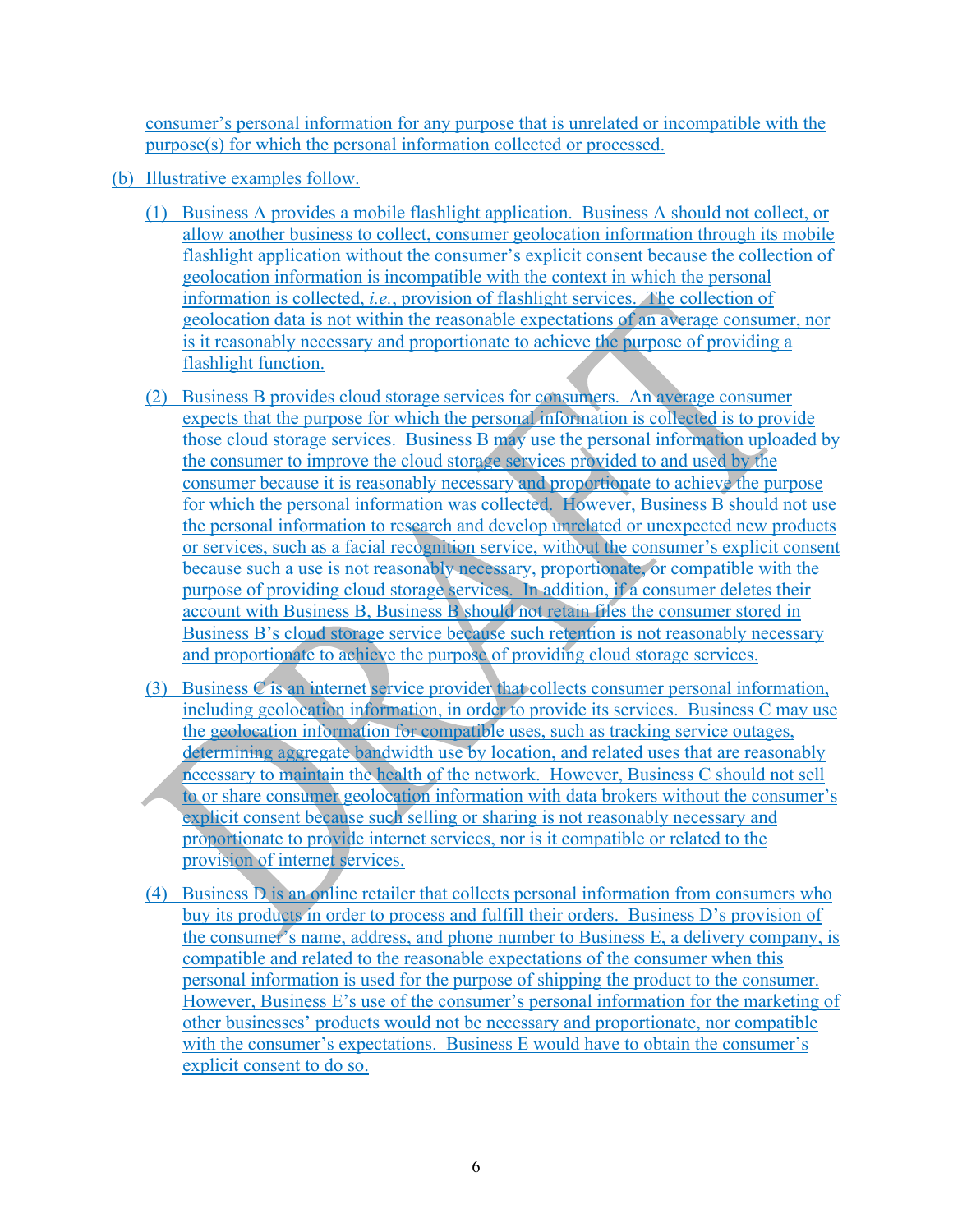(c) A business shall not collect categories of personal information other than those disclosed in its notice at collection in accordance with the CCPA and section 7012. If the business intends to collect additional categories of personal information or intends to use the personal information for additional purposes that are incompatible with the disclosed purpose for which the personal information was collected, the business shall provide a new notice at collection. However, any additional collection or use of personal information shall comply with subsection (a).

*Note: Authority cited: Section 1798.185, Civil Code. Reference: Sections 1798.100, 1798.106, 1798.121, 1798.130, 1798.135 and 1798.185, Civil Code.* 

### **§ 7003. Requirements for Disclosures and Communications to Consumers.**

- (a) Disclosures and communications to consumers shall be easy to read and understandable to consumers. For example, they shall use plain, straightforward language and avoid technical or legal jargon.
- (b) Disclosures required under Article 2 shall also:
	- (1) Use a format that makes the disclosure readable, including on smaller screens, if applicable.
	- (2) Be available in the languages in which the business in its ordinary course provides contracts, disclaimers, sale announcements, and other information to consumers in California.
	- (3) Be reasonably accessible to consumers with disabilities. For notices provided online, the business shall follow generally recognized industry standards, such as the Web Content Accessibility Guidelines, version 2.1 of June 5, 2018, from the World Wide Web Consortium, incorporated herein by reference. In other contexts, the business shall provide information on how a consumer with a disability may access the policy in an alternative format.
- (c) For websites, a conspicuous link required under the CCPA or these regulations shall appear in a similar manner as other links used by the business on its homepage. For example, the business shall use a font size and color that is at least the approximate size or color as other links used by the business on its homepage.
- (d) For mobile applications, a conspicuous link shall be accessible within the application, such as through the application's settings menu. It shall also be included in the business's privacy policy, which must be accessible through the mobile application's platform page or download page.

*Note: Authority cited: Section 1798.185, Civil Code. Reference: Sections 1798.100, 1798.105, 1798.106, 1798.110, 1798.115, 1798.120, 1798.121, 1798.125, 1798.130 and 1798.135, Civil Code.*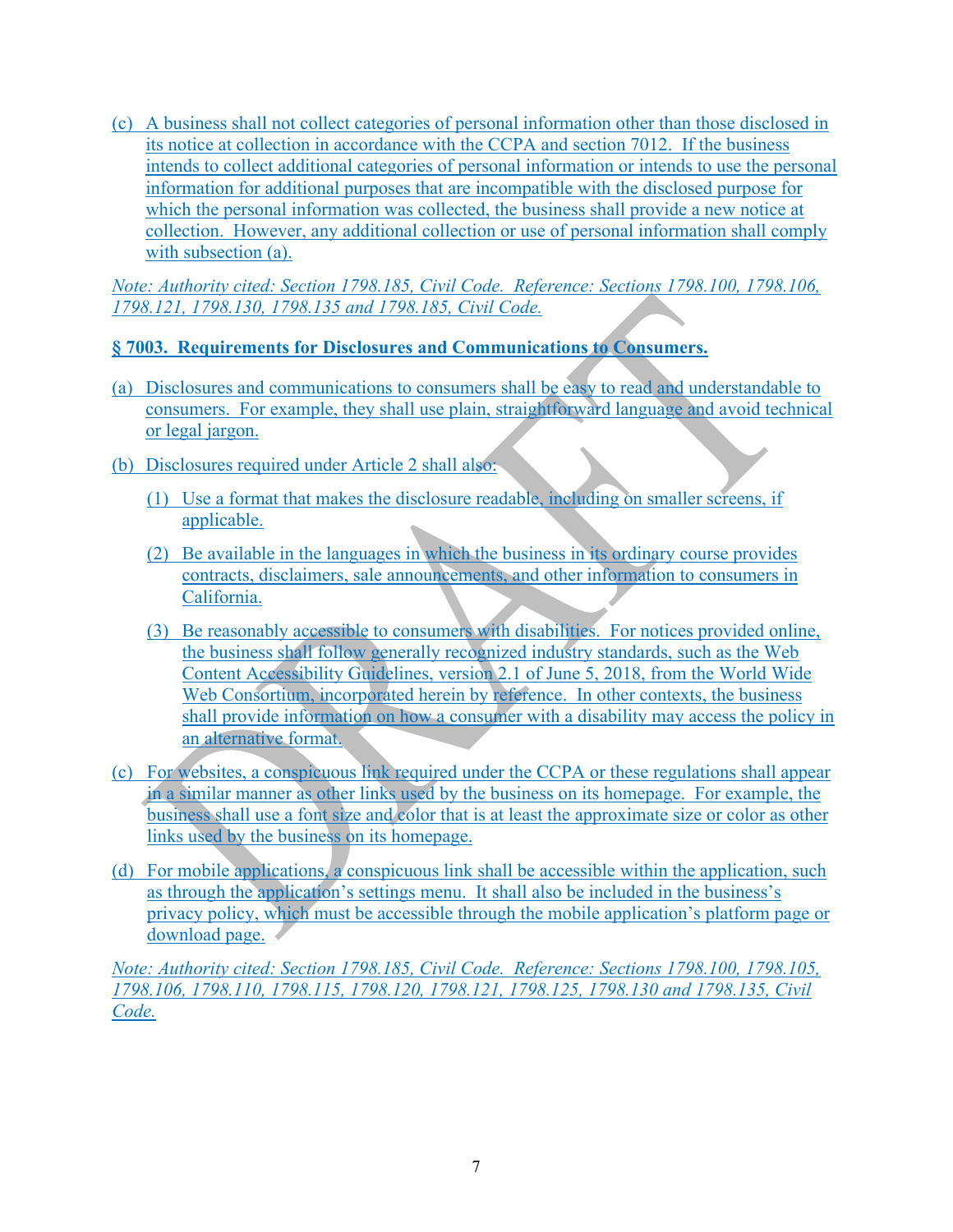### **§ 7004. Requirements for Methods for Submitting CCPA Requests and Obtaining Consumer Consent.**

- (a) Except as expressly allowed by the CCPA and these regulations, businesses shall design and implement methods for submitting CCPA requests and obtaining consumer consent that incorporate the following principles.
	- (1) Easy to understand. The methods shall use language that is easy for consumers to read and understand. When applicable, they shall comply with the requirements for disclosures to consumers set forth in section 7003.
	- (2) Symmetry in choice. The path for a consumer to exercise a more privacy-protective option shall not be longer than the path to exercise a less privacy-protective option. Illustrative examples follow.
		- (A) A business's process for submitting a request to opt-out of sale/sharing shall not require more steps than that business's process for a consumer to opt-in to the sale of personal information after having previously opted out. The number of steps for submitting a request to opt-out of sale/sharing is measured from when the consumer clicks on the "Do Not Sell or Share My Personal Information" link to completion of the request. The number of steps for submitting a request to opt-in to the sale of personal information is measured from the first indication by the consumer to the business of their interest to opt-in to completion of the request.
		- (B) A choice to opt-in to the sale of personal information that only provides the two choices, "Yes" and "Ask me later," is not equal or symmetrical because there is no option to decline the opt-in. "Ask me later" implies that the consumer has not declined but delayed the decision and that the business will continue to ask the consumer to opt-in. An equal or symmetrical choice would be "Yes" and "No."
		- (C) A website banner that serves as a method for opting out of the sale of personal information that only provides the two choices, "Accept All" and "More Information," or "Accept All" and "Preferences," is not equal or symmetrical because the method allows the consumer to "Accept All" in one step, but requires the consumer to take additional steps to exercise their right to opt-out of the sale or sharing of their personal information. An equal or symmetrical choice would be "Accept All" and "Decline All."
		- (D) A choice where the "yes" button is more prominent (*i.e*., larger in size or in a more eye-catching color) than the "no" button is not symmetrical.
		- (E) A choice where the option to participate in a financial incentive program is selected by default or featured more prominently (*i.e*., larger in size or in a more eye-catching color) than the choice not to participate in the program is neither equal nor symmetrical.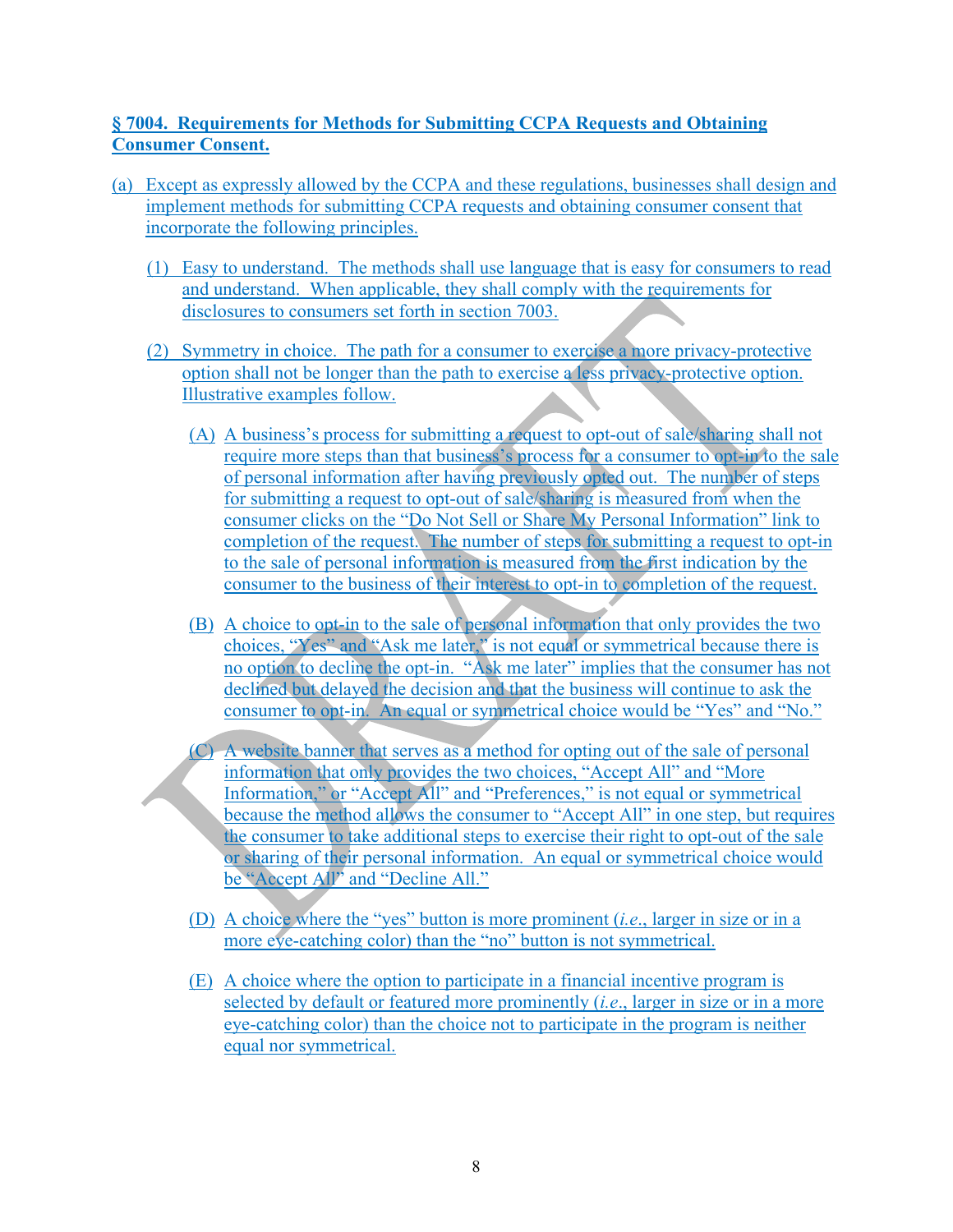- (3) Avoid language or interactive elements that are confusing to the consumer. The methods should not use double negatives. Toggles or buttons must clearly indicate the consumer's choice. Illustrative examples follow.
	- (A) Giving the choice of "Yes" or "No" next to the statement "Do Not Sell or Share My Personal Information" is a double negative and a confusing choice for a consumer.
	- (B) Toggles or buttons that state "on" or "off" may be confusing to a consumer and may require further clarifying language.
	- (C) Unintuitive placement of buttons to confirm a consumer's choice may be confusing to the consumer. For example, it is confusing to the consumer when a business at first consistently offers choices in the order of Yes, then No, but then offers choices in the opposite order—No, then Yes—when asking the consumer something that would benefit the business and/or contravene the consumer's expectation.
- (4) Avoid manipulative language or choice architecture. The methods should not use language or wording that guilts or shames the consumer into making a particular choice or bundles consent so as to subvert the consumer's choice. Illustrative examples follow.
	- (A) When offering a financial incentive, pairing choices such as, "Yes" (to accept the financial incentive) with "No, I like paying full price" or "No, I don't want to save money," is manipulative and shaming.
	- (B) Requiring the consumer to click through reasons why submitting a request to optout of sale/sharing is allegedly a bad choice before being able to execute their choice to opt-out is manipulative and shaming.
	- (C) It is manipulative to bundle choices so that the consumer is only offered the option to consent to using personal information for reasonably expected purposes together with purposes that are incompatible to the context in which the personal information was collected. For example, a business that provides a location-based service, such as a mobile application that posts gas prices within the consumer's location, shall not require the consumer to consent to incompatible uses (*e.g.*, sale of the consumer's geolocation to data brokers) together with the expected use of providing the location-based services, which does not require consent. This type of choice architecture is manipulative because the consumer is forced to consent to incompatible uses in order to obtain the expected service. The business should provide the consumer a separate option to consent to the business's use of personal information for unexpected or incompatible uses.
- (5) Easy to execute. The business shall not add unnecessary burden or friction to the process by which the consumer submits a CCPA request. Methods should be tested to ensure that they are functional and do not undermine the consumer's choice to submit the request. Illustrative examples follow.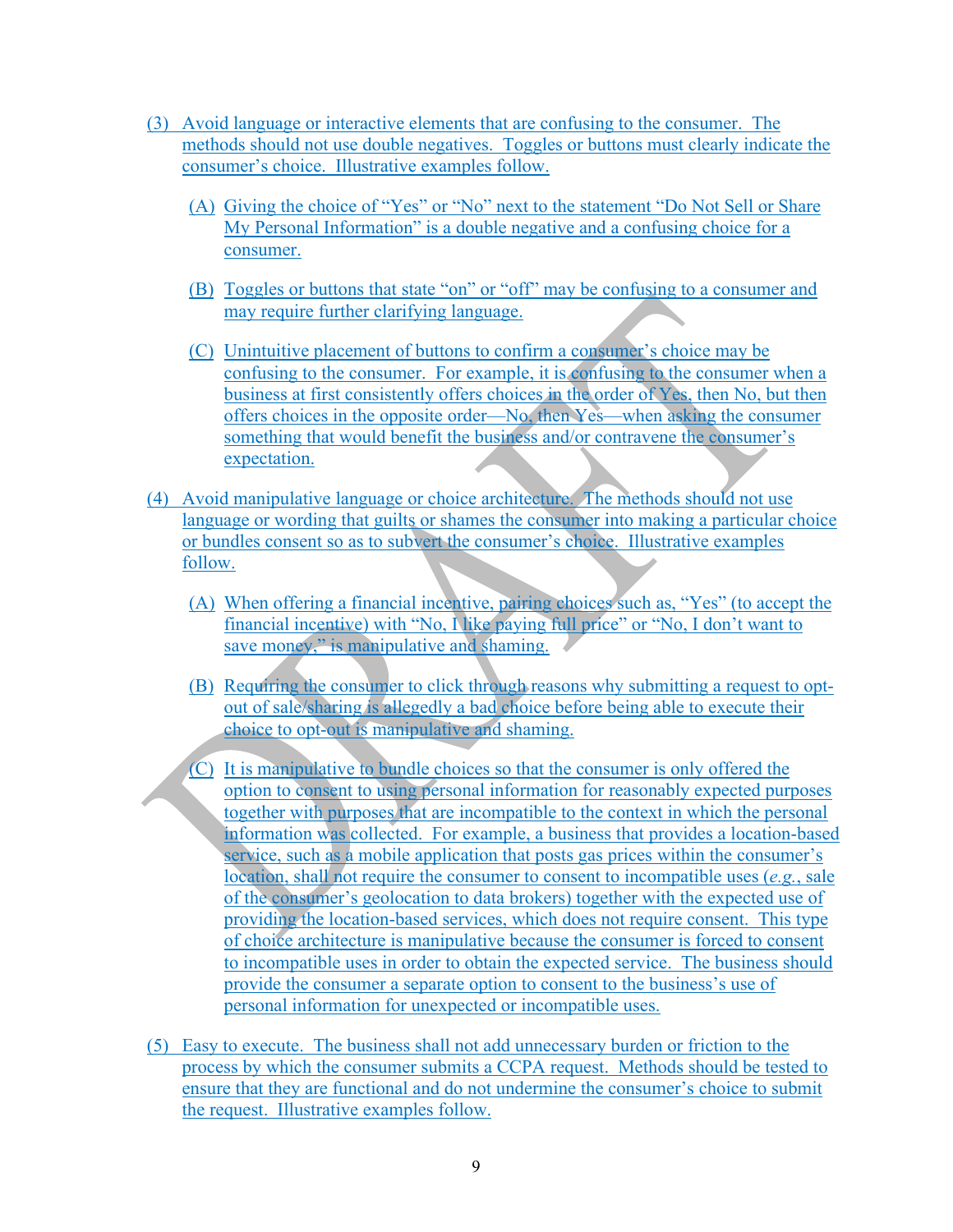- (A) Upon clicking the "Do Not Sell or Share My Personal Information" link, the business shall not require the consumer to search or scroll through the text of a privacy policy or similar document or webpage to locate the mechanism for submitting a request to opt-out of sale/sharing.
- (B) Circular or broken links, and nonfunctional email addresses, such as inboxes that are not monitored or have aggressive filters that screen emails from the public, may be in violation of this regulation.
- (C) Businesses that require the consumer to unnecessarily wait on a webpage as the business processes the request may be in violation of this regulation.
- (b) A method that does not comply with subsection (a) may be considered a dark pattern. Any agreement obtained through the use of dark patterns shall not constitute consumer consent. For example, a business that uses dark patterns to obtain consent from a consumer to sell their personal information shall be in the position of never having obtained the consumer's consent to do so.
- (c) A user interface is a dark pattern if the interface has the effect of substantially subverting or impairing user autonomy, decisionmaking, or choice, regardless of a business's intent.

*Note: Authority cited: Section 1798.185, Civil Code. Reference: Sections 1798.100, 1798.105, 1798.106, 1798.110, 1798.115, 1798.120, 1798.121, 1798.125, 1798.130, 1798.135, 1798.140 and 1798.185, Civil Code.* 

# **ARTICLE 2. NOTICES REQUIRED DISCLOSURES TO CONSUMERS**

# **§ 7010. Overview of Required Notices Disclosures.**

- (a) Every business that must comply with the CCPA and these regulations shall provide a privacy policy in accordance with the CCPA and section 7011.
- (b) A business that controls the collection of a consumer's collects personal information from a consumer shall provide a notice at collection in accordance with the CCPA and section 7012.
- (c) Except as set forth in section 7025, subsection (g), aA business that sells or shares personal information shall provide a notice of right to opt-out of sale/sharing or the alternative optout link in accordance with the CCPA and sections 7013 and 7015.
- (d) A business that uses or discloses a consumer's sensitive personal information for purposes other than those specified in section 7027, subsection (l), shall provide a notice of right to limit or the alternative opt-out link in accordance with the CCPA and sections 7014 and 7015.
- (e) A business that offers a financial incentive or price or service difference shall provide a notice of financial incentive in accordance with the CCPA and section 7016.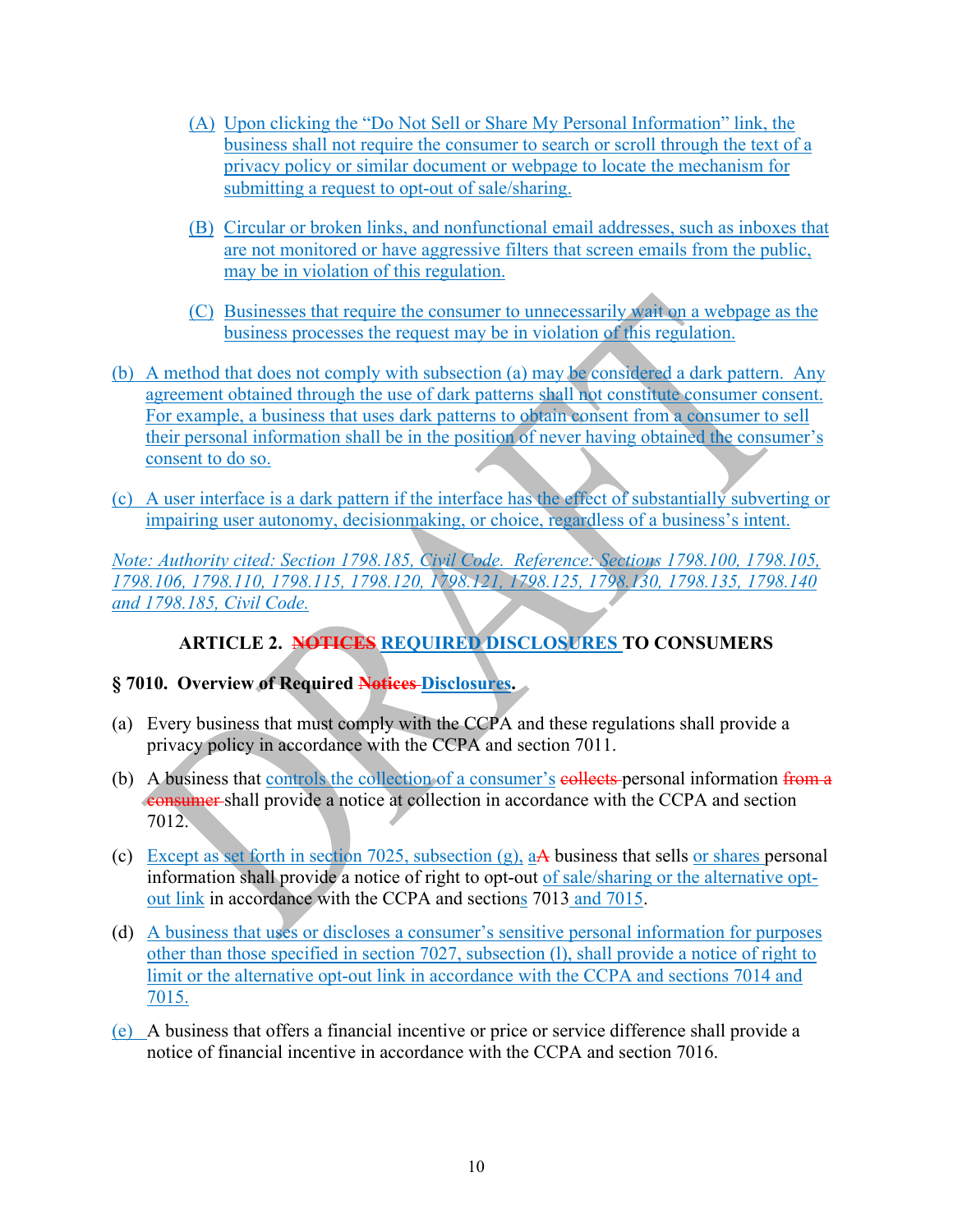*Note: Authority cited: Section 1798.185, Civil Code. Reference: Sections 1798.100, 1798.105, 1798.106, 1798.110, 1798.115, 1798.120, 1798.121, 1798.125, 1798.130 and 1798.135, Civil Code.* 

#### **§ 7011. Privacy Policy.**

- (a) Purpose and General Principles  $(1)$  The purpose of the privacy policy is to provide consumers with a comprehensive description of a business's online and offline practices regarding the collection, use, disclosure, and sale, sharing, and retention of personal information. It shall also inform consumers about and of the rights of consumers they have regarding their personal information and provide any information necessary for them to exercise those rights.
- (b) The privacy policy shall comply with section 7003, subsections (a) and (b).
- (c)  $(2)$  The privacy policy shall be designed and presented in a way that is easy to read and understandable to consumers. The policy shall:
	- (A) Use plain, straightforward language and avoid technical or legal ja
	- (B) Use a format that makes the policy readable, including on smaller screens, if applicable.
	- (C) Be available in the languages in which the business in its ordinary course provides contracts, disclaimers, sale announcements, and other information to consumers in California.
	- (D) Be reasonably accessible to consumers with disabilities. For notices provided online, the business shall follow generally recognized industry standards, such as the Web Content Accessibility Guidelines, version 2.1 of June 5, 2018, from the World Wide Web Consortium, incorporated herein by reference. In other contexts, the business shall provide information on how a consumer with a disability may access the policy in an alternative format. (E) Bbe available in a format that allows a consumer to print it out as a document.
- (d)  $(\theta)$ . The privacy policy shall be posted online through a conspicuous link that complies with section 7003, subsections (c) and (d), using the word "privacy" on the business's website homepage or on the download or landing page of a mobile application. If the business has a California-specific description of consumers' privacy rights on its website, then the privacy policy shall be included in that description. A business that does not operate a website shall make the privacy policy conspicuously available to consumers. A mobile application shall may include a link to the privacy policy in the application's settings menu.
- (e)  $(e)$  (e) The privacy policy shall include the following information:
	- (1) A comprehensive description of the business's online and offline practices regarding the collection, use, sale, sharing, and retention of personal information, which includes the following: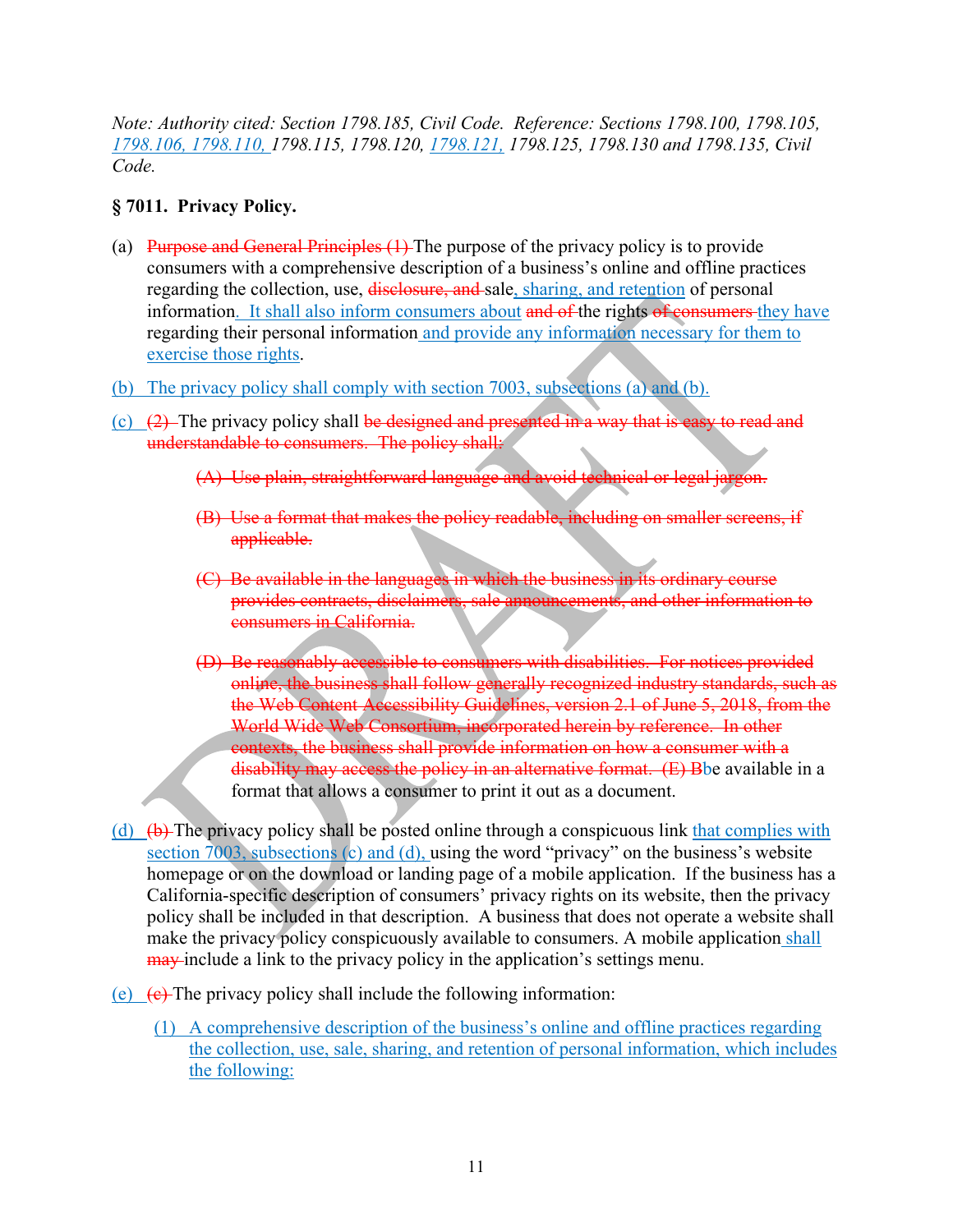- (A) Identification of the categories of personal information the business has collected about consumers in the preceding 12 months. The categories shall be described using the specific terms set forth in Civil Code section 1798.140, subdivisions  $(v)(1)(A)$  to  $(K)$  and  $(ae)(1)$  to  $(9)$ . To the extent that the business has discretion in its description, the business shall describe the category in a manner that provides consumers a meaningful understanding of the information being collected.
- (B) Identification of the categories of sources from which the personal information is collected.
- (C) Identification of the specific business or commercial purpose for collecting personal information from consumers. The purpose shall be described in a manner that provides consumers a meaningful understanding of why the information is collected.
- (D) Identification of the categories of personal information, if any, that the business has sold or shared to third parties in the preceding 12 months. If the business has not sold or shared consumers' personal information in the preceding 12 months, the business shall disclose that fact.
- (E) For each category of personal information identified in subsection (e)(1)(D), the categories of third parties to whom the information was sold or shared.
- (F) Identification of the specific business or commercial purpose for selling or sharing consumers' personal information. The purpose shall be described in a manner that provides consumers a meaningful understanding of why the information is sold or shared.
- (G) A statement regarding whether the business has actual knowledge that it sells or shares the personal information of consumers under 16 years of age.
- (H) Identification of the categories of personal information, if any, that the business has disclosed for a business purpose to third parties in the preceding 12 months. If the business has not disclosed consumers' personal information for a business purpose in the preceding 12 months, the business shall disclose that fact.
- (I) For each category of personal information identified in subsection  $(e)(1)(H)$ , the categories of third parties to whom the information was disclosed.
- (J) Identification of the specific business or commercial purpose for disclosing the consumer's personal information. The purpose shall be described in a manner that provides consumers a meaningful understanding of why the information is disclosed.
- (K) A statement regarding whether or not the business uses or discloses sensitive personal information for purposes other than those specified in section 7027, subsection (1).
- (2) An explanation of the rights that the CCPA confers on consumers regarding their personal information, which includes the following: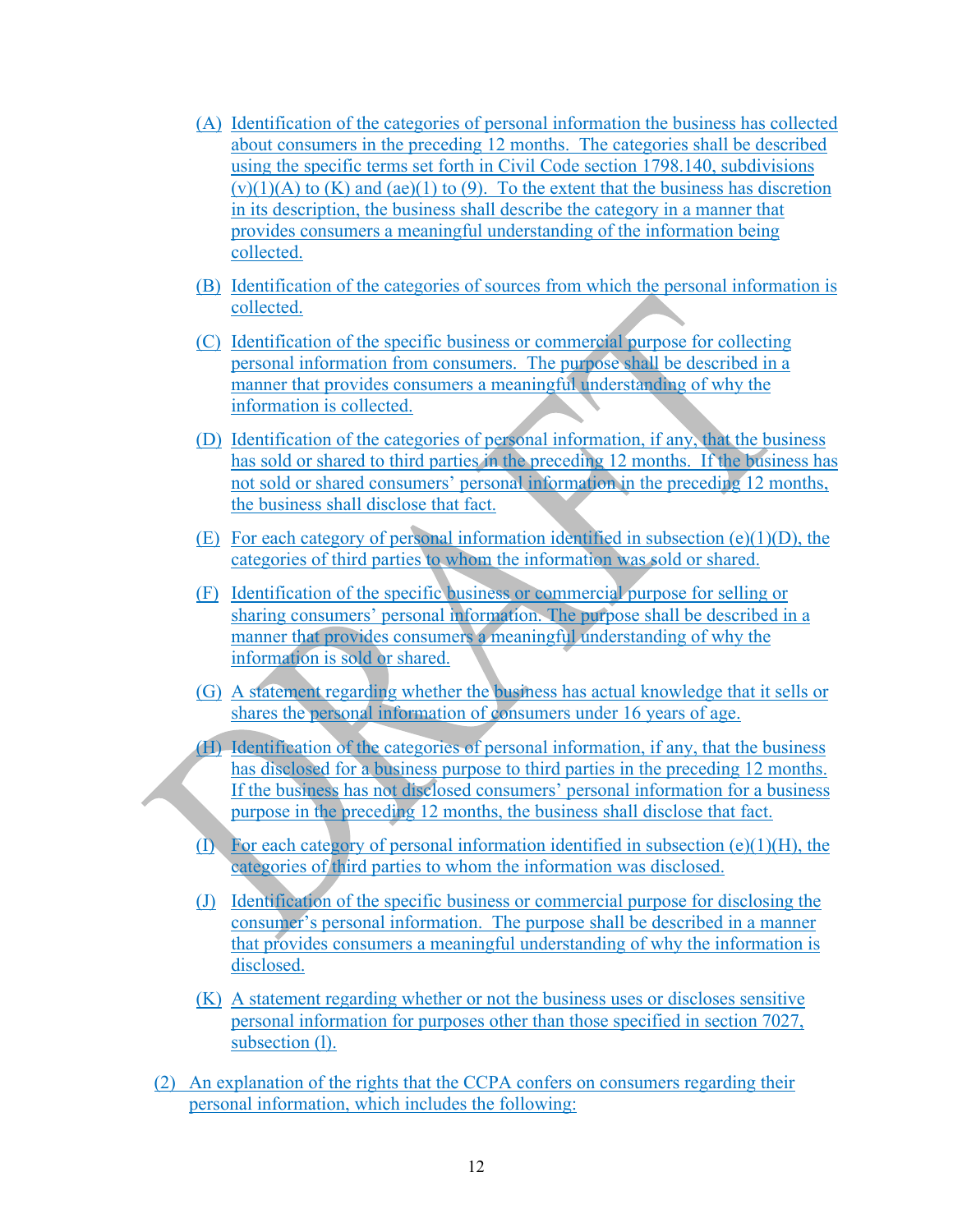- (A) The right to know what personal information the business has collected about the consumer, including the categories of personal information, the categories of sources from which the personal information is collected, the business or commercial purpose for collecting, selling, or sharing personal information, the categories of third parties to whom the business discloses personal information, and the specific pieces of personal information the business has collected about the consumer;
- (B) The right to delete personal information that the business has collected from the consumer, subject to certain exceptions;
- (C) The right to correct inaccurate personal information that a business maintains about a consumer;
- (D) If the business sells or shares personal information, the right to opt-out of the sale or sharing of their personal information by the business;
- (E) If the business uses or discloses sensitive personal information for reasons other than those set forth in section 7027, subsection (l), the right to limit the use or disclosure of sensitive personal information by the business; and
- (F) The right not to receive discriminatory treatment by the business for the exercise of privacy rights conferred by the CCPA, including an employee's, applicant's, or independent contractor's right not to be retaliated against for the exercise of their CCPA rights.
- (3) An explanation of how consumers can exercise their CCPA rights and consumers can expect from that process, which includes the following:
	- (A) An explanation of the methods by which the consumer can exercise their CCPA rights;
	- (B) Instructions for submitting a request under the CCPA, including any links to an online request form or portal for making such a request, if offered by the business;
	- (C) If the business sells or shares personal information, and is required to provide a notice of right to opt-out of sale/sharing, the contents of the notice of right to optout of sale/sharing or a link to that notice in accordance with section 7013, subsection (f);
	- (D) If the business uses or discloses sensitive personal information for purposes other than those specified in section 7027, subsection (l), and is required to provide a notice of right to limit, the contents of the notice of right to limit or a link to that notice in accordance with section 7014, subsection (f);
	- (E) A general description of the process the business uses to verify a consumer request to know, request to delete, and request to correct, when applicable, including any information the consumer must provide;
	- (F) Explanation of how an opt-out preference signal will be processed for the consumer (*i.e.*, whether the signal applies to the device, browser, consumer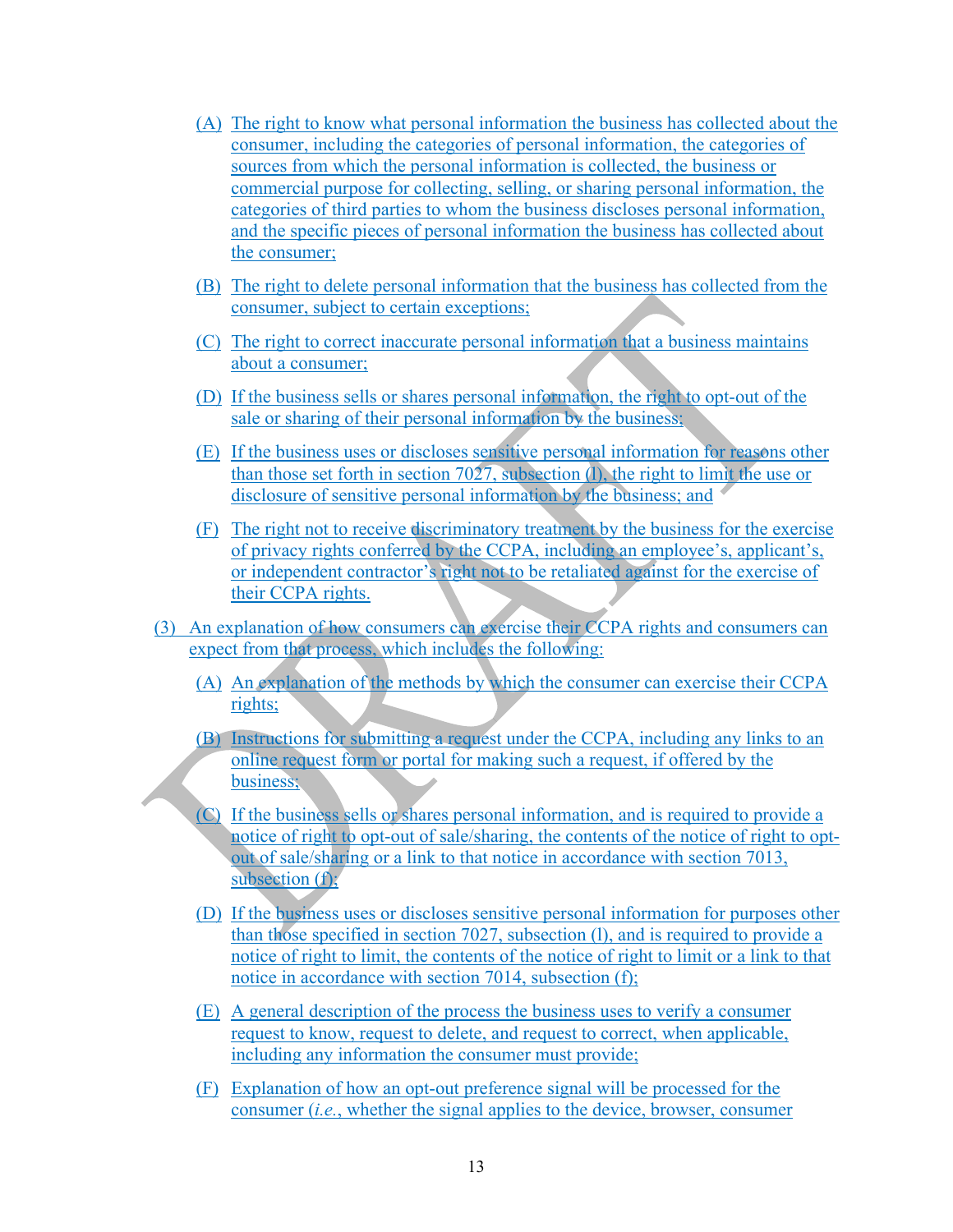account, and/or offline sales, and in what circumstances) and how the consumer can use an opt-out preference signal;

- (G) If the business processes opt-out preference signals in a frictionless manner, information on how consumers can implement opt-out preference signals for the business to process in a frictionless manner;
- (H) Instructions on how an authorized agent can make a request under the CCPA on the consumer's behalf;
- (I) If the business has actual knowledge that it sells the personal information of consumers under 16 years of age, a description of the processes required by sections 7070 and 7071; and
- (J) A contact for questions or concerns about the business's privacy policies and practices using a method reflecting the manner in which the business primarily interacts with the consumer.
- (4) Date the privacy policy was last updated.
- (5) If subject to the data reporting requirements set forth in section 7102, the information required under section 7102, or a link to such information.
- (1) Right to Know About Personal Information Collected, Disclosed, or Sold.
	- a. Explanation that a consumer has the right to request that the business disclose what personal information it collects, uses, discloses, and sells.
	- b. Instructions for submitting a verifiable consumer request to know and links to an online request form or portal for making the request, if offered by the business.
	- c. General description of the process the business will use to verify the consumer request, including any information the consumer must provide.
	- d. Identification of the categories of personal information the business has collected about consumers in the preceding 12 months. The categories shall be described in a manner that provides consumers a meaningful understanding of the information being collected.
	- e. Identification of the categories of sources from which the personal information is collected.
	- f. Identification of the business or commercial purpose for collecting or selling personal information. The purpose shall be described in a manner that provides consumers a meaningful understanding of why the information is collected or sold.
	- g. Disclosure or Sale of Personal Information.
		- 1. Identification of the categories of personal information, if any, that the business has disclosed for a business purpose or sold to third parties in the preceding 12 months.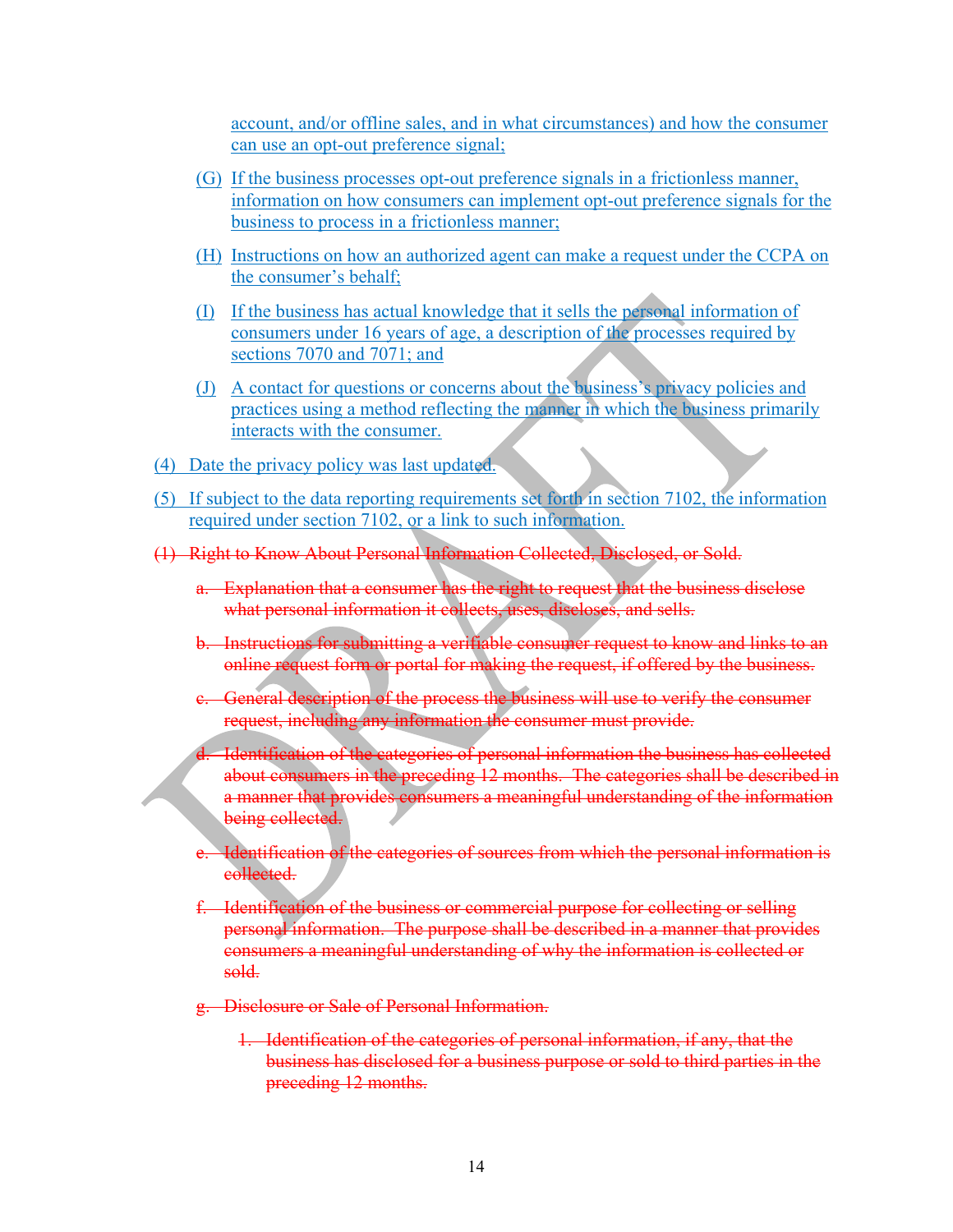- 2. For each category of personal information identified, the categories of third parties to whom the information was disclosed or sold.
- 3. Statement regarding whether the business has actual knowledge that it sells the personal information of consumers under 16 years of age.
- (2) Right to Request Deletion of Personal Information.
	- a. Explanation that the consumer has a right to request the deletion of their personal information collected by the business.
	- b. Instructions for submitting a verifiable consumer request to delete and links to an online request form or portal for making the request, if offered by the business.
	- c. General description of the process the business will use to verify the consumer request, including any information the consumer must provide.
- (3) Right to Opt-Out of the Sale of Personal Information.
	- a. Explanation that the consumer has a right to opt-out of the sale of their personal information by a business.
	- b. Statement regarding whether or not the business sells personal information. If the business sells personal information, include either the contents of the notice of right to opt-out or a link to it in accordance with section 7013.
- (4) Right to Non-Discrimination for the Exercise of a Consumer's Privacy Rights.
	- a. Explanation that the consumer has a right not to receive discriminatory treatment by the business for the exercise of the privacy rights conferred by the CCPA.

#### (5) Authorized Agent.

- a. Instructions on how an authorized agent can make a request under the CCPA on the consumer's behalf.
- (6) Contact for More Information.
	- A contact for questions or concerns about the business's privacy policies and practices using a method reflecting the manner in which the business primarily interacts with the consumer.
- (7) Date the privacy policy was last updated.
- (8) If subject to the requirements set forth in section 7102, subsection (a), the information compiled in section 7102, subsection  $(a)(1)$ , or a link to it.
- (9) If the business has actual knowledge that it sells the personal information of consumers under 16 years of age, a description of the processes required by sections 7070 and 7071.

*Note: Authority cited: Section 1798.185, Civil Code. Reference: Sections 1798.100, 1798.105, 1798.106, 1798.110, 1798.115, 1798.120, 1798.121, 1798.125, and 1798.130 and 1798.135, Civil Code.*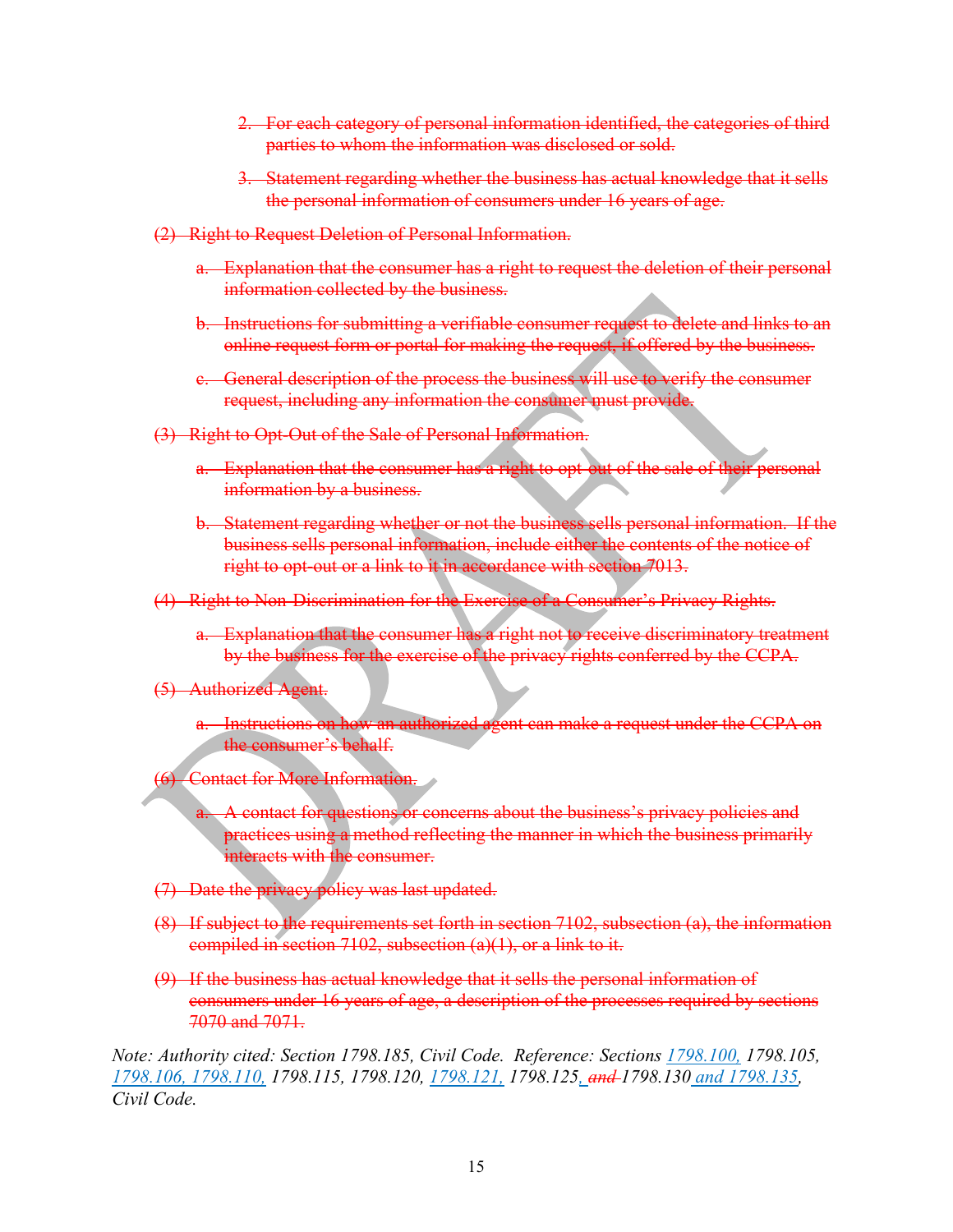#### **§ 7012. Notice at Collection of Personal Information.**

- (a) Purpose and General Principles  $(1)$ . The purpose of the notice at collection is to provide consumers with timely notice, at or before the point of collection, about the categories of personal information to be collected from them, and the purposes for which the personal information will be used. is collected or used, and whether that information is sold or shared, so that consumers can exercise meaningful control over the business's use of their personal information. Meaningful control in this context means to provide consumers with the opportunity to choose how to engage with the business in light of its information practices. For example, upon receiving the notice at collection, the consumer should have all the information necessary to choose whether or not to engage with the business, or to direct the business not to selling or sharing their personal information and to limit the use and disclosure of their sensitive personal information.
	- (2) The notice at collection shall be designed and presented in a way that is easy to read and understandable to consumers. The notice shall:
		- (A) Use plain, straightforward language and avoid technical or legal jargon.
		- (B) Use a format that draws the consumer's attention to the notice and makes the notice readable, including on smaller screens, if applicable.
		- (C) Be available in the languages in which the business in its ordinary course provides contracts, disclaimers, sale announcements, and other information to consumers in California.
		- (D) Be reasonably accessible to consumers with disabilities. For notices provided online, the business shall follow generally recognized industry standards, such as the Web Content Accessibility Guidelines, version 2.1 of June 5, 2018, from the World Wide Web Consortium, incorporated herein by reference. In other contexts, the business shall provide information on how a consumer with a disability may access the notice in an alternative format.
- (b) The notice at collection shall comply with section 7003, subsections (a) and (b).
- (c)  $(3)$ . The notice at collection shall be made readily available where consumers will encounter it at or before the point of collection of any personal information. Illustrative examples follow.:
	- (1) (A) When a business collects consumers' personal information online, it may post a conspicuous link to the notice on the introductory page of the business's website and on all webpages where personal information is collected.
	- (2) When a business collects consumers' personal information through a webform, it may post a conspicuous link to the notice in close proximity to the fields in which the consumer inputs their personal information, or in close proximity to the button by which the consumer submits their personal information to the business.
	- (3)  $(B)$  When a business collects personal information through a mobile application, it may provide a link to the notice on the mobile application's download page and within the application, such as through the application's settings menu.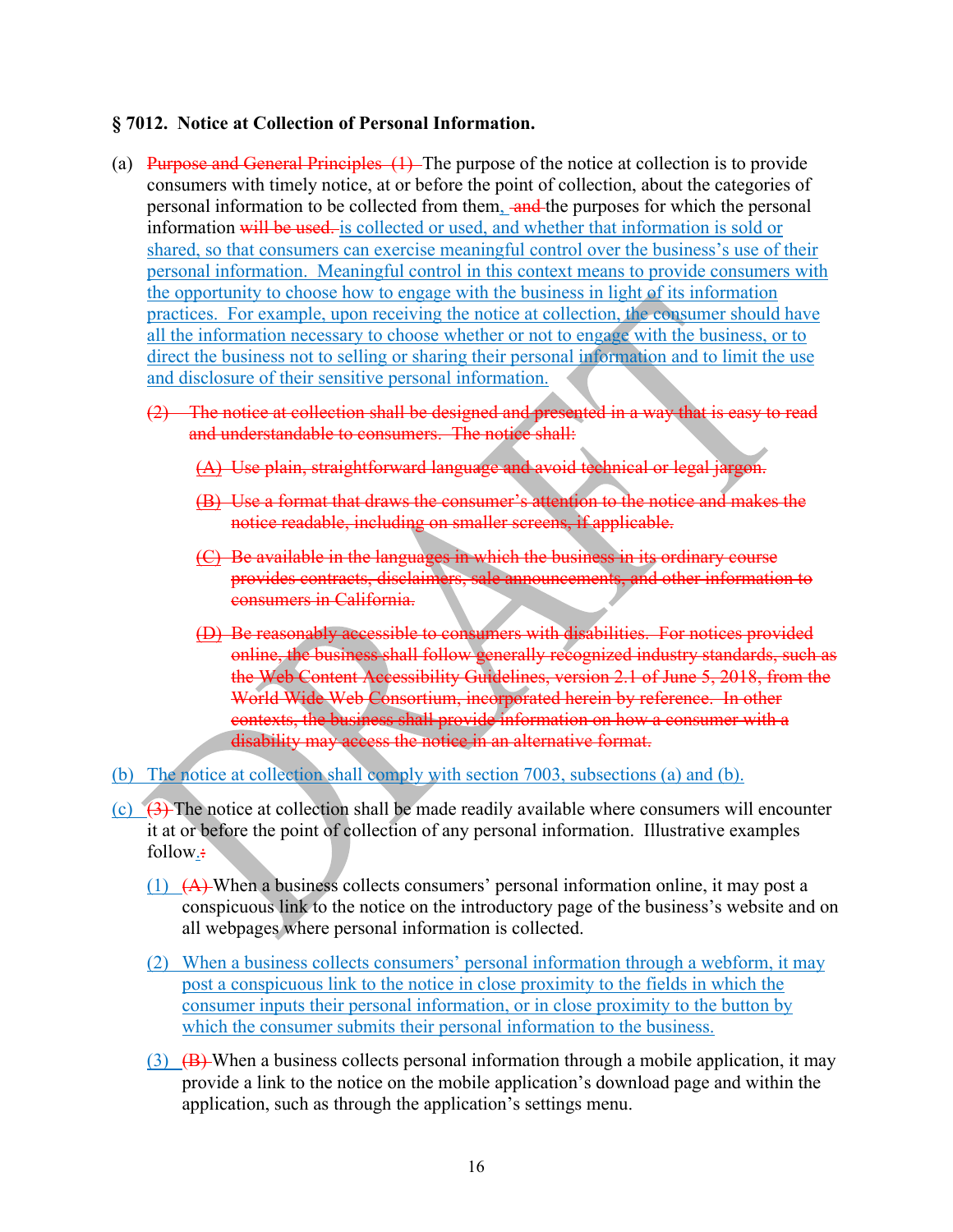- $(4)$  (C) When a business collects consumers' personal information offline, it may include the notice on printed forms that collect personal information, provide the consumer with a paper version of the notice, or post prominent signage directing consumers to where the notice can be found online.
- $(5)$   $(D)$  When a business collects personal information over the telephone or in person, it may provide the notice orally.

(4) When a business collects personal information from a consumer's mobile device for a purpose that the consumer would not reasonably expect, it shall provide a just-in-time notice containing a summary of the categories of personal information being collected and a link to the full notice at collection. For example, if the business offers a flashlight application and the application collects geolocation information, the business shall provide a just-in-time notice, such as through a pop-up window when the consumer opens the application, that contains the information required by this subsection.

(5) A business shall not collect categories of personal information other than those disclosed in the notice at collection. If the business intends to collect additional categories of personal information, the business shall provide a new notice at collection.

- (d)  $(6)$  If a business does not give the notice at collection to the consumer at or before the point of collection of their personal information, the business shall not collect personal information from the consumer.
- (e)  $(b)$  A business shall include the following in its notice at collection:
	- (1) A list of the categories of personal information about consumers, including categories of sensitive personal information, to be collected. Each category of personal information shall be written in a manner that provides consumers a meaningful understanding of the information being collected.
	- (2) The business or commercial purpose(s) for which the categories of personal information, including categories of sensitive personal information, are collected will be and used.
	- (3) Whether the category of personal information identified in subsection (e)(1) is sold or shared.
	- (4) The length of time the business intends to retain each category of personal information identified in subsection  $(e)(1)$ , or if that is not possible, the criteria used to determine the period of time it will be retained.
	- $(5)$   $(3)$  If the business sells or shares personal information, the link to the notice of right to opt-out of sale/sharing titled "Do Not Sell or Share My Personal Information" required by section 7026, subsection (a), or in the case of offline notices, where the webpage can be found online.
	- (6) If a business allows third parties to control the collection of personal information, the names of all the third parties; or, in the alternative, information about the third parties' business practices.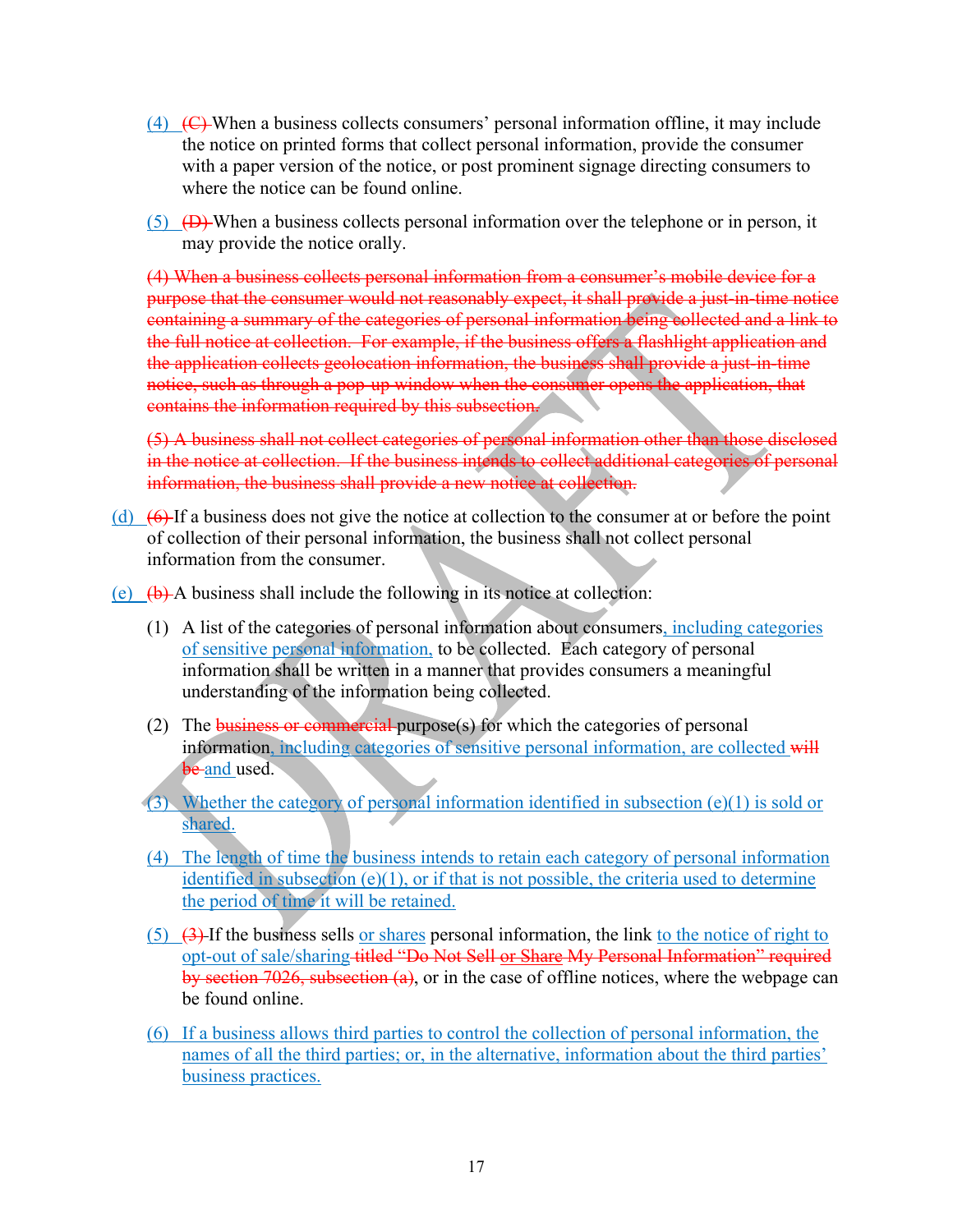- $(7)$   $(4)$  A link to the business's privacy policy, or in the case of offline notices, where the privacy policy can be found online.
- (f)  $(e)$  If a business collects personal information from a consumer online, the notice at collection may be given to the consumer by providing a link that takes the consumer directly to the specific section of the business's privacy policy that contains the information required in subsection  $(\mathbf{b})(e)(1)$  through (6). Directing the consumer to the beginning of the privacy policy, or to another section of the privacy policy that does not contain the required information, so that the consumer is required to scroll through other information in order to determine the categories of personal information to be collected and/or whether the business sells or shares the personal information collected, does not satisfy this standard.
- (g) Third Parties that Control the Collection of Personal Information.
	- (1) For purposes of giving notice at collection, more than one business may control the collection of a consumer's personal information, and thus, have an obligation to provide a notice at collection in accordance with the CCPA and these regulations. For example, a first party may allow another business, acting as a third party, to control the collection of personal information from consumers browsing the first party's website. Both the first party that allows the third parties to collect personal information via its website, as well as the third party controlling the collection of personal information, shall provide a notice at collection.
		- (A) This section shall not affect the first party's obligations under the CCPA to comply with a consumer's request to opt-out of sale/sharing. If a consumer makes a request to opt-out of sale/sharing with the first party, both the first party and third parties controlling the collection of personal information shall comply with sections 7026, subsection (f), and 7052, subsection (a).
	- (2) A first party that allows another business, acting as a third party, to control the collection of personal information from a consumer shall include in its notice at collection the names of all the third parties that the first party allows to collect personal information from the consumer. In the alternative, a business, acting as a third party and controlling the collection of personal information, may provide the first party information about its business practices for the first party to include in the first party's notice at collection.
	- (3) A business that, acting as a third party, controls the collection of personal information on another business's premises, such as in a retail store or in a vehicle, shall also provide a notice at collection in a conspicuous manner at the physical location(s) where it is collecting the personal information.
	- (4) Illustrative examples follow.
		- (A) Business F allows Business G, an analytics business, to collect consumers' personal information through Business F's website. Business F may post a conspicuous link to its notice at collection, which shall identify Business G as a third party authorized to collect personal information from the consumer or information about Business G's information practices, on the introductory page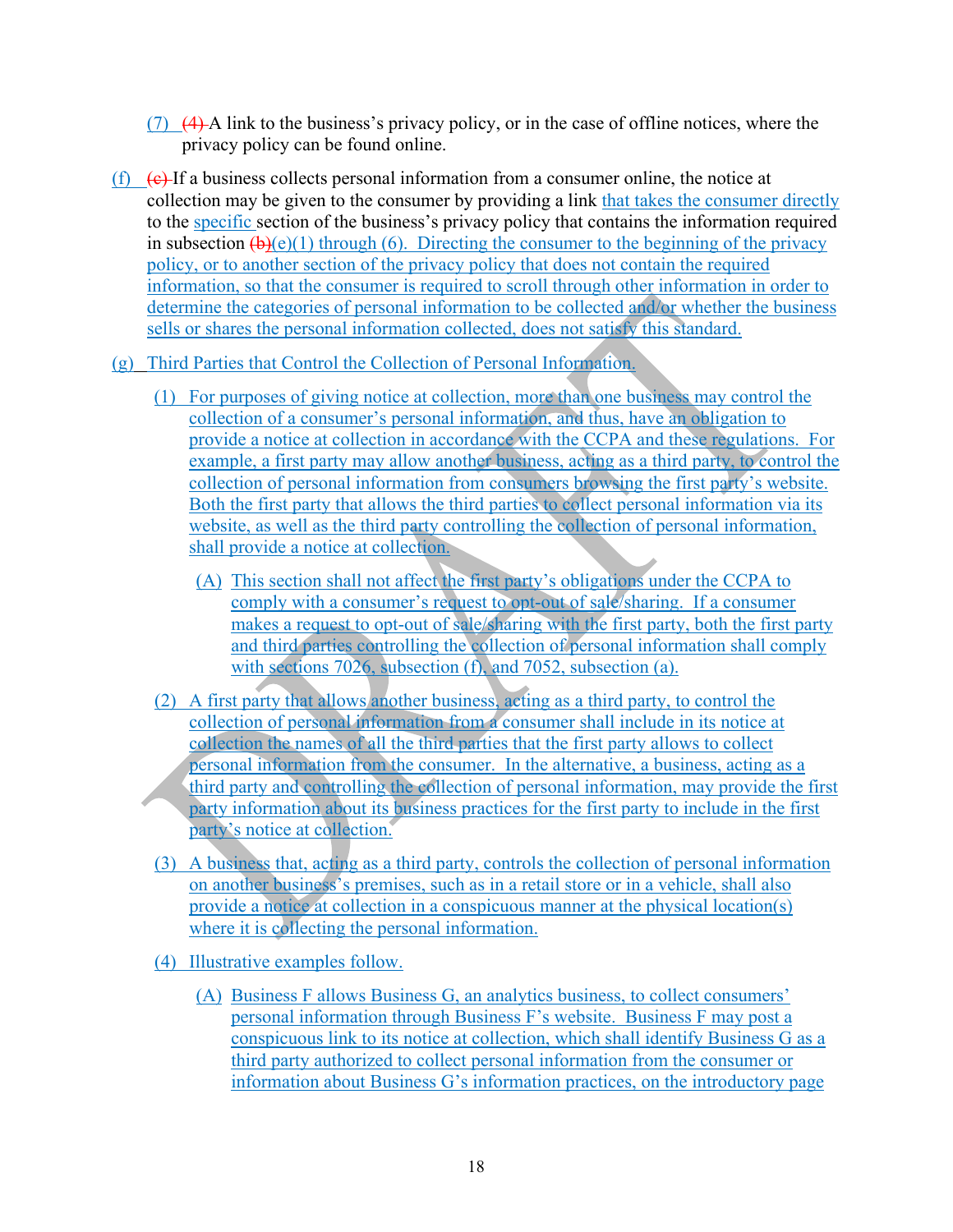of its website and on all webpages where personal information is collected. Business G shall provide a notice at collection on its homepage.

- (B) Business H, a coffee shop, allows Business I, a business providing wi-fi services, to collect personal information from consumers using Business I's services on Business H's premises. Business H may post conspicuous signage at the entrance of the store or at the point-of-sale directing consumers to where the notice at collection for Business H can be found online. Business H's notice at collection shall identify Business I as a third party authorized to collect personal information from the consumer or include information about Business I's practices in its notice. In addition, Business I shall post its own notice at collection on the first webpage or other interface consumers see before connecting to the wi-fi services offered.
- (C) Business J, a car rental business, allows Business M to collect personal information from consumers within the vehicles Business K rents to consumers. Business J may give its notice at collection, which shall identify Business K as a third party authorized to collect personal information from the consumer or include information about Business K's practices, to the consumer at the point of sale, *i.e.*, at the rental counter, either in writing or orally. Business K may provide its own notice at collection within the vehicle, such as through signage on the vehicle's computer dashboard directing consumers to where the notice can be found online. Business K shall also provide a notice at collection on its homepage.
- (h) (d) A business that does not neither collects nor controls the collection of personal information directly from the consumer does not need to provide a notice at collection to the consumer if it does not neither sells nor shares the consumer's personal information.
- (i)  $(e)$  A data broker registered with the Attorney General pursuant to Civil Code section 1798.99.80 *et seq.* that does not collect personal information directly from the consumer does not need to provide a notice at collection to the consumer if it has included in its registration submission a link to its online privacy policy that includes instructions on how a consumer can submit a request to opt-out of sale/sharing.
- (i)  $(f)$  A business collecting employment-related information shall comply with the provisions of section 7012, except with regard to the following: (1) The notice at collection of employment-related information does not need to include the link or web address to the link titled "Do Not Sell My Personal Information". (2) The that the notice at collection of employment-related information is not required to provide a link to the business's privacy policy.
- (k)  $\left(\frac{1}{2}\right)$  Subsection  $\left(\frac{1}{2}\right)$  shall become inoperative on January 1, 20212023, unless the CCPA is amended otherwise.

*Note: Authority: Section 1798.185, Civil Code. Reference: Sections 1798.99.82, 1798.100, 1798.115, 1798.120, 1798.121, 1798.145 and 1798.185, Civil Code.*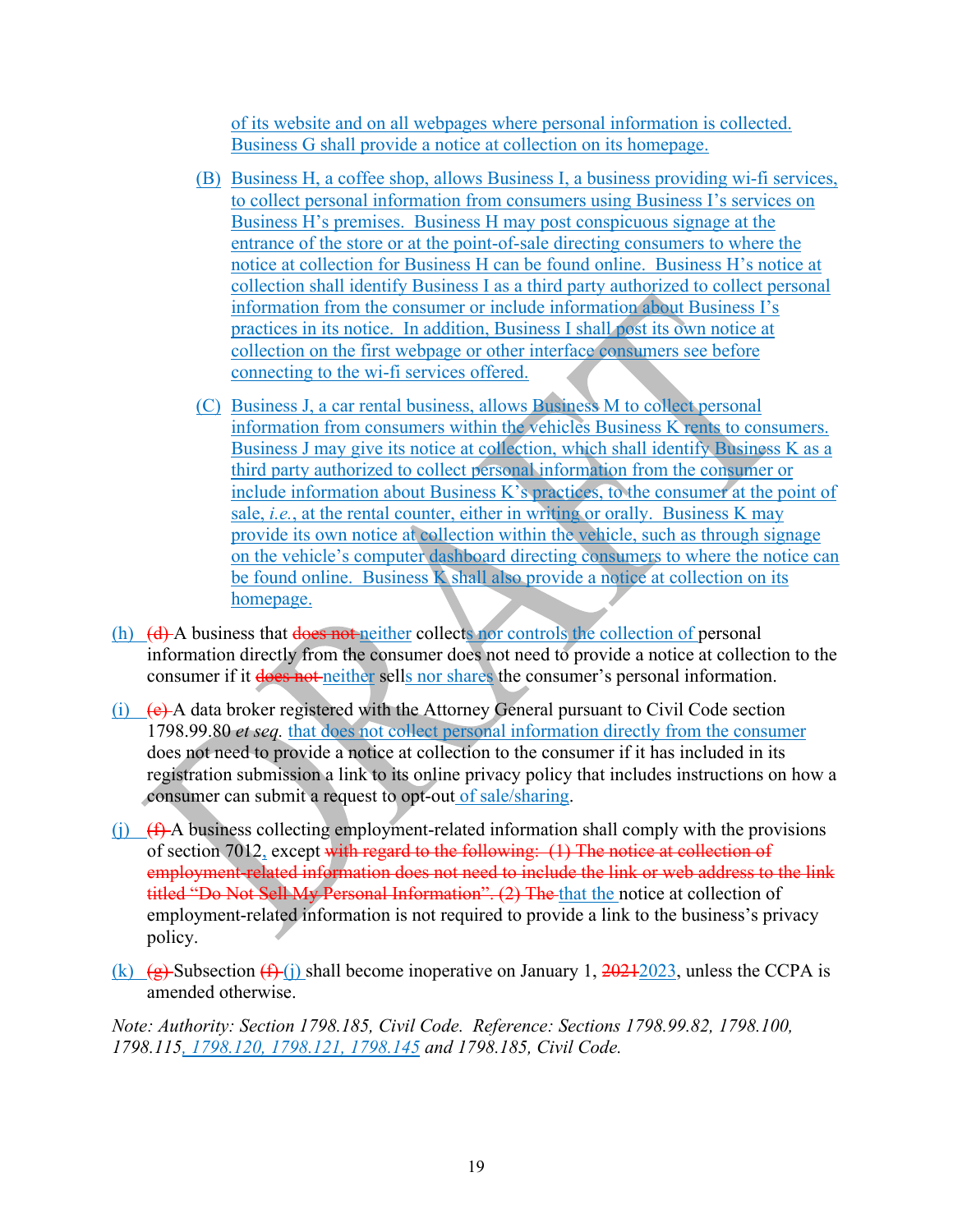### **§ 7013. Notice of Right to Opt-Out of Sale/Sharing of and the "Do Not Sell or Share My Personal Information" Link.**

- (a) Purpose and General Principles (1) The purpose of the notice of right to opt-out of sale/sharing is to inform consumers of their right to direct a business that sells or shares their personal information to stop selling or sharing their personal information and to provide them with the opportunity to exercise that right. The purpose of the "Do Not Sell or Share My Personal Information" link is to immediately effectuate the consumer's right to opt-out of sale/sharing, or in the alternative, direct the consumer to the notice of right to opt-out of sale/sharing . Accordingly, clicking the business's "Do Not Sell or Share My Personal Information" link will either have the immediate effect of opting the consumer out of the sale or sharing of personal information or lead the consumer to a webpage where the consumer can learn about and make that choice.
	- (2) The notice of right to opt-out shall be designed and presented in a way that is easy to read and understandable to consumers. The notice shall:
		- (A) Use plain, straightforward language and avoid technical or legal is
		- (B) Use a format that draws the consumer's attention to the notice and makes the notice readable, including on smaller screens, if applicable.
		- (C) Be available in the languages in which the business in its ordinary course provides contracts, disclaimers, sale announcements, and other information to consumers in California.
		- (D) Be reasonably accessible to consumers with disabilities. For notices provided online, the business shall follow generally recognized industry standards, such as the Web Content Accessibility Guidelines, version 2.1 of June 5, 2018, from the World Wide Web Consortium, incorporated herein by reference. In other contexts, the business shall provide information on how a consumer with a disability may access the notice in an alternative format.
- (b) The notice of right to opt-out of sale/sharing shall comply with section 7003, subsections (a) and  $(b)$ .
- (c) The "Do Not Sell or Share My Personal Information" link shall be a conspicuous link that complies with section 7003, subsections (c) and (d) and is located at either the header or footer of the business's internet homepages.
- (d) In lieu of posting the "Do Not Sell or Share My Personal Information" link, a business may provide an alternative opt-out link in accordance with section 7015 or process opt-out preference signals in a frictionless manner in accordance with section 7025, subsections (f) and (g). The business must still post a notice of right to opt-out of sale/sharing in accordance with these regulations.
- (e)  $(\theta)$   $(\theta)$  A business that sells or shares the personal information of consumers shall provide the notice of right to opt-out of sale/sharing to consumers as follows:
	- (1) A business shall post the notice of right to opt-out of sale/sharing on the Iinternet webpage to which the consumer is directed after clicking on the "Do Not Sell or Share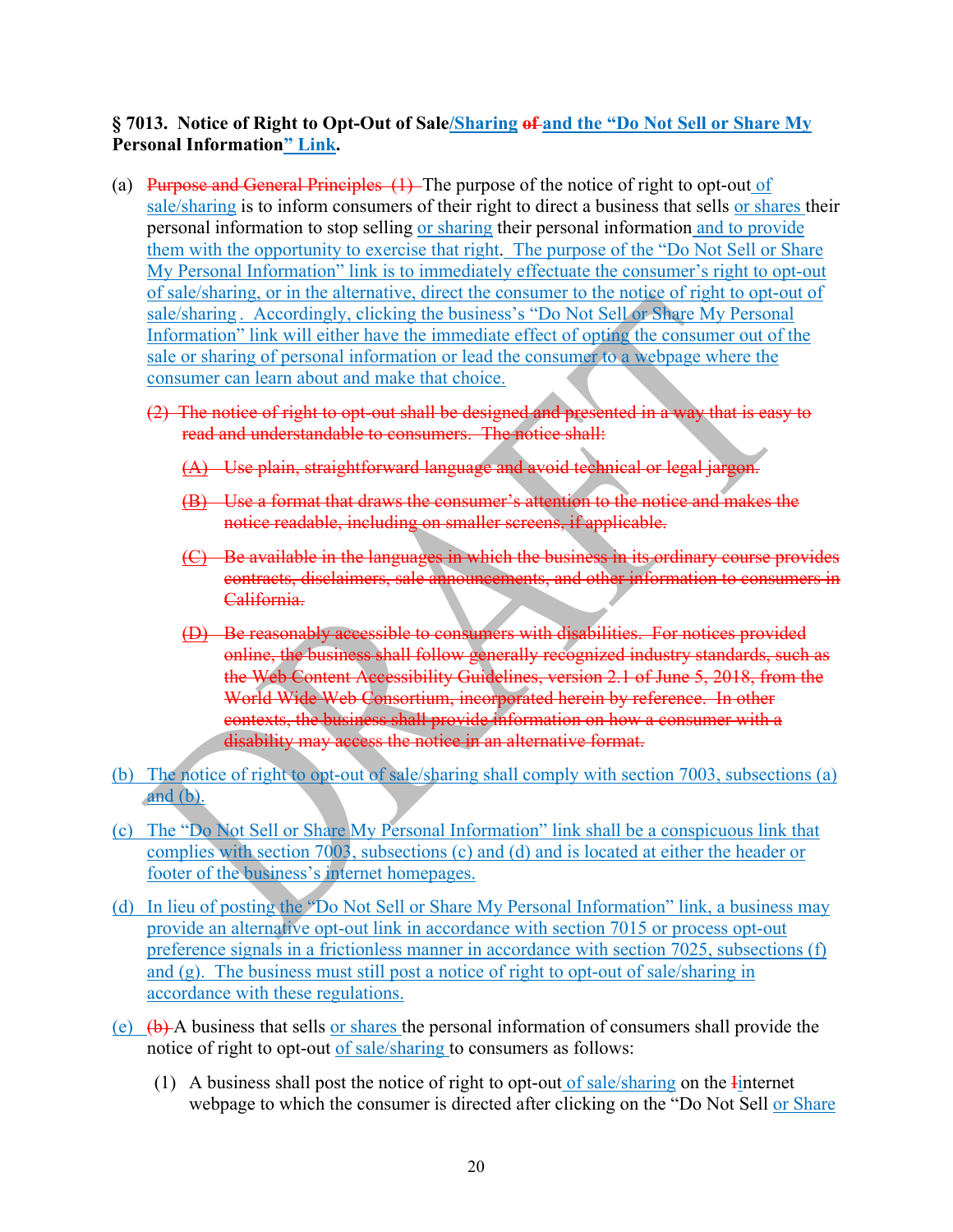My Personal Information" link-on the website homepage or the download or landing page of a mobile application. In addition, a business that collects personal information through a mobile application may provide a link to the notice within the application, such as through the application's settings menu. The notice shall include the information specified in subsection  $(\epsilon f)$  or be a link that takes the consumer directly to the specific section of the business's privacy policy that contains the same information. If clicking on the "Do Not Sell or Share My Personal Information" link immediately effectuates the consumer's right to opt-out of sale/sharing or if the business processes opt-out preference signals in a frictionless manner and chooses not to post a link, the business shall provide the notice within its privacy policy.

- (2) A business that does not operate a website shall establish, document, and comply with another method by which it informs consumers of their right to opt-out of sale/sharing. That method shall comply with the requirements set forth in section 7004-subsection  $(a)(2)$ .
- (3) A business shall also provide the notice to opt-out of sale/sharing in the same manner in which it collects the personal information that it sells or shares. Illustrative examples follow.
	- (A) A business that sells or shares personal information that it collects in the course of interacting with consumers offline, such as in a brick-and-mortar store, shall also inform consumers by an offline method of their right to opt-out and provide instructions on how to submit a request to opt-out provide notice through an offline method, e.g., . Illustrative examples follow: (A) A business that sells or shares personal information that it collects from consumers in a brick-and-mortar store may inform consumers of their right to opt-out on the paper forms that collect the personal information or by posting signage in the area where the personal information is collected directing consumers to where the notice opt-out information can be found online.
	- (B) A business that sells or shares personal information that it collects over the phone may shall provide notice inform consumers of their right to opt-out orally during the call when the information is collected.
	- (C) A business that sells or shares personal information that it collects through a connected device (*e.g.*, smart television or smart watch) shall provide notice in a manner that ensures that the consumer will encounter the notice while using the device.
	- (D) A business that sells or shares personal information that it collects in augmented or virtual reality, such as through gaming devices or mobile applications, shall provide notice in a manner that ensures that the consumer will encounter the notice while in the augmented or virtual reality environment.
- $(f)$  (e) A business shall include the following in its notice of right to opt-out of sale/sharing:
	- (1) A description of the consumer's right to opt-out of the sale  $or$  sharing of their personal information by the business; and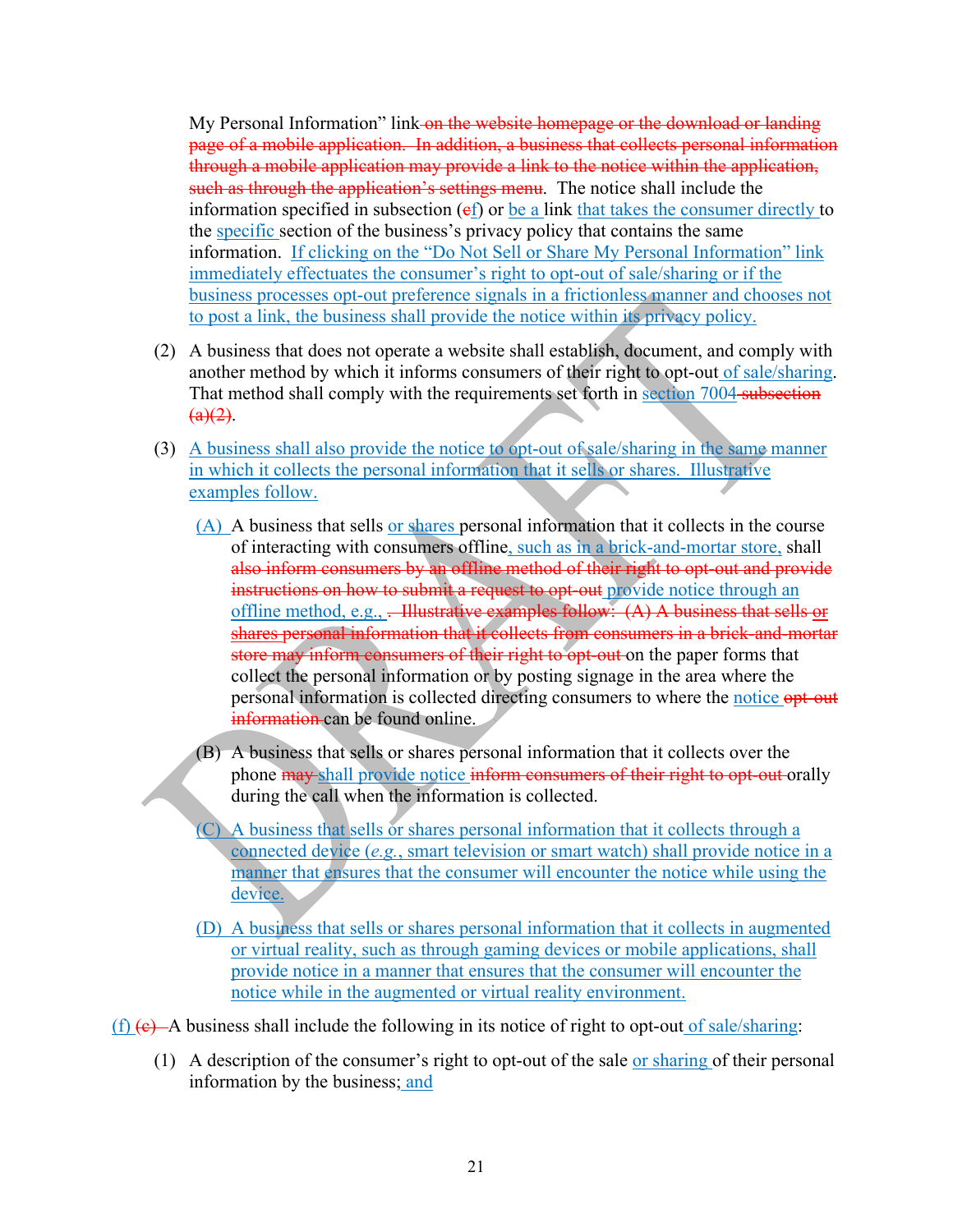- (2) Instructions on how the consumer can submit a request to opt-out of sale/sharing. If notice is provided online, the notice shall include tThe interactive form by which the consumer can submit their request to opt-out of sale/sharing online, as required by section 7026, subsection (a)(1).  $\frac{1}{2}$ ,  $\frac{1}{2}$  for the business does not operate a website, the notice shall explain the offline method by which the consumer can submit their request to opt-out of sale/sharing.; and
- (3) Instructions for any other method by which the consumer may submit their request to opt-out.
- $(g)$  (d) A business does not need to provide a notice of right to opt-out of sale/sharing or the "Do" Not Sell or Share My Personal Information" link if:
	- (1) It does not sell or share personal information; and
	- (2) It states in its privacy policy that it does not sell or share personal information.
- $(h)$  (e) A business shall not sell or share the personal information it collected during the time the business did not have a notice of right to opt-out of sale/sharing posted unless it obtains the affirmative authorization consent of the consumer.
- (f) Opt-Out Icon.
	- (1) The following opt-out icon may be used in addition to posting the notice of right to opt-out, but not in lieu of any requirement to post the notice of right to opt-out or a "Do Not Sell or Share My Personal Information" link as required by Civil Code section 1798.135 and these regulations.



(2) The icon shall be approximately the same size as any other icons used by the business on its webpage.

*Note: Authority cited: Section 1798.185, Civil Code. Reference: Sections 1798.120, 1798.135 and 1798.185, Civil Code.*

#### **§ 7014. Notice of Right to Limit and the "Limit the Use of My Sensitive Personal Information" Link.**

 $\overline{a}$ 

- (a) The purpose of the notice of right to limit is to inform consumers of their right to limit a business's use and disclosure of their sensitive personal information and to provide them with the opportunity to exercise that right. The purpose of the "Limit the Use of My Sensitive Personal Information" link is to immediately effectuate the consumer's right to limit, or in the alternative, direct the consumer to the notice of right to limit. Accordingly, clicking the business's "Limit the Use of My Sensitive Personal Information" link will either have the immediate effect of limiting the use and disclosure of the consumer's sensitive personal information or lead the consumer to a webpage where the consumer can learn about and make that choice.
- (b) The notice of right to limit shall comply with section 7003, subsections (a) and (b).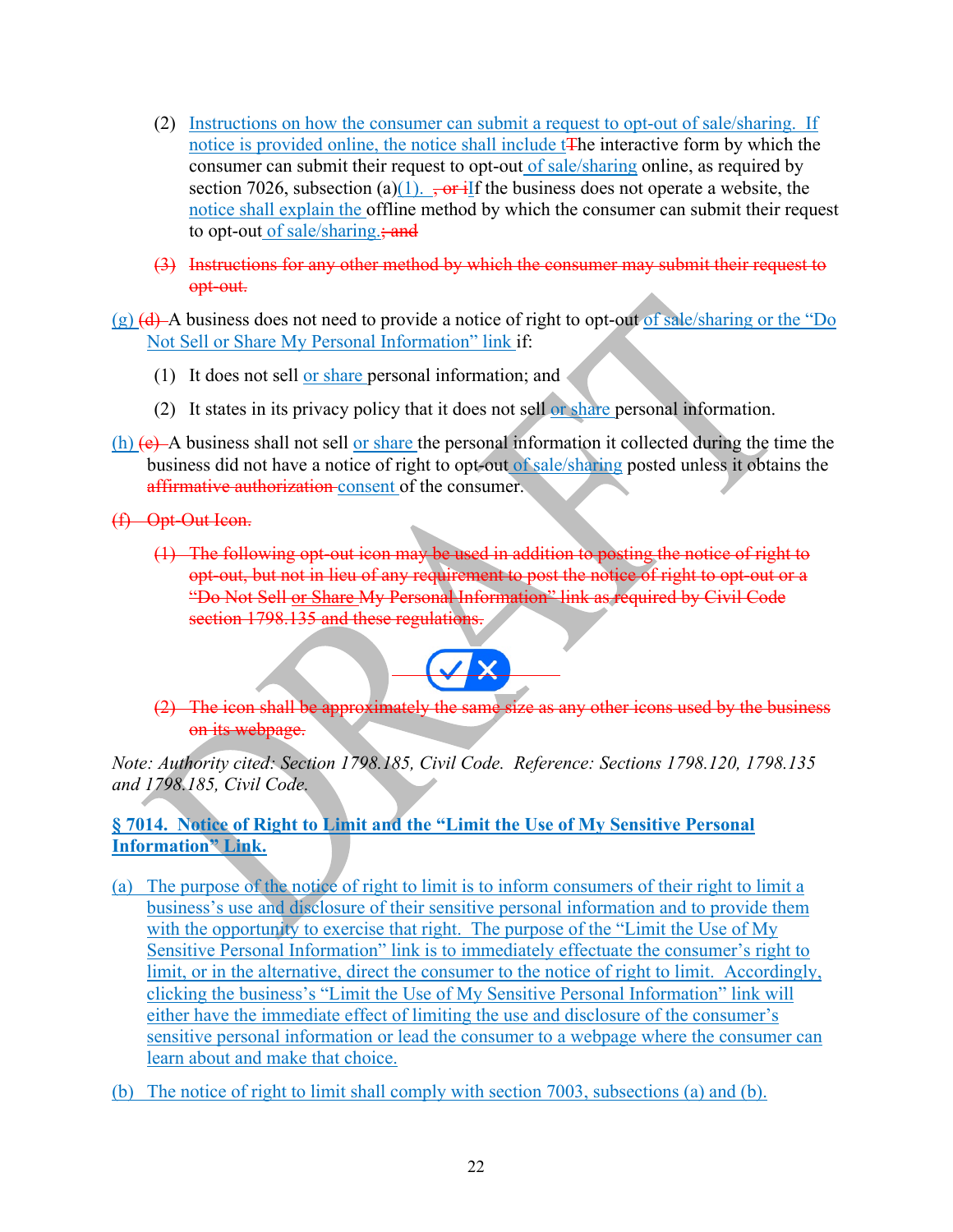- (c) The "Limit the Use of My Sensitive Personal Information" link shall be a conspicuous link that complies with section 7003, subsections (c) and (d), and is located at either the header or footer of the business's internet homepages.
- (d) In lieu of posting the "Limit the Use of My Sensitive Personal Information" link, a business may provide an alternative opt-out link in accordance with section 7015. The business shall still post a notice of right to limit in accordance with these regulations.
- (e) A business that uses or discloses a consumer's sensitive personal information for purposes other than those specified in section 7027, subsection (l), shall provide the notice of right to limit to consumers as follows:
	- (1) A business shall post the notice of right to limit on the internet webpage to which the consumer is directed after clicking on the "Limit the Use of My Sensitive Personal Information" link. The notice shall include the information specified in subsection (f) or be a link that takes the consumer directly to the specific section of the business's privacy policy that contains the same information. If clicking on the "Limit the Use of My Sensitive Personal Information" link immediately effectuates the consumer's right to limit, the business shall provide the notice within its privacy policy.
	- (2) A business that does not operate a website shall establish, document, and comply with another method by which it informs consumers of their right to limit. That method shall comply with the requirements set forth in section 7003.
	- (3) A business shall also provide the notice of right to limit in the same manner in which it collects the sensitive personal information that it uses or discloses for purposes other than those specified in section 7027, subsection (l). Illustrative examples follow:
		- (A) A business that uses or discloses sensitive personal information that it collected in the course of interacting with consumers offline, such as in a brick-and-mortar store, for purposes other than those specified in section 7027, subsection (l), shall also provide notice through an offline method, e.g., on the paper forms that collect the sensitive personal information or by posting signage in the area where the sensitive personal information is collected directing consumers to where the notice can be found online.
		- (B) A business that uses or discloses sensitive personal information that it collects over the phone for purposes other than those specified in section 7027, subsection (I), shall provide notice orally during the call when the sensitive personal information is collected.
		- (C) A business that uses or discloses sensitive personal information that it collects through a connected device (*e.g.*, smart television or smart watch) for purposes other than those specified in section 7027, subsection (l), shall provide notice in a manner that ensures that the consumer will encounter the notice while using the device.
		- (D) A business that uses or discloses sensitive personal information that it collects in augmented or virtual reality, such as through gaming devices or mobile applications, for purposes other than those specified in section 7027, subsection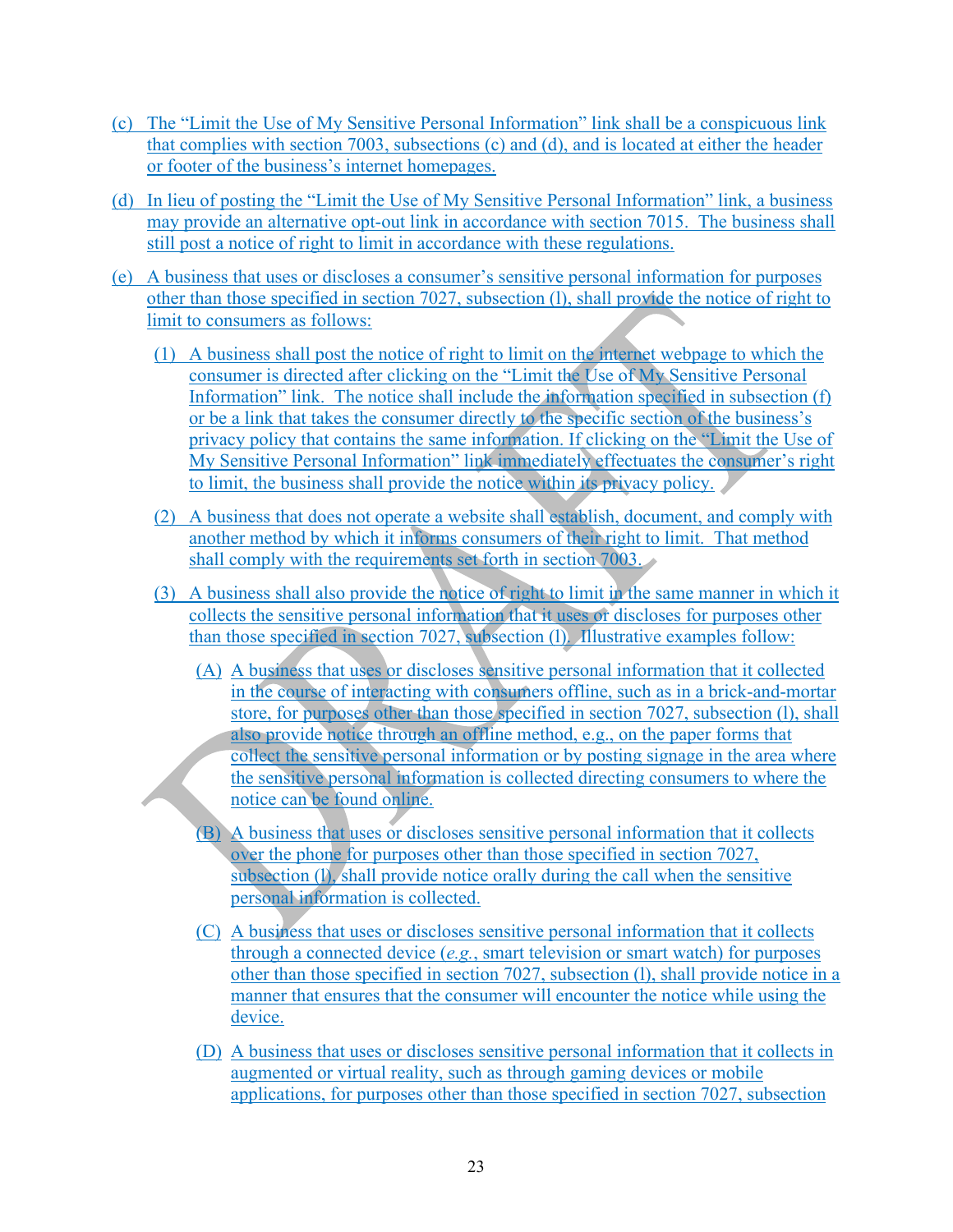(l), shall provide notice in a manner that ensures that the consumer will encounter the notice while in the augmented or virtual reality environment.

- (f) A business shall include the following in its notice of right to limit:
	- (1) A description of the consumer's right to limit; and
	- (2) Instruction on how the consumer can submit a request to limit. If notice is provided online, the notice shall include the interactive form by which the consumer can submit their request to limit online, as required by section 7027, subsection (b)(1). If the business does not operate a website, the notice shall explain the offline method by which the consumer can submit their request to limit.
- (g) A business does not need to provide a notice of right to limit or the "Limit the Use of My Sensitive Personal Information" link if it does both of the following:
	- (1) It only uses and discloses sensitive personal information that it collected about the consumer for the purposes specified in section 7027, subsection (l).
	- (2) It states in its privacy policy that it does not use or disclose sensitive personal information for any purpose other than what is specified in section 7027, subsection (l).
- (h) A business shall not use or disclose sensitive personal information it collected during the time the business did not have a notice of right to limit posted for purposes other than those specified in section 7027, subsection (1), unless it obtains the consent of the consumer.

*Note: Authority cited: Section 1798.185, Civil Code. Reference: Sections 1798.121, 1798.135 and 1798.185, Civil Code.* 

# **§ 7015. Alternative Opt-Out Link.**

- (a) The purpose of the alternative opt-out link is to provide businesses the option of providing consumers with a single, clearly-labeled link that allows consumers to easily exercise both their right to opt-out of sale/sharing and right to limit, instead of posting the two separate "Do Not Sell or Share My Personal Information" and "Limit the Use of My Sensitive Personal Information" links. The alternative opt-out link shall direct the consumer to a webpage that would inform them of both their right to opt-out of sale/sharing and right to limit and provide them with the opportunity to exercise both rights.
- (b) A business that chooses to use an alternative opt-out link shall title the link, "Your Privacy Choices" or "Your California Privacy Choices," and shall include the following opt-out icon to the right or left of the title. The link shall be a conspicuous link that complies with section 7003, subsections (c) and (d), and is located at either the header or footer of the business's internet homepages. The icon shall be approximately the same size as any other icons used by the business on its webpage.

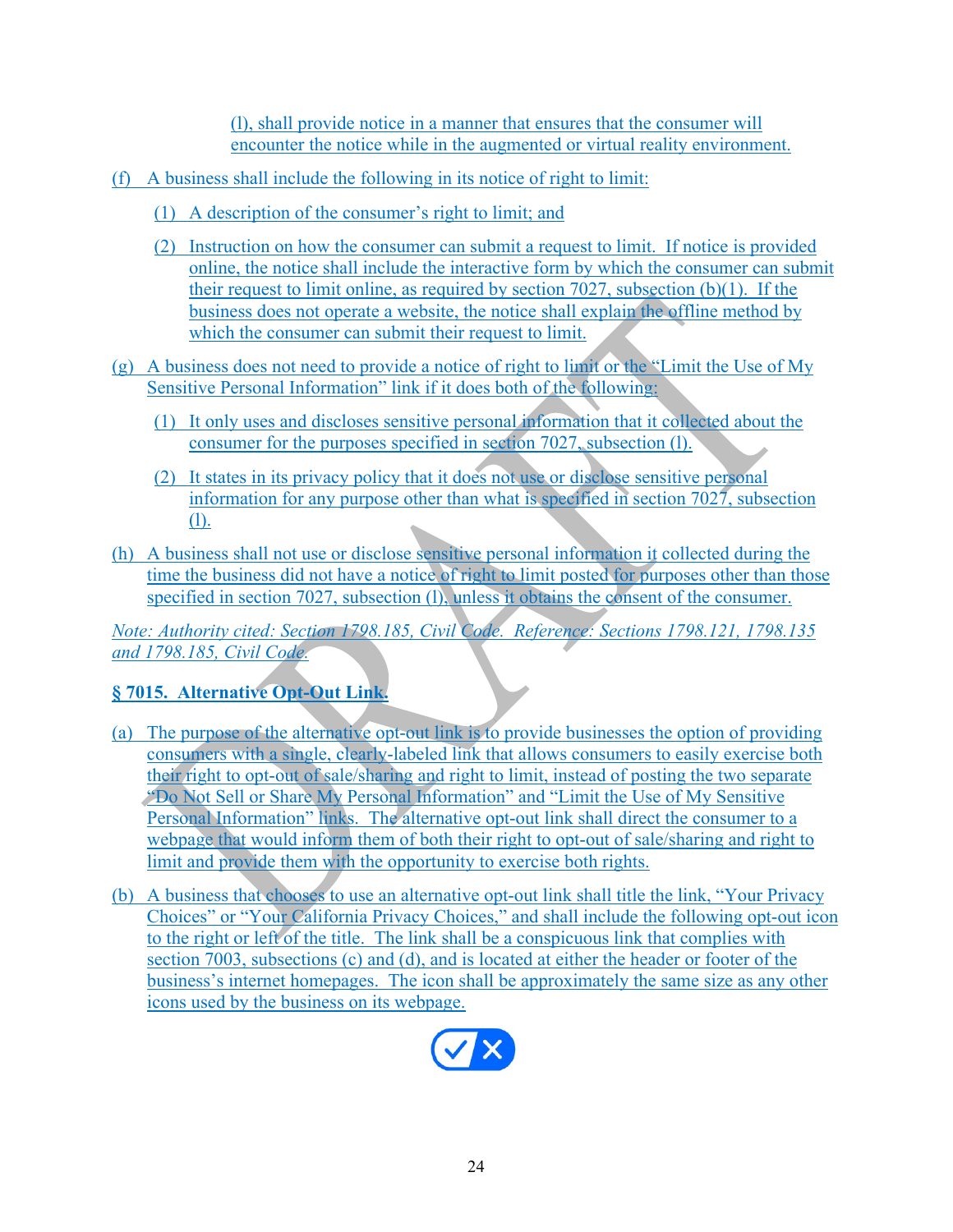- (c) The alternative opt-out link shall direct the consumer to a webpage that includes the following information:
	- (1) A description of the consumer's right to opt-out of sale/sharing and right to limit, which shall comply with section 7003, subsections (a) and (b); and
	- (2) The interactive form or mechanism by which the consumer can submit their request to opt-out of sale/sharing and their right to limit online. The method shall be easy for consumers to execute, shall require minimal steps, and shall comply with section 7004.

*Note: Authority cited: Section 1798.185, Civil Code. Reference: Sections 1798.120, 1798.121, 1798.135 and 1798.185, Civil Code.* 

#### **§ 7016. Notice of Financial Incentive.**

- (a) Purpose and General Principles (1) The purpose of the notice of financial incentive is to explain to the consumer the material terms of a financial incentive or price or service difference the business is offering so that the consumer may make an informed decision about whether to participate. A business that does not offer a financial incentive or price or service difference is not required to provide a notice of financial incentive.
- (b) The notice of financial incentive shall comply with section 7003, subsections (a) and (b).
- (c)  $(2)$  The notice of financial incentive shall be designed and presented in a way that is easy to read and understandable to consumers. The notice shall:
	- (A) Use plain, straightforward language and avoid technical or legal jargon.
	- (B) Use a format that draws the consumer's attention to the notice and makes the notice readable, including on smaller screens, if applicable.
	- (C) Be available in the languages in which the business in its ordinary course provides contracts, disclaimers, sale announcements, and other information to consumers in California.
	- (D) Be reasonably accessible to consumers with disabilities. For notices provided online, the business shall follow generally recognized industry standards, such as the Web Content Accessibility Guidelines, version 2.1 of June 5, 2018, from the World Wide Web Consortium, incorporated herein by reference. In other contexts, the business shall provide information on how a consumer with a disability may access the notice in an alternative format.
	- (E) Be readily available where consumers will encounter it before opting-in to the financial incentive or price or service difference.  $(3)$ -If the business offers the financial incentive or price or service difference online, the notice may be given by providing a link that takes the consumer directly to the specific section of a business's privacy policy that contains the information required in subsection  $(\frac{bd}{cd})$ .
- (d)  $(\theta)$  A business shall include the following in its notice of financial incentive:
	- (1) A succinct summary of the financial incentive or price or service difference offered;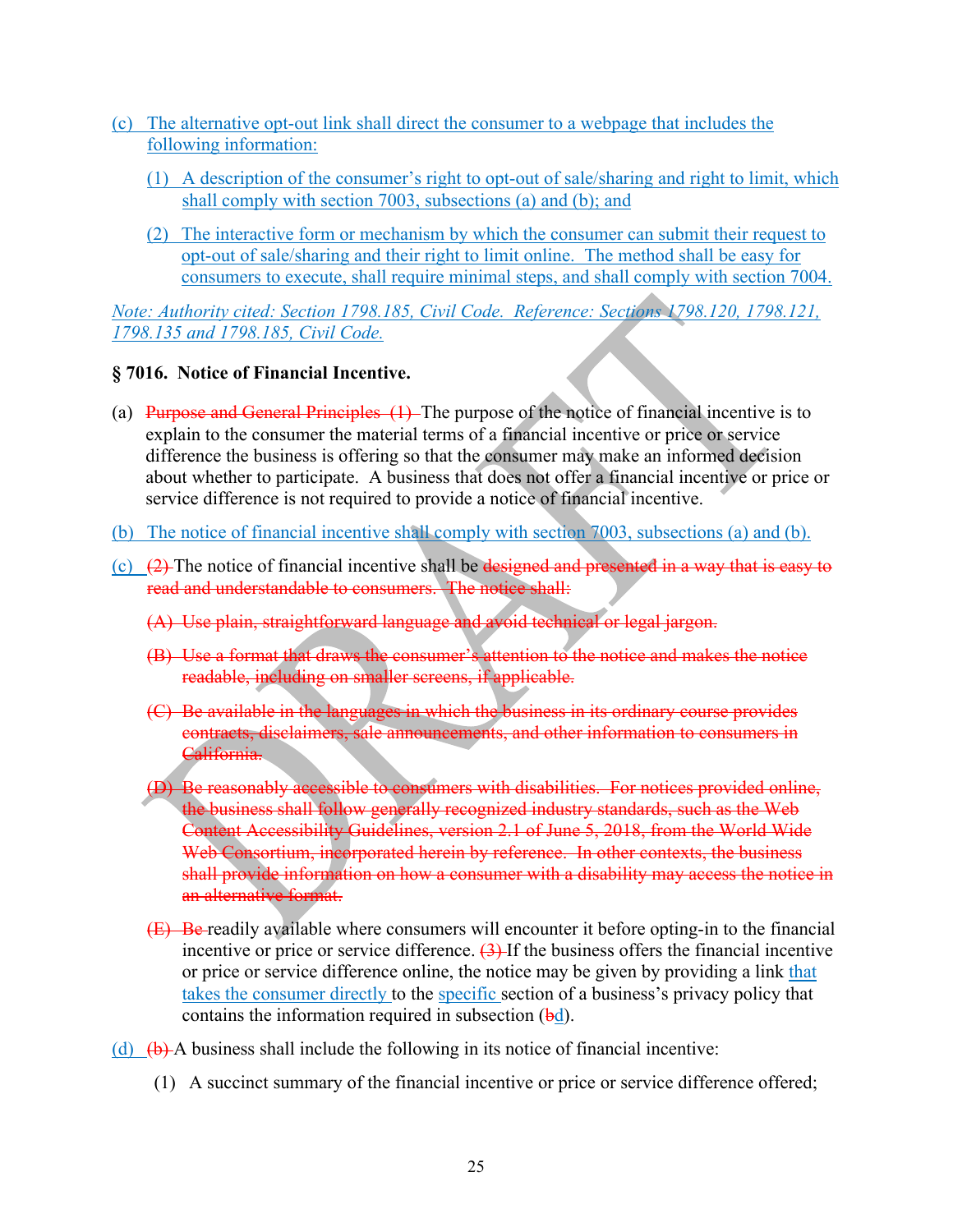- (2) A description of the material terms of the financial incentive or price or service difference, including the categories of personal information that are implicated by the financial incentive or price or service difference and the value of the consumer's data;
- (3) How the consumer can opt-in to the financial incentive or price or service difference;
- (4) A statement of the consumer's right to withdraw from the financial incentive at any time and how the consumer may exercise that right; and
- (5) An explanation of how the financial incentive or price or service difference is reasonably related to the value of the consumer's data, including:
	- (A) A good-faith estimate of the value of the consumer's data that forms the basis for offering the *financial incentive or* price or service difference; and
	- (B) A description of the method(s) the business used to calculate the value of the consumer's data.

*Note: Authority cited: Section 1798.185, Civil Code. Reference: Sections 1798.125 and 1798.130, Civil Code.* 

# **ARTICLE 3. BUSINESS PRACTICES FOR HANDLING CONSUMER REQUESTS**

#### **§ 7020. Methods for Submitting Requests to Delete, Requests to Correct, and Requests to Know and Requests to Delete.**

- (a) A business that operates exclusively online and has a direct relationship with a consumer from whom it collects personal information shall only be required to provide an email address for submitting requests to delete, requests to correct, and requests to know. All other businesses shall provide two or more designated methods for submitting requests to know, including, at a minimum, a toll-free telephone number. Other acceptable methods for submitting these requests include, but are not limited to, a designated email address, a form submitted in person, and a form submitted through the mail.
- (b) A business that does not fit within subsection (a) shall provide two or more designated methods for submitting requests to delete, requests to correct, and requests to know. One of those methods must be a toll-free telephone number. If the business maintains an internet website, one of the methods for submitting these requests shall be through its website, such as through a webform. Other Acceptable methods for submitting these requests to delete, requests to correct, and requests to know may include, but are not limited to, a toll-free phone number, a link or form available online through a business's website, a designated email address, a form submitted in person, and a form submitted through the mail.
- (c) A business shall consider the methods by which it primarily interacts with consumers when determining which methods to provide for submitting requests to delete, requests to correct, and requests to know and requests to delete. If the business interacts with consumers in person, the business shall consider providing an in-person method such as a printed form the consumer can directly submit or send by mail, a tablet or computer portal that allows the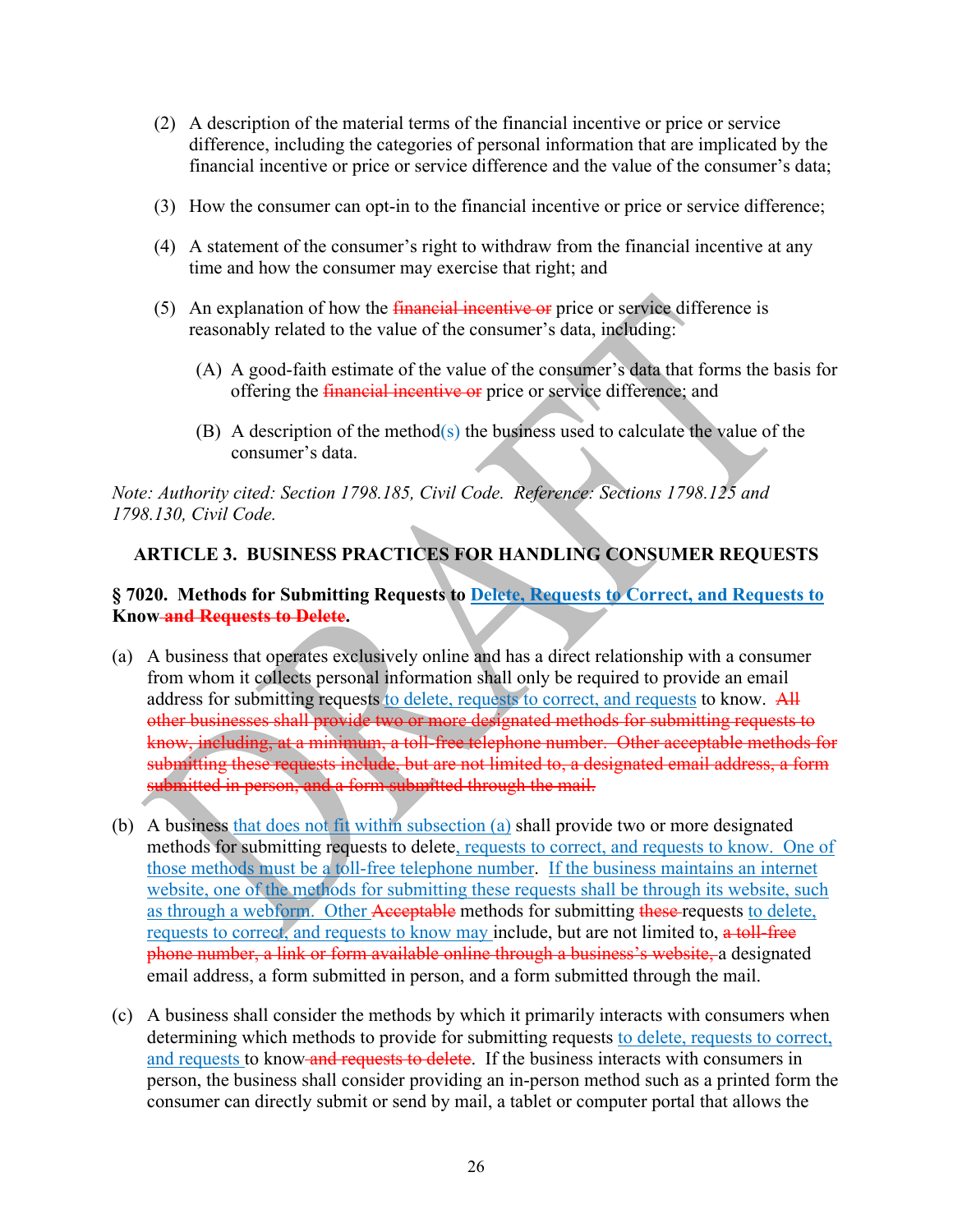consumer to complete and submit an online form, or a telephone with which the consumer can call the business's toll-free number.

- (d) A business may use a two-step process for online requests to delete where the consumer must first, submit the request to delete and then second, separately confirm that they want their personal information deleted provided that the business otherwise complies with section 7004.
- (e) If a consumer submits a request in a manner that is not one of the designated methods of submission, or is deficient in some manner unrelated to the verification process, the business shall either:
	- (1) Treat the request as if it had been submitted in accordance with the business's designated manner, or
	- (2) Provide the consumer with information on how to submit the request or remedy any deficiencies with the request, if applicable.

*Note: Authority cited: Section 1798.185, Civil Code. Reference: Sections 1798.100, 1798.105, 1798.106, 1798.110, 1798.115, 1798.130, 1798.140 and 1798.185, Civil Code.*

#### **§ 7021. Timelines for Responding to Requests to Delete, Requests to Correct, and Requests to Know and Requests to Delete.**

- (a) No later than 10 business days after Upon-receiving a request to delete, request to correct, or request to know or a request to delete, a business shall confirm receipt of the request within 10 business days and provide information about how the business will process the request. The information provided shall describe in general the business's verification process and when the consumer should expect a response, except in instances where the business has already granted or denied the request. The confirmation may be given in the same manner in which the request was received. For example, if the request is made over the phone, the confirmation may be given orally during the phone call.
- (b) Businesses shall respond to a request to delete, request to correct, and request to know and requests to delete within no later than 45 calendar days after it receives the request. The 45day period will begin on the day that the business receives the request, regardless of time required to verify the request. If the business cannot verify the consumer within the 45-day time period, the business may deny the request. If necessary, businesses may take up to an additional 45 calendar days to respond to the consumer's request, for a maximum total of 90 calendar days from the day the request is received, provided that the business provides the consumer with notice and an explanation of the reason that the business will take more than 45 days to respond to the request.

*Note: Authority cited: Section 1798.185, Civil Code. Reference: Sections 1798.100, 1798.105, 1798.106, 1798.110, 1798.115, 1798.130, 1798.140 and 1798.185, Civil Code.*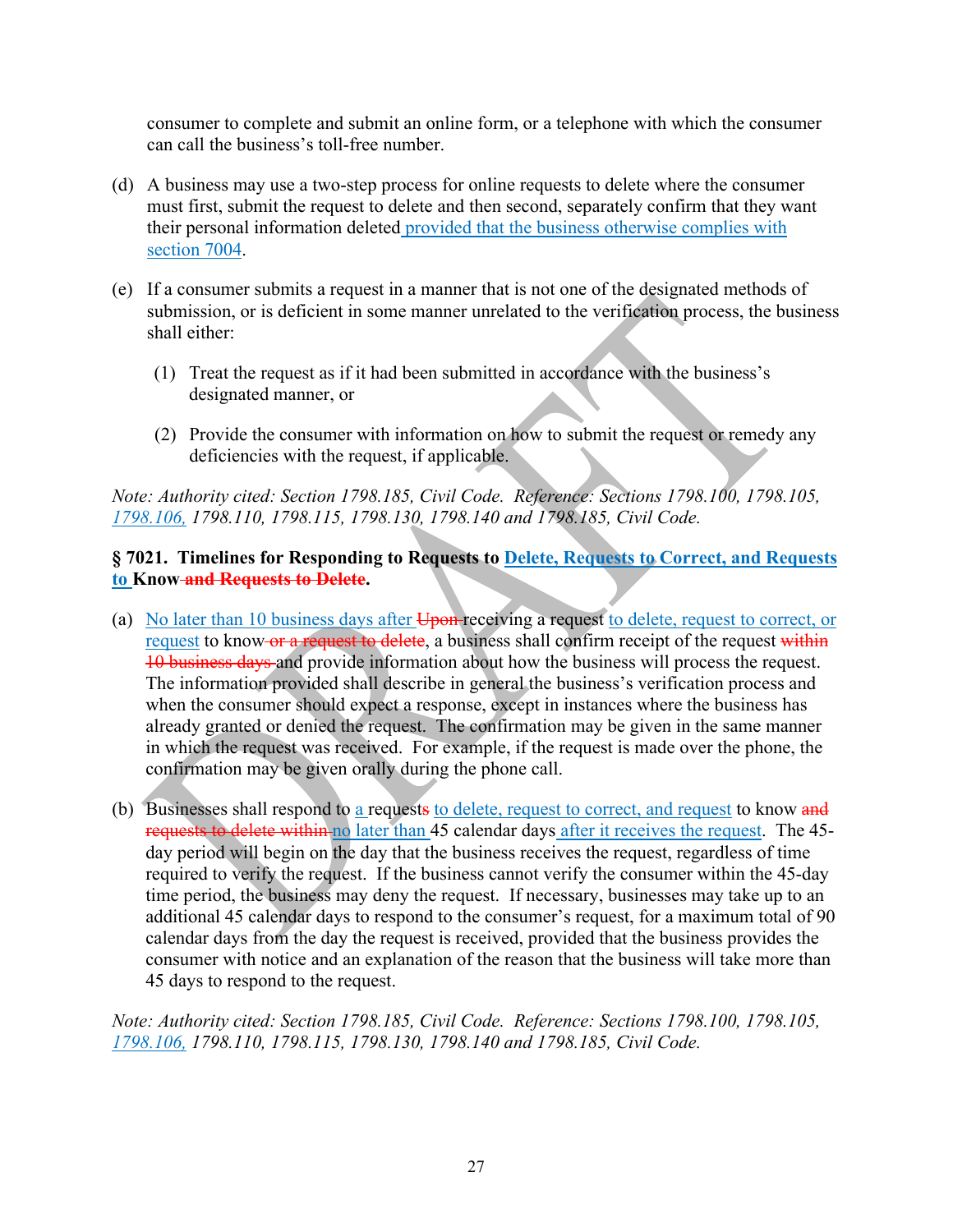#### **§ 7022. Requests to Delete.**

- (a) For requests to delete, if a business cannot verify the identity of the requestor pursuant to the regulations set forth in Article 5, the business may deny the request to delete. The business shall inform the requestor that their identity cannot be verified.
- (b) A business shall comply with a consumer's request to delete their personal information by:
	- (1) Permanently and completely erasing the personal information  $\Theta$ -from its existing systems with the exception of archived or back-up systems;  $(2)$  D, deidentifying the personal information;  $(3)$  A, or aggregating the consumer information;
	- (2) Notifying the business's service providers or contractors to delete from their records the consumer's personal information obtained in the course of providing services; and
	- (3) Notifying all third parties to whom the business has sold or shared the personal information to delete the consumer's personal information unless this proves impossible or involves disproportionate effort. If a business claims that notifying some or all third parties would be impossible or would involve disproportionate effort, the business shall provide the consumer a detailed explanation that includes enough facts to give a consumer a meaningful understanding as to why the business cannot notify all third parties. The business shall not simply state that notifying all third parties is impossible or would require disproportionate effort.
- (c) A service provider or contractor shall, upon notification by the business, comply with the consumer's request to delete their personal information by:
	- (1) Permanently and completely erasing the personal information from its existing systems except archived or back-up systems, deidentifying the personal information, or aggregating the consumer information;
	- (2) To the extent that an exception applies to the deletion of personal information, deleting the consumer's personal information that is not subject to the exception and refraining from using the consumer's personal information retained for any purpose other than the purpose provided for by that exception;.
	- (3) Notifying any of its own service providers or contractors to delete from their records in the same manner the consumer's personal information obtained in the course of providing services; and
	- (4) Notifying any other service providers, contractors, or third parties that may have accessed personal information from or through the service provider or contractor, unless the information was accessed at the direction of the business, to delete the consumer's personal information unless this proves impossible or involves disproportionate effort. If the service provider or contractor claims that such a notification is impossible or would involve disproportionate effort, the service provider or contractor shall provide the business a detailed explanation that shall be relayed to the consumer that includes enough facts to give a consumer a meaningful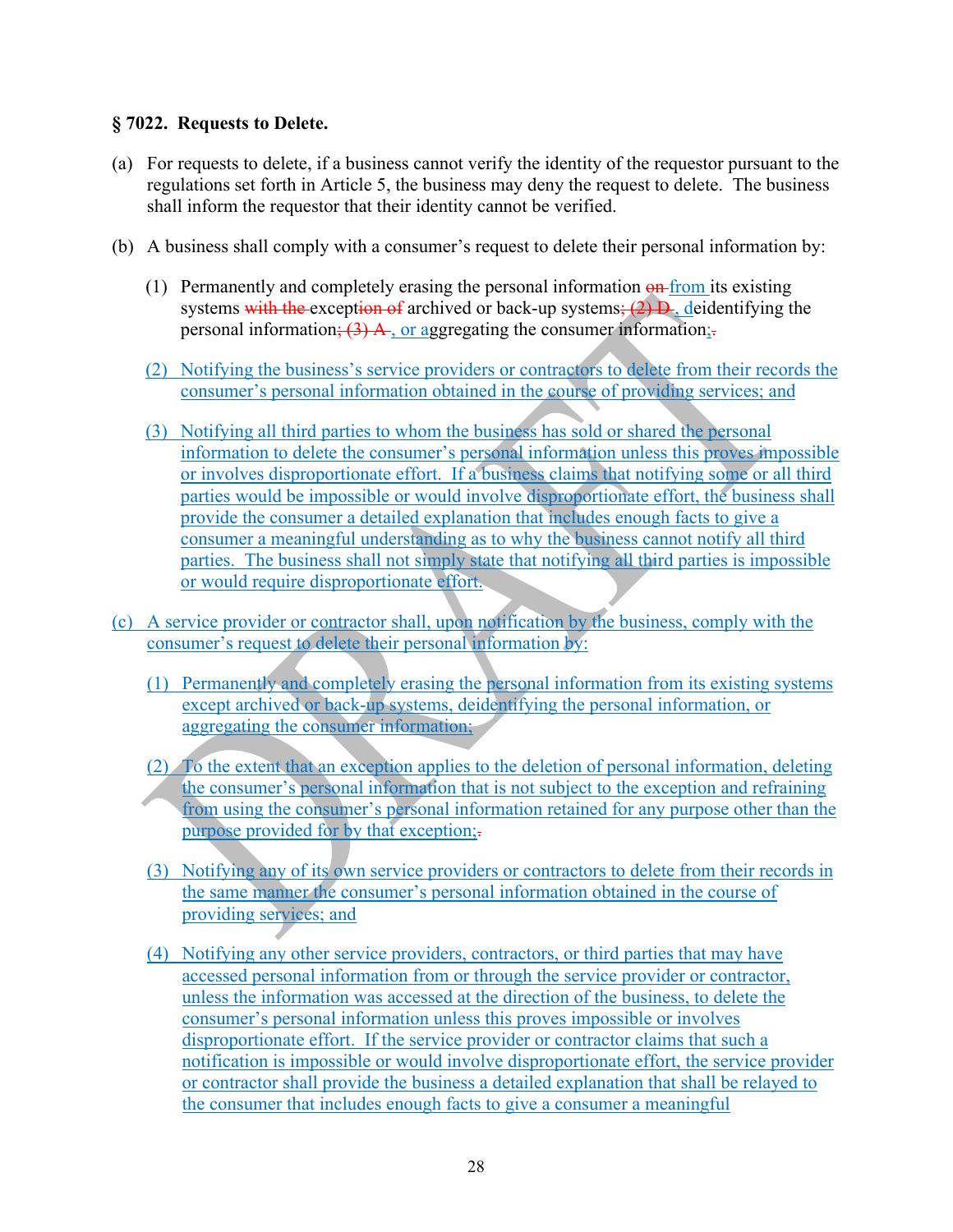understanding as to why the notification was not possible or involved disproportionate effort. The service provider or contractor shall not simply state that notifying those service providers, contractors, and/or third parties is impossible or would require disproportionate effort.

- (d)  $\left( \epsilon \right)$  If a business, service provider, or contractor stores any personal information on archived or backup systems, it may delay compliance with the consumer's request to delete, with respect to data stored on the archived or backup system, until the archived or backup system relating to that data is restored to an active system or is next accessed or used for a sale, disclosure, or commercial purpose.
- (e) (d) In responding to a request to delete, a business shall inform the consumer whether or not it has complied with the consumer's request.  $(e)$  If the business complies with the consumer's request, tThe business shall also inform the consumer that it will maintain a record of the request as required by section  $7030 - 7101$ , subsection  $(b)(a)$ . A business, service provider, contractor, or third party may retain a record of the request for the purpose of ensuring that the consumer's personal information remains deleted from the business's its records.
- (f) In cases where a business denies a consumer's request to delete in whole or in part, the business shall do all of the following:
	- (1) Inform the consumer that it will not comply with the consumer's request and describe Provide to the consumer a detailed explanation of the basis for the denial, including any conflict with federal or state law, or exception to the CCPA, or factual basis for contending that compliance would be impossible or involve disproportionate effect, unless prohibited from doing so by law;
	- (2) Delete the consumer's personal information that is not subject to the exception; and
	- (3) Not use the consumer's personal information retained for any other purpose than provided for by that exception; and
	- (4) Instruct its service providers and contractors to delete the consumer's personal information that is not subject to the exception and to not use the consumer's personal information retained for any purpose other than the purpose provided for by that exception.
- (g) If a business that denies a consumer's request to delete sells personal information and the consumer has not already made a request to opt-out of sale/sharing, the business shall ask the consumer if they would like to opt-out of the sale or sharing of their personal information and shall include either the contents of, or a link to, the notice of right to opt-out of sale/sharing in accordance with section 7013.
- (h) In responding to a request to delete, a business may present the consumer with the choice to delete select portions of their personal information as long as only if a global a single option to delete all personal information is also offered and more prominently presented than the other choices. A business that provides consumers the ability to delete select categories of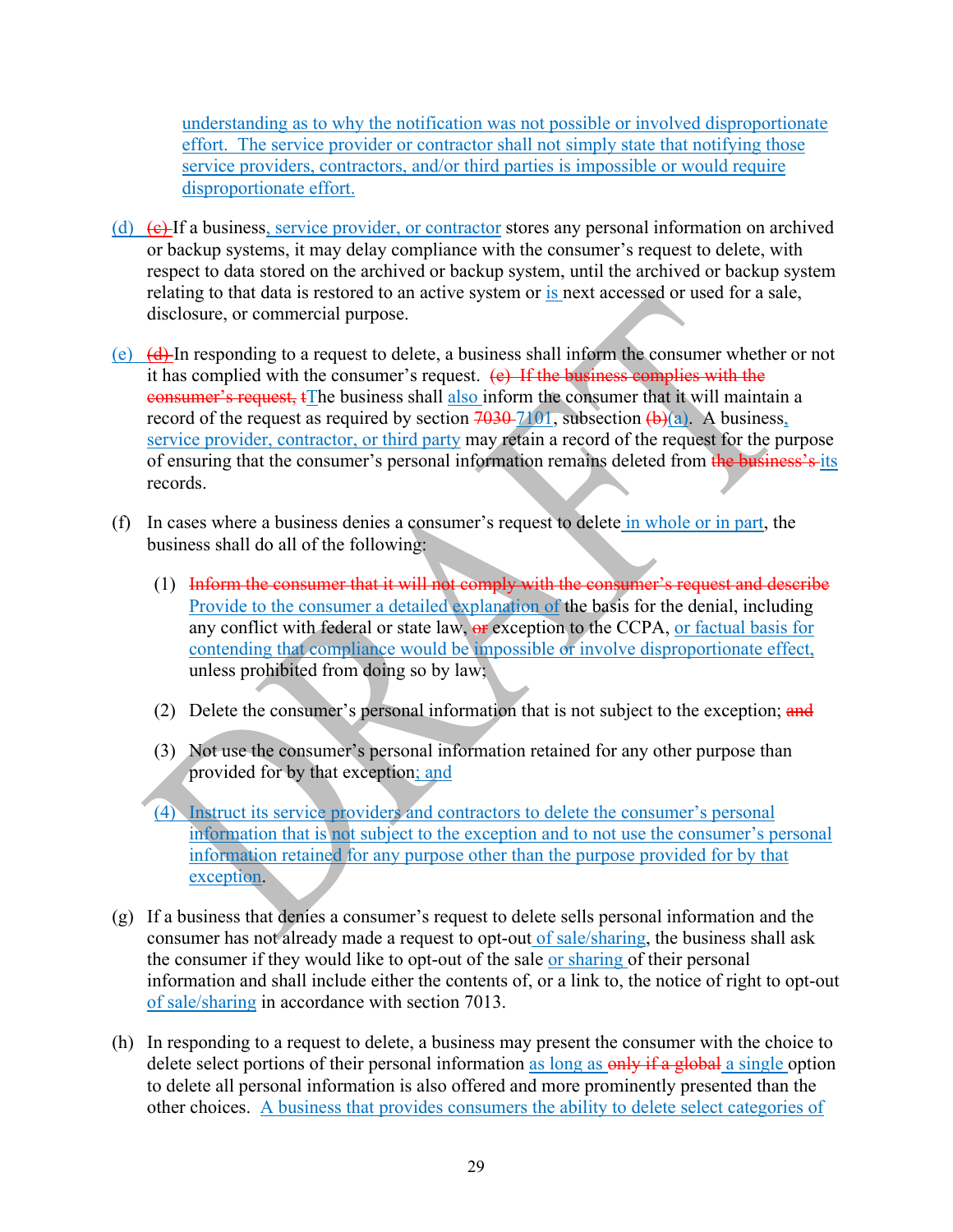personal information (e.g., purchase history, browsing history, voice recordings) in other contexts, however, must inform consumers of their ability to do so and direct them to how they can do so.

*Note: Authority cited: Section 1798.185, Civil Code. Reference: Sections 1798.100, 1798.105, 1798.110, 1798.115, 1798.130 and 1798.185, Civil Code.* 

### **§ 7023. Requests to Correct.**

- (a) For requests to correct, if a business cannot verify the identity of the requestor pursuant to the regulations set forth in Article 5, the business may deny the request to correct. The business shall inform the requestor that their identity cannot be verified.
- (b) In determining the accuracy of the personal information that is the subject of a consumer's request to correct, the business shall consider the totality of the circumstances relating to the contested personal information. A business may deny a consumer's request to correct if it determines that the contested personal information is more likely than not accurate based on the totality of the circumstances.
	- (1) Considering the totality of the circumstances includes, but is not limited to, considering:
		- (A) The nature of the personal information (*e.g.*, whether it is objective, subjective, unstructured, sensitive, etc.).
		- (B) How the business obtained the contested information.
		- (C) Documentation relating to the accuracy of the information whether provided by the consumer, the business, or another source. Requirements regarding documentation are set forth in subsection (d).
	- (2) If the business is not the source of the personal information and has no documentation to support of the accuracy of the information, the consumer's assertion of inaccuracy may be sufficient to establish that the personal information is inaccurate.
- (c) A business that complies with a consumer's request to correct shall correct the personal information at issue on its existing systems and implement measures to ensure that the information remains corrected. The business shall also instruct all service providers and contractors that maintain the personal information at issue in the course of providing services to the business to make the necessary corrections in their respective systems. Service providers and contractors shall comply with the business's instructions to correct the personal information or enable the business to make the corrections and shall also ensure that the information remains corrected. Illustrative examples follow.
	- (1) Business L maintains personal information about consumers that it receives from data brokers on a regular basis. Business L generally refreshes the personal information it maintains about consumers whenever it receives an update from a data broker. Business L receives a request to correct from a consumer and determines that the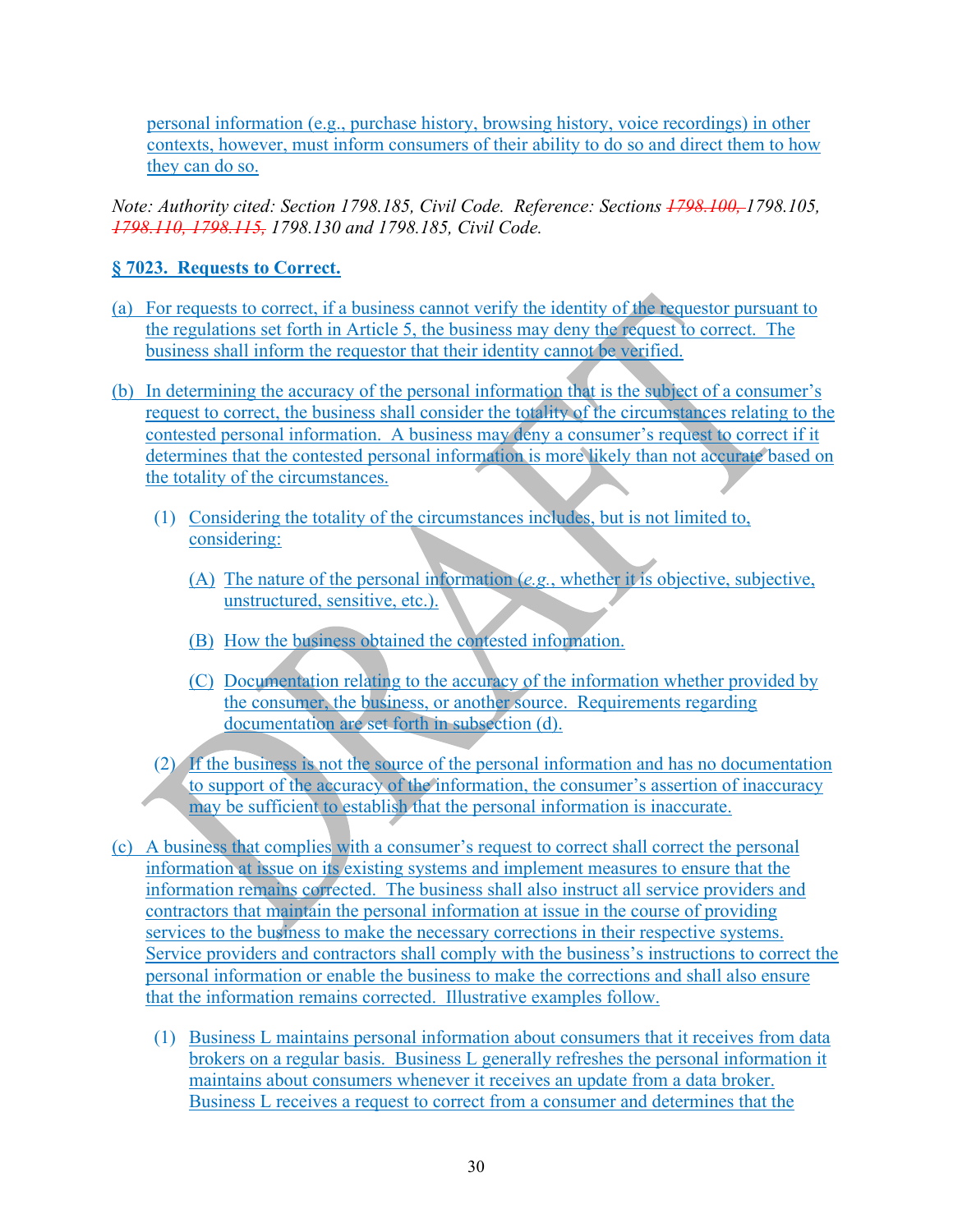information is inaccurate. To comply with the consumer's request, Business L corrects the inaccurate information in its system and ensures that the corrected personal information is not overridden by inaccurate personal information subsequently received from the data broker.

(2) Business M stores personal information about consumers on archived or backup systems. Business M receives a request to correct from a consumer, determines that the information is inaccurate, and makes the necessary corrections within its active system. Business M delays compliance with the consumer's request to correct with respect to data stored on the archived or backup system until the archived or backup system relating to the personal information at issue is restored to an active system or next accessed or used for a sale, disclosure, or commercial purpose.

#### (d) Documentation.

- (1) A business shall accept, review, and consider any documentation that the consumer provides in connection with their right to correct whether provided voluntarily or as required by the business.
- (2) A business may require the consumer to provide documentation if necessary to rebut its own documentation that the personal information is accurate. In determining the necessity of the documentation requested, the business shall consider the following:
	- (A) The nature of the personal information at issue (*e.g.*, whether it is objective, subjective, unstructured, sensitive, etc.).
	- (B) The nature of the documentation upon which the business considers the personal information to be accurate (*e.g.*, whether the documentation is from a trusted source, whether the documentation is verifiable, etc.)
	- (C) The purpose for which the business collects, maintains, or uses the personal information. For example, if the personal information is essential to the functioning of the business, the business may require more documentation.
	- (D) The impact on the consumer. For example, if the personal information has a high impact on the consumer, the business may require less documentation.
- (3) Any documentation provided by the consumer in connection with their request to correct shall only be used and/or maintained by the business for the purpose of correcting the consumer's personal information and to comply with the record-keeping obligations under section 7101.
- (4) The business shall implement and maintain reasonable security procedures and practices in maintaining any documentation relating to the consumer's request to correct.
- (e) A business may delete the contested personal information as an alternative to correcting the information if the deletion of the personal information does not negatively impact the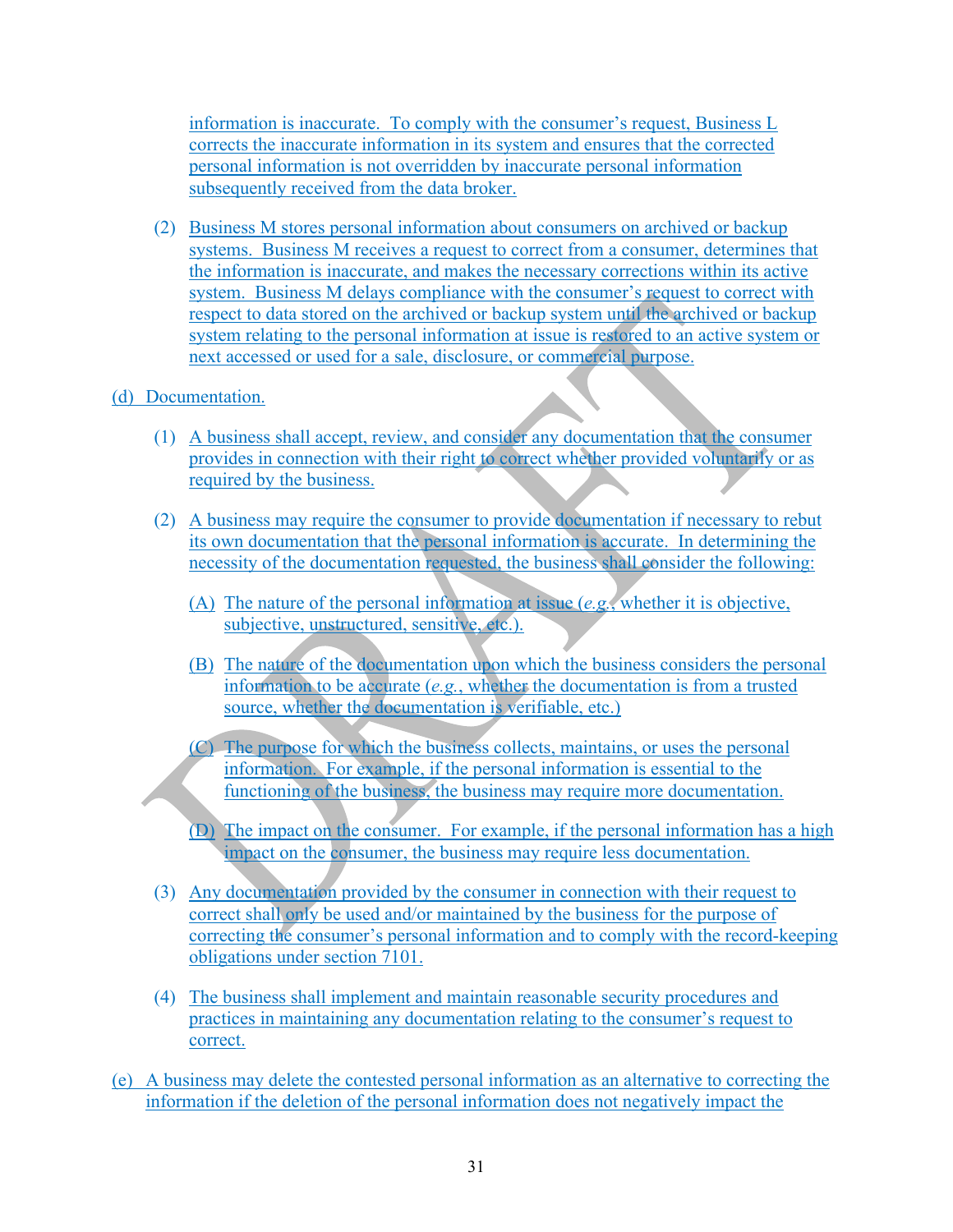consumer, or the consumer consents to the deletion. For example, if deleting instead of correcting inaccurate personal information would make it harder for the consumer to obtain a job, housing, credit, education, or other type of opportunity, the business shall process the request to correct or obtain the consumer's consent to delete the information.

- (f) In responding to a request to correct, a business shall inform the consumer whether or not it has complied with the consumer's request. If the business denies a consumer's request to correct in whole or in part, the business shall do the following:
	- (1) Explain the basis for the denial, including any conflict with federal or state law, exception to the CCPA, inadequacy in the required documentation, or contention that compliance proves impossible or involves disproportionate effect.
	- (2) If a business claims that complying with the consumer's request to correct would be impossible or would involve disproportionate effort, the business shall provide the consumer a detailed explanation that includes enough facts to give a consumer a meaningful understanding as to why the business cannot comply with the request. The business shall not simply state that it is impossible or would require disproportionate effort.
	- (3) Inform the consumer that, upon the consumer's request, it will note both internally and to any person with whom it discloses, shares, or sells the personal information that the accuracy of the personal information is contested by the consumer. The business does not have to provide this option for requests that are fraudulent or abusive.
	- (4) If a business denies a consumer's request to correct personal information collected and analyzed concerning a consumer's health, the business shall also inform the consumer that they may provide a written statement to the business to be made part of the consumer's record per Civil Code section 1798.185, subdivision (a)(8)(D). The business shall explain to the consumer that the written statement is limited to 250 words per alleged inaccurate piece of personal information and shall include that the consumer must request that the statement be made part of the consumer's record. Upon receipt of such a statement, the business shall include it with the consumer's record and make it available to any person with whom it discloses, shares, or sells the personal information that is the subject of the request to correct.
	- (5) If the personal information at issue can be deleted pursuant to a request to delete, inform the consumer that they can make a request to delete the personal information and provide instructions on how the consumer can make a request to delete.
- (g) A business may deny a consumer's request to correct if the business has denied the consumer's request to correct the same alleged inaccuracy within the past six months of receiving the request. However, the business must treat the request to correct as new if the consumer provides new or additional documentation to prove that the information at issue is inaccurate.
- (h) A business may deny a request to correct if it has a good-faith, reasonable, and documented belief that a request to correct is fraudulent or abusive. The business shall inform the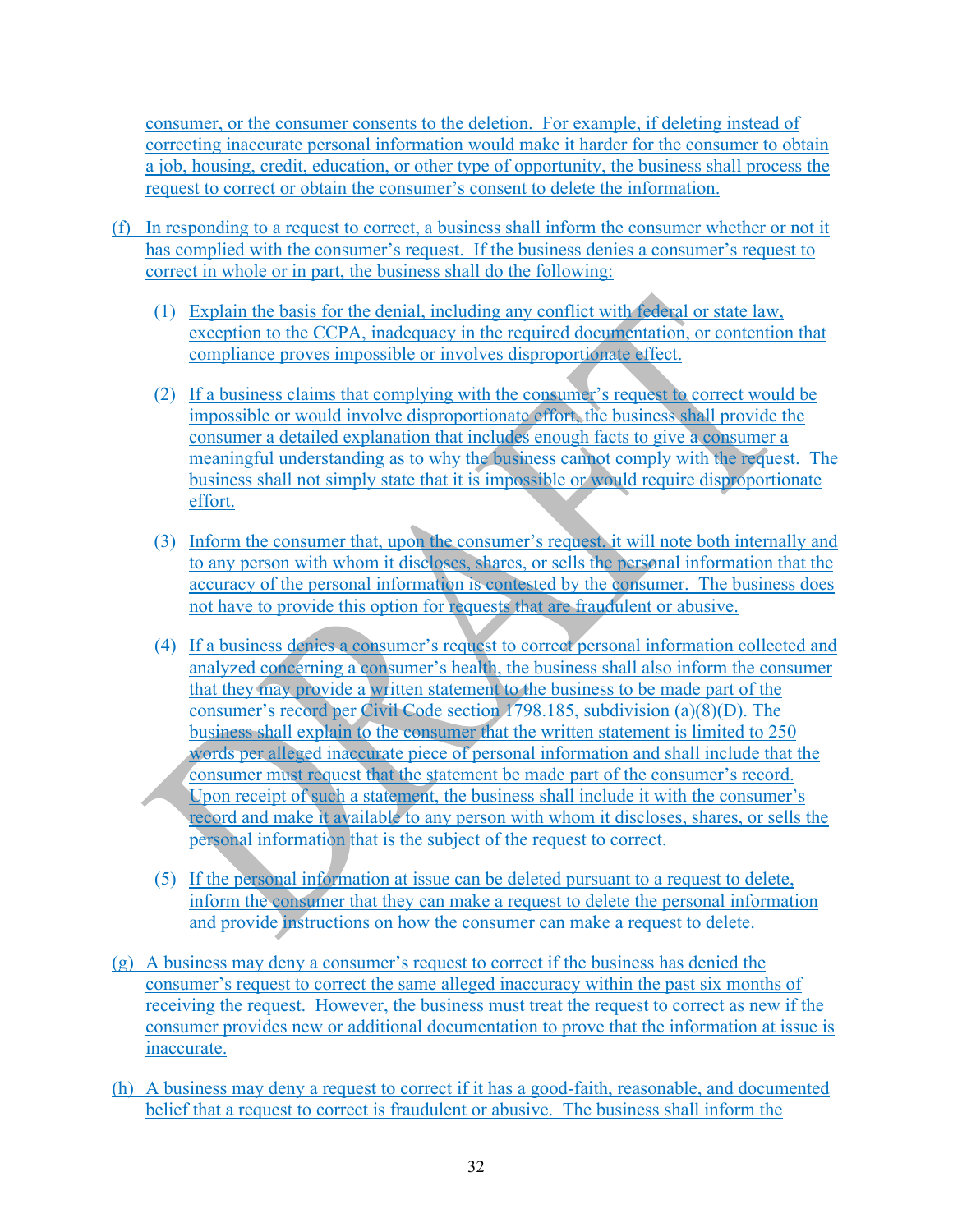requestor that it will not comply with the request and shall provide an explanation why it believes the request is fraudulent or abusive.

- (i) Where the business is not the source of the information that the consumer contends is inaccurate, in addition to processing the consumer's request, the business shall provide the consumer with the name of the source from which the business received the alleged inaccurate information.
- (j) Upon request, a business shall disclose all the specific pieces of personal information that the business maintains and has collected about the consumer to allow the consumer to confirm that the business has corrected the inaccurate information that was the subject of the consumer's request to correct. This disclosure shall not be considered a response to a request to know that is counted towards the limitation of two requests within a 12-month period as set forth in Civil Code section 1798.130, subdivision (b).

### *Note: Authority cited: Section 1798.185, Civil Code. Reference: Sections 1798.106, 1798.130 1798.185, and 1798.81.5, Civil Code.*

### **§ 7024. Requests to Know.**

- (a) For requests that seek the disclosure of specific pieces of information about the consumer, if a business cannot verify the identity of the person making the request pursuant to the regulations set forth in Article 5, the business shall not disclose any specific pieces of personal information to the requestor and shall inform the requestor that it cannot verify their identity. If the request is denied in whole or in part, the business shall also evaluate the consumer's request as if it is seeking the disclosure of categories of personal information about the consumer pursuant to subsection (b).
- (b) For requests that seek the disclosure of categories of personal information about the consumer, if a business cannot verify the identity of the person making the request pursuant to the regulations set forth in Article 5, the business may deny the request to disclose the categories and other information requested and shall inform the requestor that it cannot verify their identity. If the request is denied in whole or in part, the business shall provide or direct the consumer to its general business practices regarding the collection, maintenance, and sale of personal information set forth in its privacy policy.
- (c) In responding to a request to know, a business is not required to search for personal information if all of the following conditions are met:
	- (1) The business does not maintain the personal information in a searchable or reasonably accessible format;
	- (2) The business maintains the personal information solely for legal or compliance purposes;
	- (3) The business does not sell the personal information and does not use it for any commercial purpose; and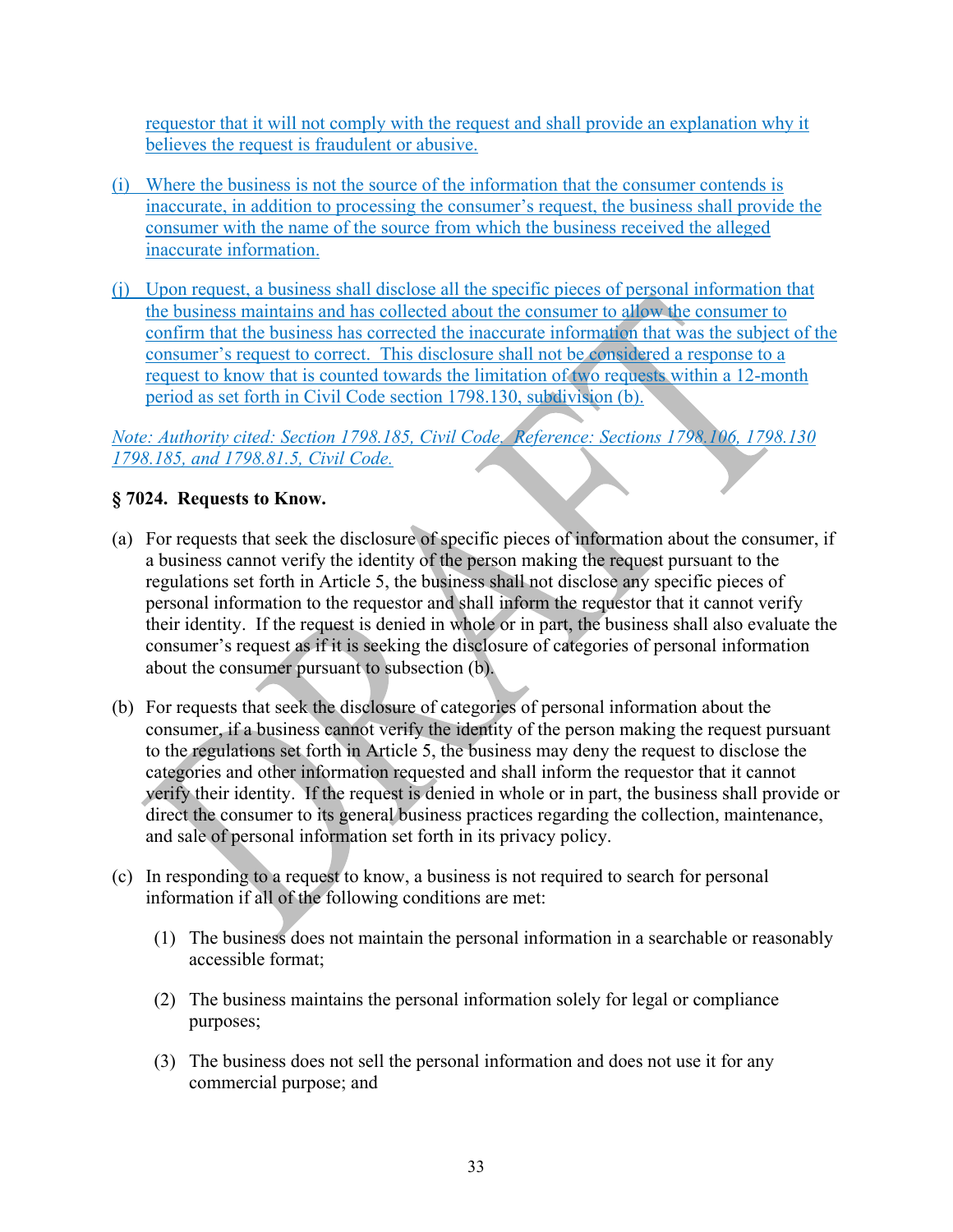- (4) The business describes to the consumer the categories of records that may contain personal information that it did not search because it meets the conditions stated above.
- (d) A business shall not disclose in response to a request to know a consumer's Social Security number, driver's license number or other government-issued identification number, financial account number, any health insurance or medical identification number, an account password, security questions and answers, or unique biometric data generated from measurements or technical analysis of human characteristics. The business shall, however, inform the consumer with sufficient particularity that it has collected the type of information. For example, a business shall respond that it collects "unique biometric data including a fingerprint scan" without disclosing the actual fingerprint scan data.
- (e) If a business denies a consumer's verified request to know specific pieces of personal information, in whole or in part, because of a conflict with federal or state law, or an exception to the CCPA, the business shall inform the requestor and explain the basis for the denial, unless prohibited from doing so by law. If the request is denied only in part, the business shall disclose the other information sought by the consumer.
- (f) A business shall use reasonable security measures when transmitting personal information to the consumer.
- (g) If a business maintains a password-protected account with the consumer, it may comply with a request to know by using a secure self-service portal for consumers to access, view, and receive a portable copy of their personal information if the portal fully discloses the personal information that the consumer is entitled to under the CCPA and these regulations, uses reasonable data security controls, and complies with the verification requirements set forth in Article 5.
- (h) In response to a request to know, a business shall provide all the personal information it has collected and maintains about the consumer on or after January 1, 2022, including beyond the 12-month period preceding the business's receipt of the request, unless doing so proves impossible or would involve disproportionate effort. That information shall include any personal information that the business's service providers or contractors obtained as a result of providing services to the business. If a business claims that providing personal information beyond the 12-month period would be impossible or would involve disproportionate effort, the business shall provide the consumer a detailed explanation that includes enough facts to give a consumer a meaningful understanding as to why the business cannot provide personal information beyond the 12-month period. The business shall not simply state that it is impossible or would require disproportionate effort. Unless otherwise specified by the business to cover a longer period of time, the 12-month period covered by a consumer's verifiable request to know referenced in Civil Code section 1798.130, subdivision (a)(2), shall run from the date the business receives the request, regardless of the time required to verify the request.
- (i) A service provider or contractor shall provide assistance to the business in responding to a verifiable consumer request to know, including by providing the business the consumer's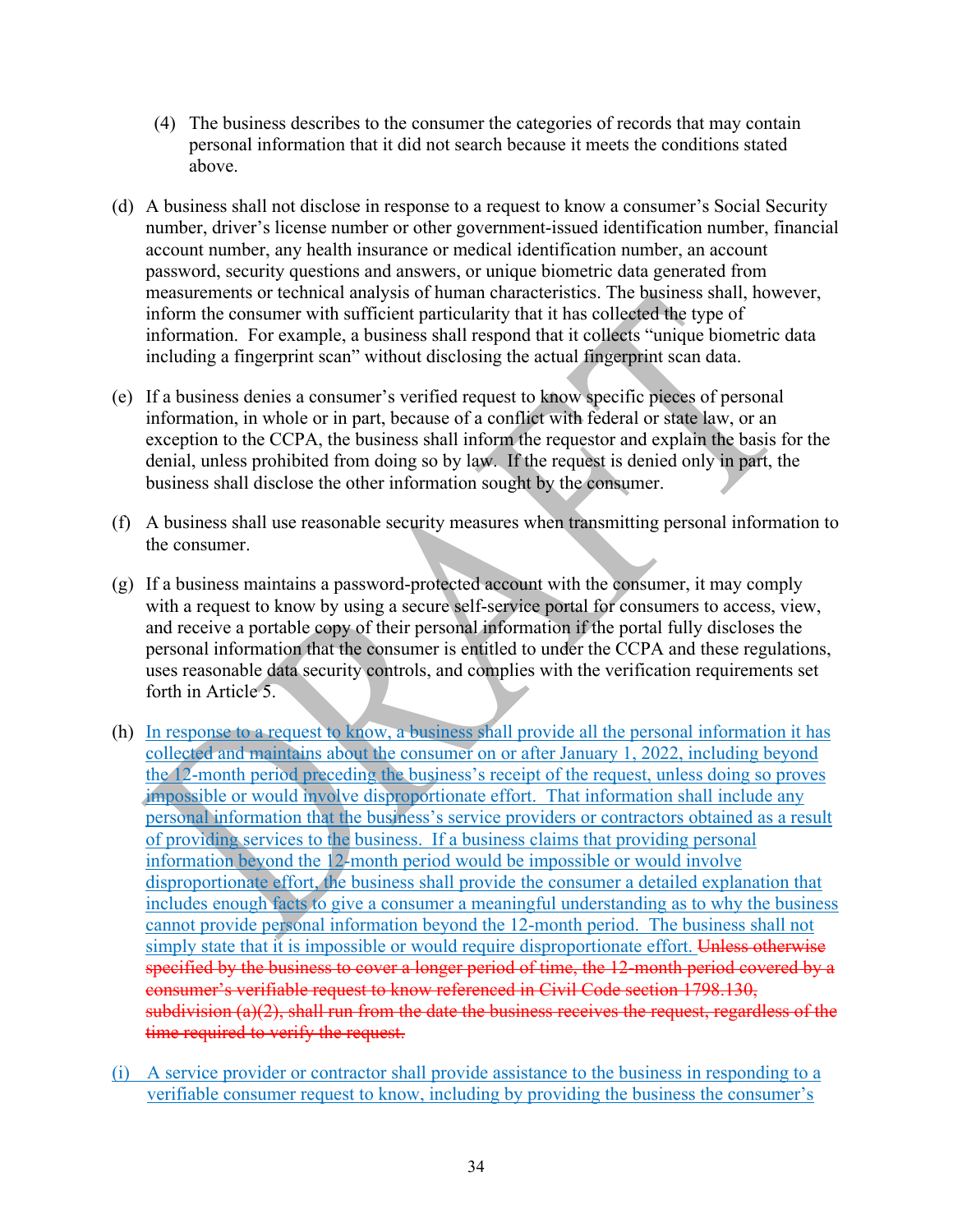personal information it has in its possession that it obtained as a result of providing services to the business.

- $(i)$   $(i)$  In responding to a consumer's verified request to know categories of personal information, categories of sources, and/or categories of third parties, a business shall provide an individualized response to the consumer as required by the CCPA. It shall not refer the consumer to the businesses' general practices outlined in its privacy policy unless its response would be the same for all consumers and the privacy policy discloses all the information that is otherwise required to be in a response to a request to know such categories.
- $(k)$   $(i)$  In responding to a verified request to know categories of personal information, the business shall provide:
	- (1) The categories of personal information the business has collected about the consumer in the preceding 12 months;
	- (2) The categories of sources from which the personal information was collected;
	- (3) The business or commercial purpose for which it collected or sold the personal information;
	- (4) The categories of third parties with whom the business shares personal information;
	- (5) The categories of personal information that the business sold in the preceding  $12$ months, and for each category identified, the categories of third parties to whom it sold that particular category of personal information; and
	- (6) The categories of personal information that the business disclosed for a business purpose in the preceding 12 months, and for each category identified, the categories of third parties to whom it disclosed that particular category of personal information.
- (1)  $(k)$  A business shall identify the categories of personal information, categories of sources of personal information, and categories of third parties to whom a business sold or disclosed personal information, in a manner that provides consumers a meaningful understanding of the categories listed.

*Note: Authority cited: Section 1798.185, Civil Code. Reference: Sections 1798.100, 1798.105, 1798.110, 1798.115, 1798.130, 1798.140 and 1798.185, Civil Code.* 

# **§ 7025. Opt-Out Preference Signals.**

(a) The purpose of an opt-out preference signal is to provide consumers with a simple and easyto-use method by which consumers interacting with businesses online can automatically exercise their right to opt-out of sale/sharing. Through an opt-out preference signal, a consumer can opt out of sale and sharing of their personal information with all businesses they interact with online without having to make individualized requests with each business.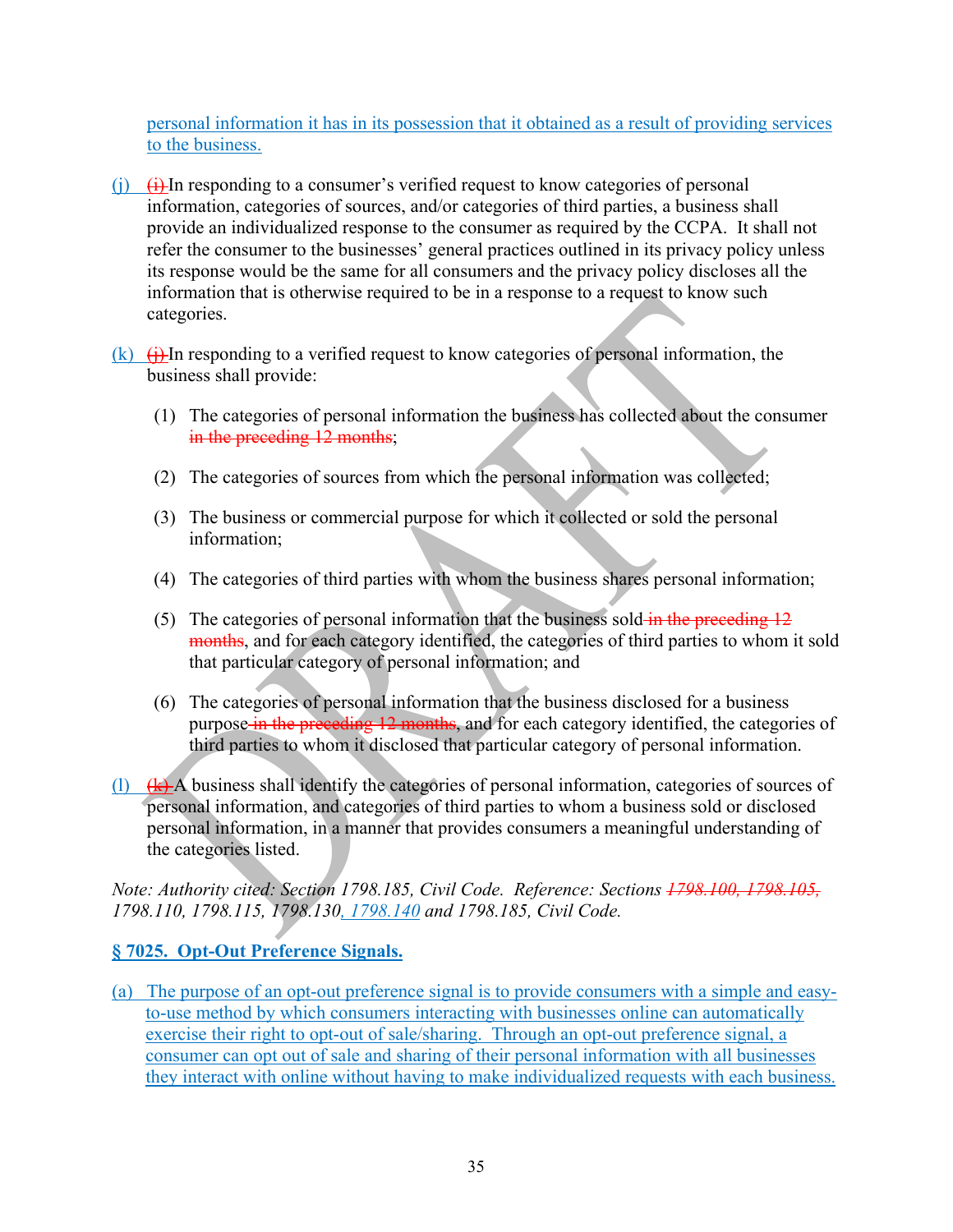- (b) A business shall process any opt-out preference signal that meets the following requirements as a valid request to opt-out of sale/sharing:
	- (1) The signal shall be in a format commonly used and recognized by businesses. An example would be an HTTP header field.
	- (2) The platform, technology, or mechanism that sends the opt-out preference signal shall make clear to the consumer, whether in its configuration or in disclosures to the public, that the use of the signal is meant to have the effect of opting the consumer out of the sale and sharing of their personal information. The configuration or disclosure does not need to be tailored only to California or to refer to California.
- (c) When a business that collects personal information from consumers online receives or detects an opt-out preference signal that complies with subsection (b):
	- (1) The business shall treat the opt-out preference signal as a valid request to opt-out of sale/sharing submitted pursuant to Civil Code section 1798.120 for that browser or device, and, if known, for the consumer.
	- (2) The business shall not require a consumer to provide additional information beyond what is necessary to send the signal. However, a business may provide the consumer with an option to provide additional information if it will help facilitate the consumer's request to opt-out of sale/sharing. For example, a business may give the consumer the option to provide information that identifies the consumer so that the request to opt-out of sale/sharing can apply to offline sale or sharing of personal information. Any information provided by the consumer shall not be used, disclosed, or retained for any purpose other than processing the request to opt-out of sale/sharing.
	- (3) If the opt-out preference signal conflicts with a consumer's business-specific privacy setting that allows the business to sell or share their personal information, the business shall process the opt-out preference signal, but may notify the consumer of the conflict and provide the consumer with an opportunity to consent to the sale or sharing of their personal information. The business shall comply with section 7004 in obtaining the consumer's consent to the sale or sharing of their personal information. If the consumer consents to the sale or sharing of their personal information, the business may ignore the opt-out preference signal for as long as the consumer is known to the business, but the business must display in a conspicuous manner the status of the consumer's choice in accordance with section 7026, subsection (f)(4).
	- (4) If the opt-out preference signal conflicts with the consumer's participation in a business's financial incentive program that requires the consumer to consent to the sale or sharing of personal information, the business shall notify the consumer that processing the opt-out preference signal would withdraw the consumer from the financial incentive program and ask the consumer to affirm that they intend to withdraw from the financial incentive program. If the consumer affirms that they intend to withdraw from the financial incentive program, the business shall process the consumer's request to opt-out of sale/sharing. If the consumer does not affirm their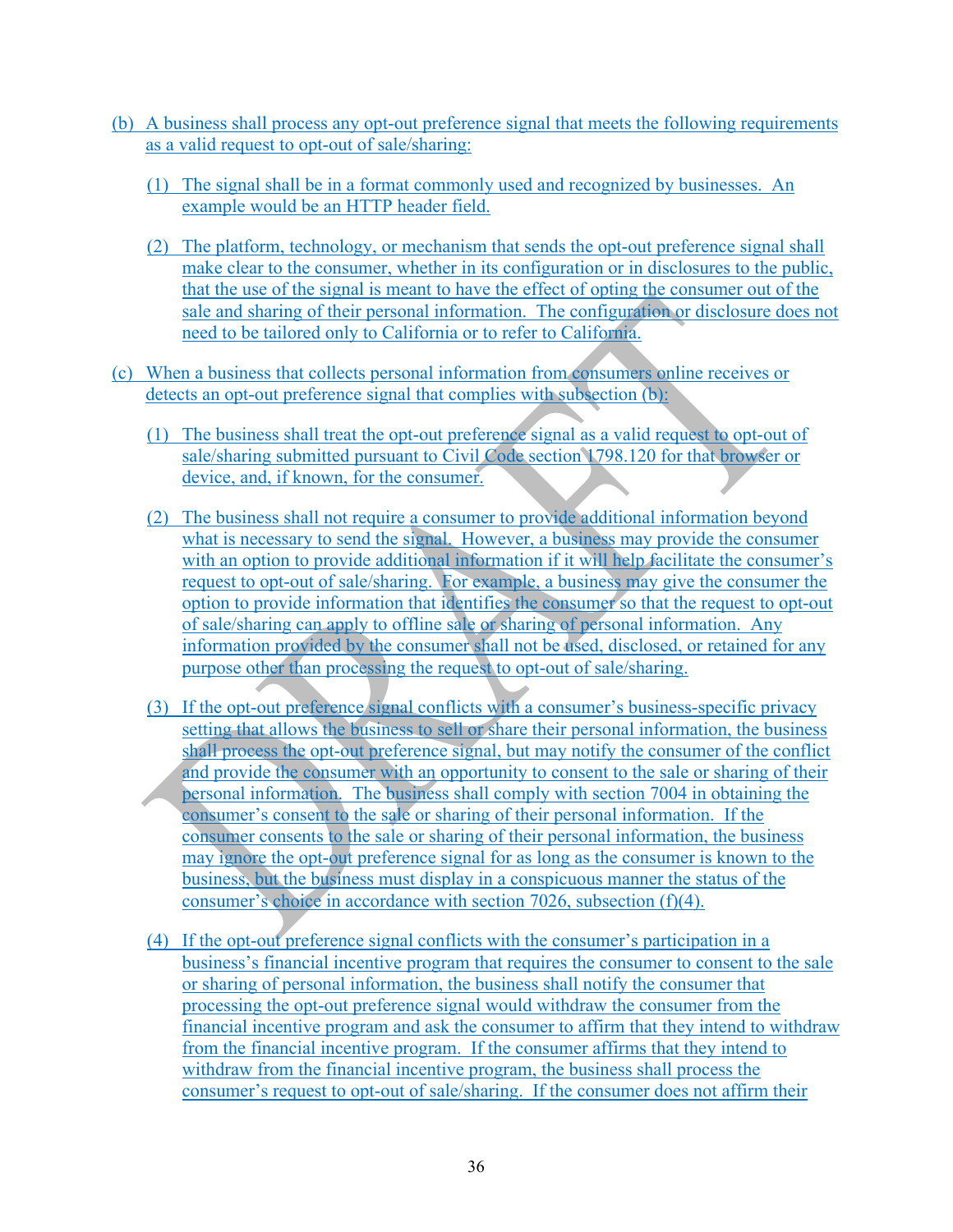intent to withdraw, the business may ignore the opt-out preference signal for as long as the consumer is known to the business, but the business must display in a conspicuous manner the status of the consumer's choice in accordance with section 7026, subsection  $(f)(4)$ .

- (5) A business shall not interpret the absence of an opt-out preference signal after the consumer previously sent an opt-out preference signal as consent to opt-in to the sale or sharing of personal information.
- (6) The business should display whether or not it has processed the consumer's opt-out preference signal. For example, the business may display on its website "Opt-Out Preference Signal Honored" when a browser, device, or consumer using an opt-out preference signal visits the website, or display through a toggle or radio button that the consumer has opted out of the sale of their personal information.
- (7) Illustrative examples follow.
	- (A) Caleb visits Business N's website using a browser with an opt-out preference signal enabled. Business N collects and shares Caleb's browser identifier for cross-contextual advertising, but Business N does not know Caleb's identity because he is not logged into his account. Upon receiving the opt-out preference signal, Business N shall stop selling and sharing Caleb's browser identifier for cross-contextual advertising, but it would not be able to apply the request to optout of the sale/sharing to Caleb's account information because the connection between Caleb's browser and Caleb's account is not known to the business.
	- (B) Noelle has an account with Business O, an online retailer who manages consumer's privacy choices through a settings menu. Noelle's privacy settings default to allowing Business O to sell and share her personal information with the business's marketing partners. Noelle enables an opt-out preference signal on her browser and then visits Business O's website. Business O recognizes that Noelle is visiting its website because she is logged into her account. Upon receiving Noelle's opt-out preference signal, Business O shall treat the signal as a valid request to opt-out of sale/sharing and shall apply it to her device and/or browser and also to her account and any offline sale or sharing of personal information. Business O may inform Noelle that her opt-out preference signal differs from her current privacy settings and provide her with an opportunity to consent to the sale or sharing of her personal information, but it must process the request to opt-out of sale/sharing unless Noelle instructs otherwise.
	- (C) Noelle revisits Business O's website at a later time using a different browser that does not have the opt-out preference signal enabled. Business O knows that it is Noelle because she is logged into her account. Business O shall not interpret the absence of the opt-out preference signal as consent to opt-in to the sale of personal information.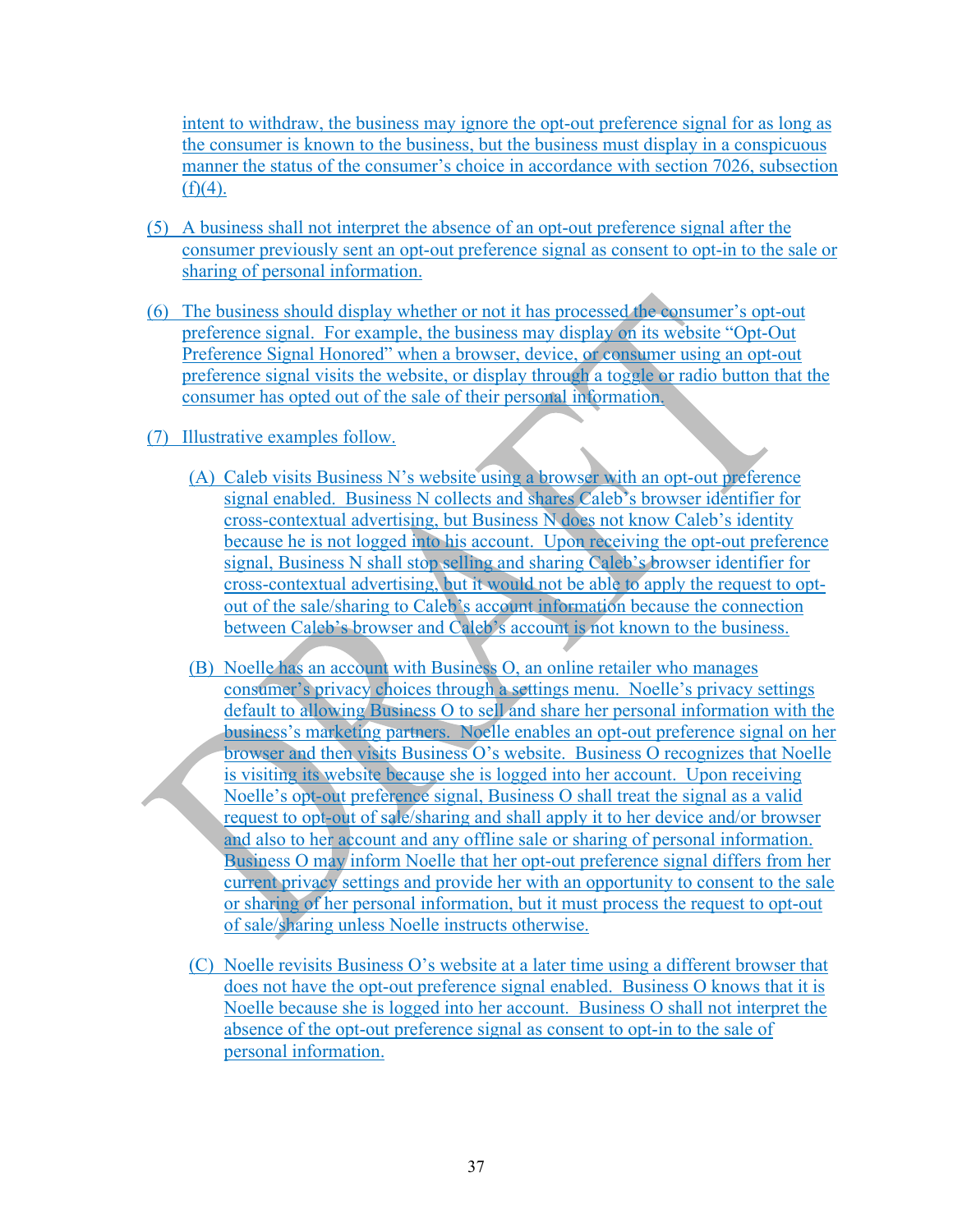- (D) Ramona participates in Business P's financial incentive program where she receives coupons in exchange for allowing the business to pseudonymously track and share her online browsing habits to marketing partners. Ramona enables an opt-out preference signal on her browser and then visits Business P's website. Business P knows that it is Ramona through a cookie that has been placed on her browser, but also detects the opt-out preference signal. Business P may ignore the opt-out preference signal, but must notify Ramona that her opt-out preference signal conflicts with her participation in the financial incentive program and ask whether she intends to withdraw from the financial incentive program. If Ramona does not affirm her intent to withdraw, Business P may ignore the opt-out preference signal and place Ramona on a whitelist so that Business P does not have to notify Ramona of the conflict again.
- (E) Ramona clears her cookies and revisits Business P's website with the opt-out preference signal enabled. Business P no longer knows that it is Ramona visiting its website. Business P shall honor Ramona's opt-out preference signal as it pertains to her browser or device.
- (d) The business and the platform, technology, or mechanism that sends the opt-out preference signal shall not use, disclose, or retain any personal information collected from the consumer in connection with the sending or processing the request to opt-out of sale/sharing for any purpose other than sending or processing the opt-out preference signal.
- (e) Civil Code section 1798.135, subdivisions (b)(1) and (3), provides a business the choice between (1) processing opt-out preference signals and providing the "Do Not Sell or Share My Personal Information" and "Limit the Use of My Sensitive Personal Information" links or an alternate opt-out link; or (2) processing opt-out preference signals in a frictionless manner in accordance with these regulations and not having to provide the "Do Not Sell or Share My Personal Information" and "Limit the Use of My Sensitive Personal Information" links or an alternate opt-out link. It does not give the business the choice between posting the above-referenced links or honoring opt-out preference signals. Even if the business posts the above-referenced links, the business must still process opt-out preference signals, though it may do so in a non-frictionless manner. If a business processes opt-out preference signals in a frictionless manner in accordance with subsections  $(f)$  and  $(g)$  of this regulation, then it may, but is not required to, provide the above-referenced links.
- (f) Except as allowed by these regulations, processing an opt-out preference signal in a frictionless manner as required by Civil Code section 1798.135, subdivision (b)(1), means that the business shall not:
	- (1) Charge a fee or require any valuable consideration if the consumer uses an opt-out preference signal.
	- (2) Change the consumer's experience with the product or service offered by the business. For example, the consumer who uses an opt-out preference signal shall have the same experience with regard to how the business's product or service functions compared to a consumer who does not use an opt-out preference signal.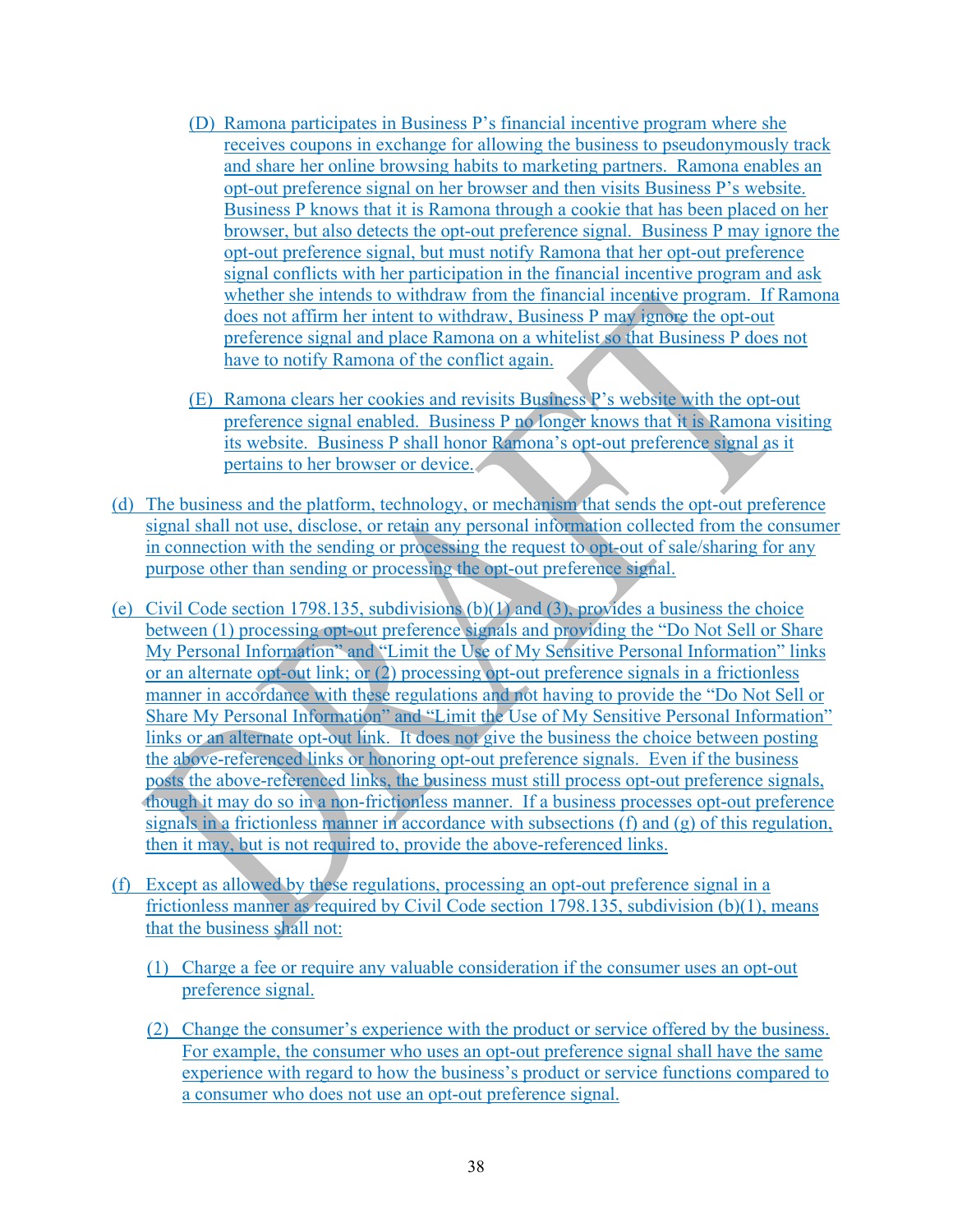- (3) Display a notification, pop-up, text, graphic, animation, sound, video, or any interstitial content in response to the opt-out preference signal. A business's display of whether or not the consumer visiting their website has opted out of the sale or sharing their personal information, as required by subsection  $(c)(2)$ , shall not be in violation of this regulation. The business may also provide a link to a privacy settings page, menu, or similar interface that enables the consumer to consent to the business ignoring the optout preference signal with respect to the business's sale or sharing of the consumer's personal information provided that it complies with subsections (f)(1) through (3).
- (g) A business meeting the requirements of Civil Code section 1798.135, subdivision (b)(1) is not required to post the "Do Not Sell or Share My Personal Information" link or an alternate opt-out link if it meets the following additional requirements:
	- (1) Process the opt-out preference signal in a frictionless manner in accordance with the CCPA and these regulations.
	- (2) Includes in its privacy policy the following information:
		- (A) A description of the consumer's right to opt-out of the sale or sharing of their personal information by the business;
		- (B) A statement that the business processes opt-out preference signals in a frictionless manner;
		- (C) Information on how consumers can implement opt-out preference signals for the business to process in frictionless manner;
		- (D) Instructions for any other method by which the consumer may submit a request to opt-out of sale/sharing.
	- (3) Allows the opt-out preference signal to fully effectuate the consumer's request to optout of sale/sharing. For example, if the business sells or shares personal information offline and needs additional information that is not provided by the opt-out preference signal in order to apply the request to opt-out of sale/sharing to offline sales or sharing of personal information, then the business has not fully effectuated the consumer's request to opt-out of sale/sharing. Illustrative examples follow.
		- (A) Business Q collects consumers' online browsing history and shares it with third parties for cross-contextual advertising purposes. Business Q also sells consumers' personal information offline to marketing partners. Business Q cannot fall within the exception set forth in Civil Code section 1798.135, subdivision (b)(1) because a consumer's opt-out preference signal would only apply to Business S's online sharing of personal information about the consumer's browser or device; the consumer's opt-out preference signal would not apply to Business S's offline selling of the consumer's information because Business S could not apply it to the offline selling without additional information provided by the consumer, *i.e.*, the logging into an account.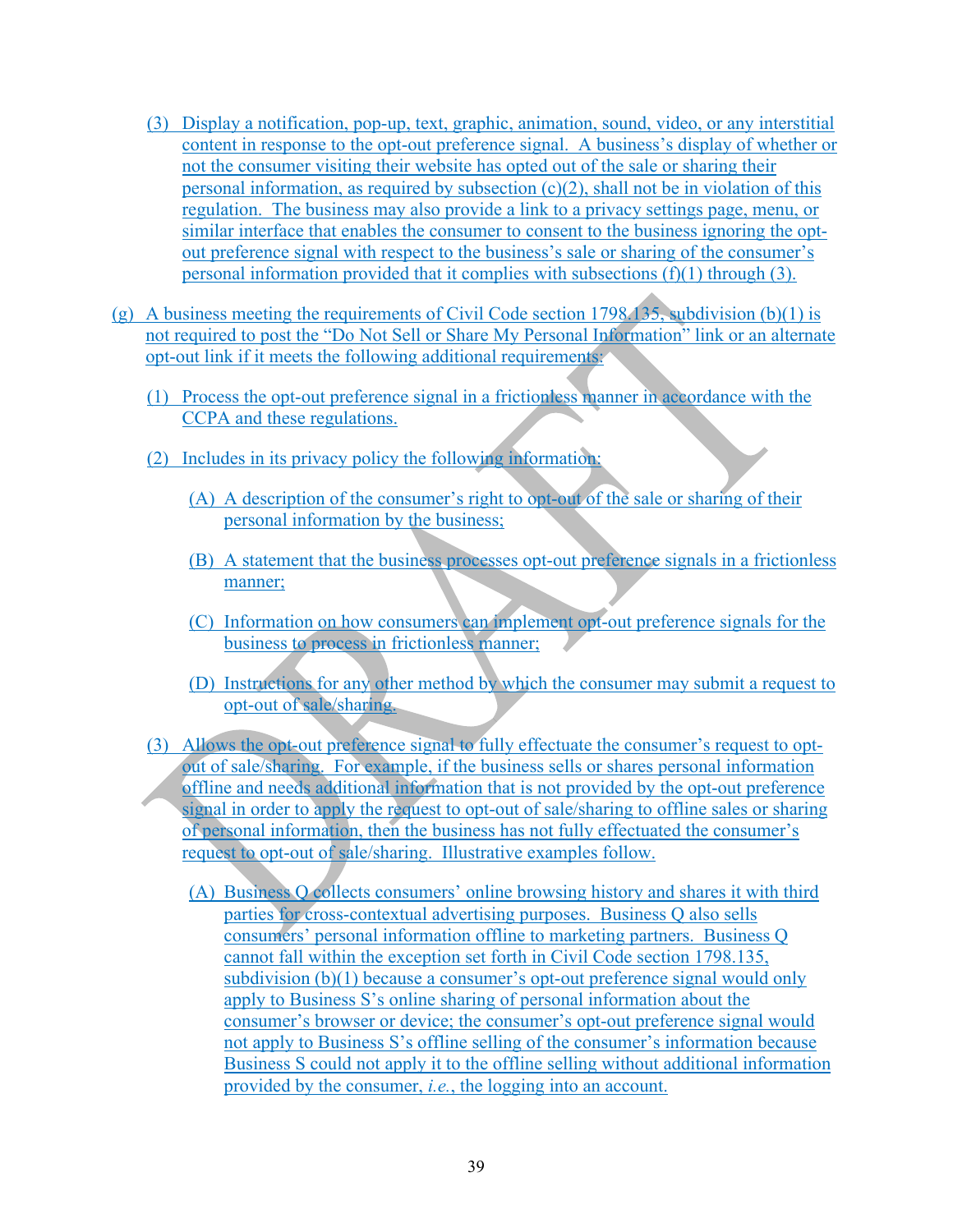(B) Business R only sells and shares personal information online for cross-contextual advertising purposes. Business R may use the exception set forth in Civil Code section 1798.135, subdivision (b)(1) and not post the "Do Not Sell or Share My Personal Information" link because a consumer using an opt-out preference signal would fully effectuate their right to opt-out of the sale or sharing of their personal information.

*Note: Authority cited: Section 1798.185, Civil Code. Reference: Sections 1798.120, 1798.135, 1798.140 and 1798.185, Civil Code.* 

#### **§ 7026. Requests to Opt-Out of Sale/Sharing.**

- (a) A business that sells or shares personal information shall provide two or more designated methods for submitting requests to opt-out of sale/sharing., including an interactive form accessible via a clear and conspicuous link titled "Do Not Sell My Personal Information," on the business's website or mobile application. Other acceptable methods for submitting these requests include, but are not limited to, a toll-free phone number, a designated email address, a form submitted in person, a form submitted through the mail, and user-enabled global privacy controls, such as a browser plug-in or privacy setting, device setting, or other mechanism, that communicate or signal the consumer's choice to opt-out of the sale of their personal information. (b) A business shall consider the methods by which it interacts with consumers, the manner in which the business collects the sells personal information that it sells to or shares with third parties, available technology, and ease of use by the consumer when determining which methods consumers may use to submit requests to opt-out of sale/sharing. At least one method offered shall reflect the manner in which the business primarily interacts with the consumer. Illustrative examples follow.
	- (1) (e) If  $a$  A business that collects personal information from consumers online, the business shall, at a minimum, allow consumers to submit requests to opt-out of sale/sharing through an opt-out preference signal and through an interactive form accessible via the "Do Not Sell My Personal Information" link, alternative opt-out link, or the business's privacy policy. treat user-enabled global privacy controls, such as a browser plug-in or privacy setting, device setting, or other mechanism, that communicate or signal the consumer's choice to opt-out of the sale of their personal information as a valid request submitted pursuant to Civil Code section 1798.120 for that browser or device, or, if known, for the consumer. (1) Any privacy control developed in accordance with these regulations shall clearly communicate or signal that a consumer intends to opt-out of the sale of personal information. (2) If a global privacy control conflicts with a consumer's existing business-specific privacy setting or their participation in a business's financial incentive program, the business shall respect the global privacy control but may notify the consumer of the conflict and give the consumer the choice to confirm the business-specific privacy setting or participation in the financial incentive program.
	- (2) A business that interacts with consumers in person and online may provide an inperson method for submitting requests to opt-out of sale/sharing in addition to the opt-out preference signal.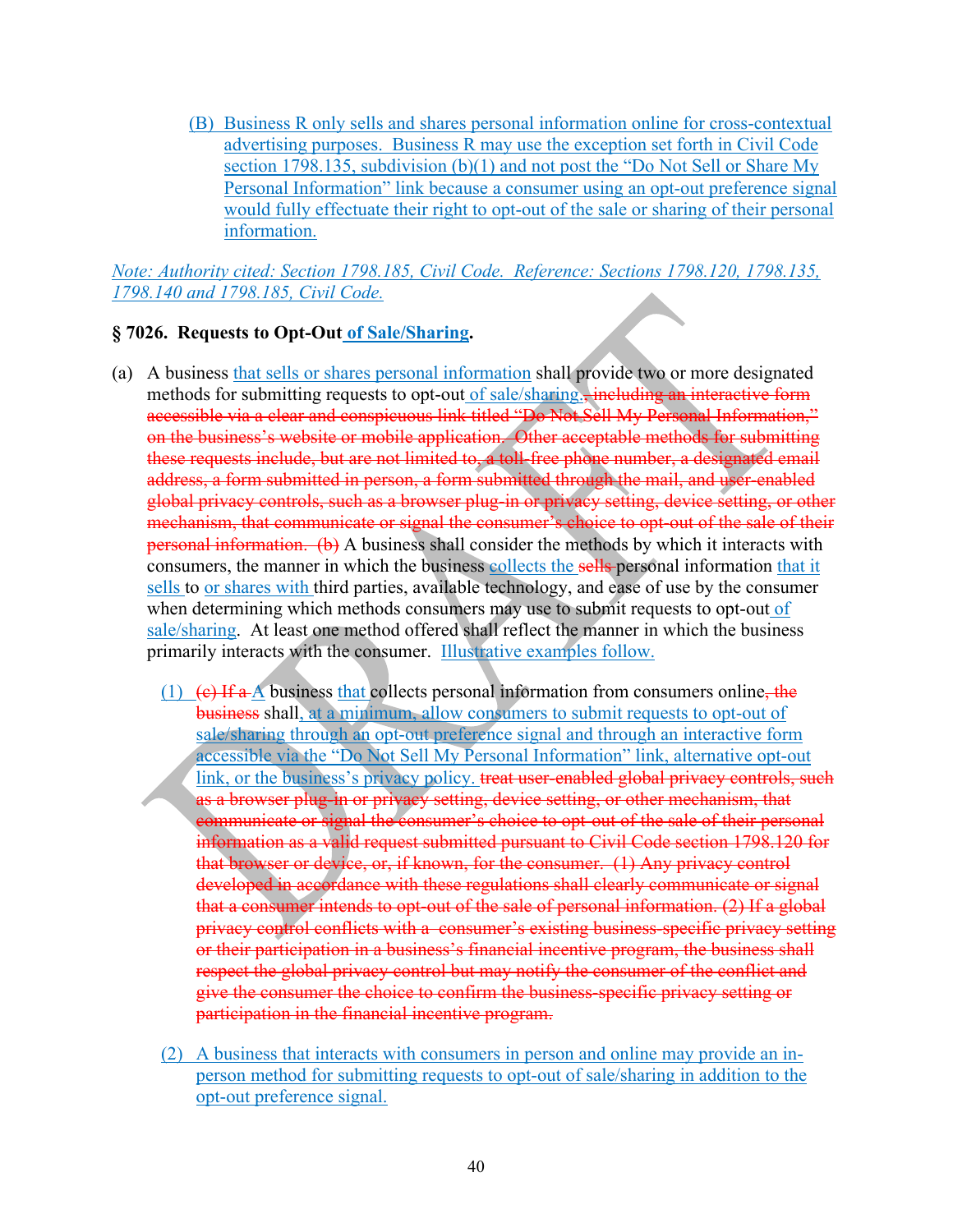- (3) Other methods for submitting requests to opt-out of the sale/sharing include, but are not limited to, a toll-free phone number, a designated email address, a form submitted in person, and a form submitted through the mail.
- (4) A notification or tool regarding cookies, such as a cookie banner or cookie controls, is not by itself an acceptable method for submitting requests to opt-out of sale/sharing because cookies concern the collection of personal information and not the sale or sharing of personal information. An acceptable method for submitting requests to opt-out of sale/sharing must address the sale and sharing of personal information.
- (b)  $(h)$  A business's methods for submitting requests to opt-out of sale/sharing shall be easy for consumers to execute, and shall require minimal steps, and shall comply with section 7004 to allow the consumer to opt-out. A business shall not use a method is designed with the purpose or has the substantial effect of subverting or impairing a consumer's choice to optout. Illustrative examples follow:
	- (1) The business's process for submitting a request to opt-out shall not require more steps than that business's process for a consumer to opt-in to the sale of personal information after having previously opted out. The number of steps for submitting a request to optout is measured from when the consumer clicks on the "Do Not Sell My Personal Information" link to completion of the request. The number of steps for submitting a request to opt-in to the sale of personal information is measured from the first indication by the consumer to the business of their interest to opt-in to completion of the request.
	- (2) A business shall not use confusing language, such as double-negatives (e.g., "Don't Not Sell My Personal Information"), when providing consumers the choice to opt-out.
	- (3) Except as permitted by these regulations, a business shall not require consumers to click through or listen to reasons why they should not submit a request to opt-out before confirming their request.
	- (4) The business's process for submitting a request to opt-out shall not require the consumer to provide personal information that is not necessary to implement the request.
	- (5) Upon clicking the "Do Not Sell My Personal Information" link, the business shall not require the consumer to search or scroll through the text of a privacy policy or similar document or webpage to locate the mechanism for submitting a request to opt-out.
- (c) A business shall not require a consumer submitting a request to opt-out of sale/sharing to create an account or provide additional information beyond what is necessary to direct the business not to sell or share the consumer's personal information.
- (d)  $(g)$  A business shall not require request to opt-out need not be a verifiable consumer request for a request to opt-out of sale/sharing. A business may ask the consumer for information necessary to complete the request, such as information necessary to identify the consumer whose information shall cease to be sold or shared by the business. However, to the extent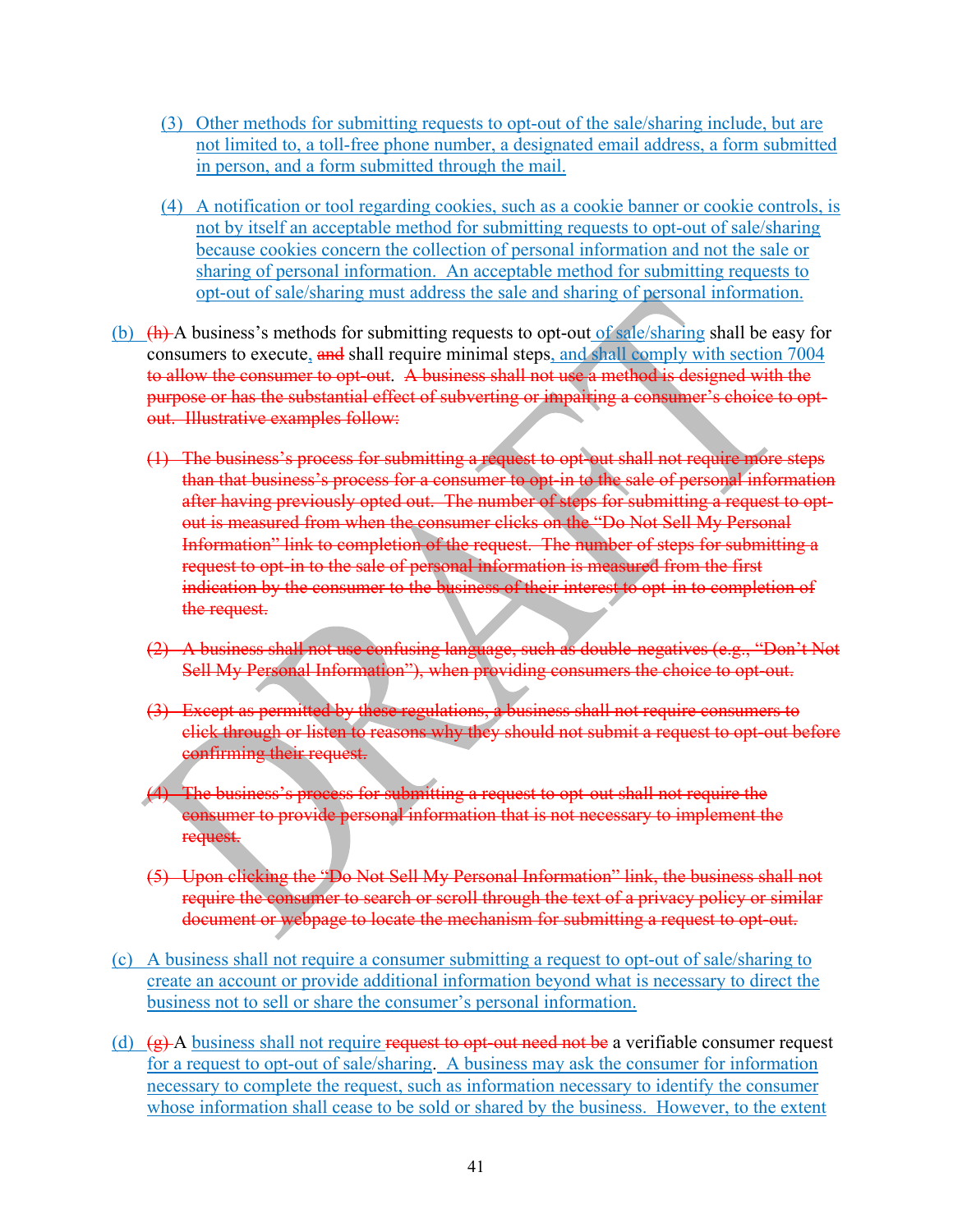that the business can comply with a request to opt-out of sale/sharing without additional information, it shall do so.

- (e) If a business, however, has a good-faith, reasonable, and documented belief that a request to opt-out of sale/sharing is fraudulent, the business may deny the request. The business shall inform the requestor that it will not comply with the request and shall provide to the requestor an explanation why it believes the request is fraudulent.
- (f)  $(e)$  A business shall comply with a request to opt-out of sale/sharing by:
	- (1) Ceasing to sell to and/or share with third parties the consumer's personal information as soon as feasibly possible, but no later than 15 business days from the date the business receives the request. Providing personal information to service providers or contractors does not constitute a sale or sharing of personal information. If a business sells a consumer's personal information to any third parties after the consumer submits their request but before the business complies with that request, it shall notify those third parties that the consumer has exercised their right to opt-out and shall direct those third parties not to sell that consumer's information.
	- (2) Notifying all third parties to whom the business has sold or shared the consumer's personal information, after the consumer submits the request to opt-out of sale/sharing and before the business complies with that request, that the consumer has made a request to opt-out of sale/sharing and directing them to comply with the consumer's request and forward the request to any other person with whom the person has disclosed or shared the personal information during that time period.
	- (3) Notifying all third parties to whom the business makes personal information available, including businesses authorized to collect personal information or controlling the collection of personal information on the business's premises, that the consumer has made a request to opt-out of sale/sharing and directing them 1) to comply with the consumer's request and 2) to forward the request to any other person with whom the third party has disclosed or shared the personal information during that time period. In accordance with section 7052, subsection (a), those third parties and other persons shall no longer retain, use, or disclose the personal information unless they become a service provider or contractor that complies with the CCPA and these regulations.
	- (4) Providing a means by which the consumer can confirm that their request to opt-out of sale/sharing has been processed by the business. For example, the business may display on its website "Consumer Opted Out of Sale/Sharing" or display through a toggle or radio button that the consumer has opted out of the sale of their personal information.
- (g)  $(d)$ -In responding to a request to opt-out of sale/sharing, a business may present the consumer with the choice to opt-out of the sale or sharing for certain uses of personal information for certain uses as long as a global-single option to opt-out of the sale or sharing of all personal information is more prominently presented than the other choices. However, doing so in response to an opt-out preference signal will prevent the business from using the exception set forth in Civil Code section 1798.135, subdivision (b)(1).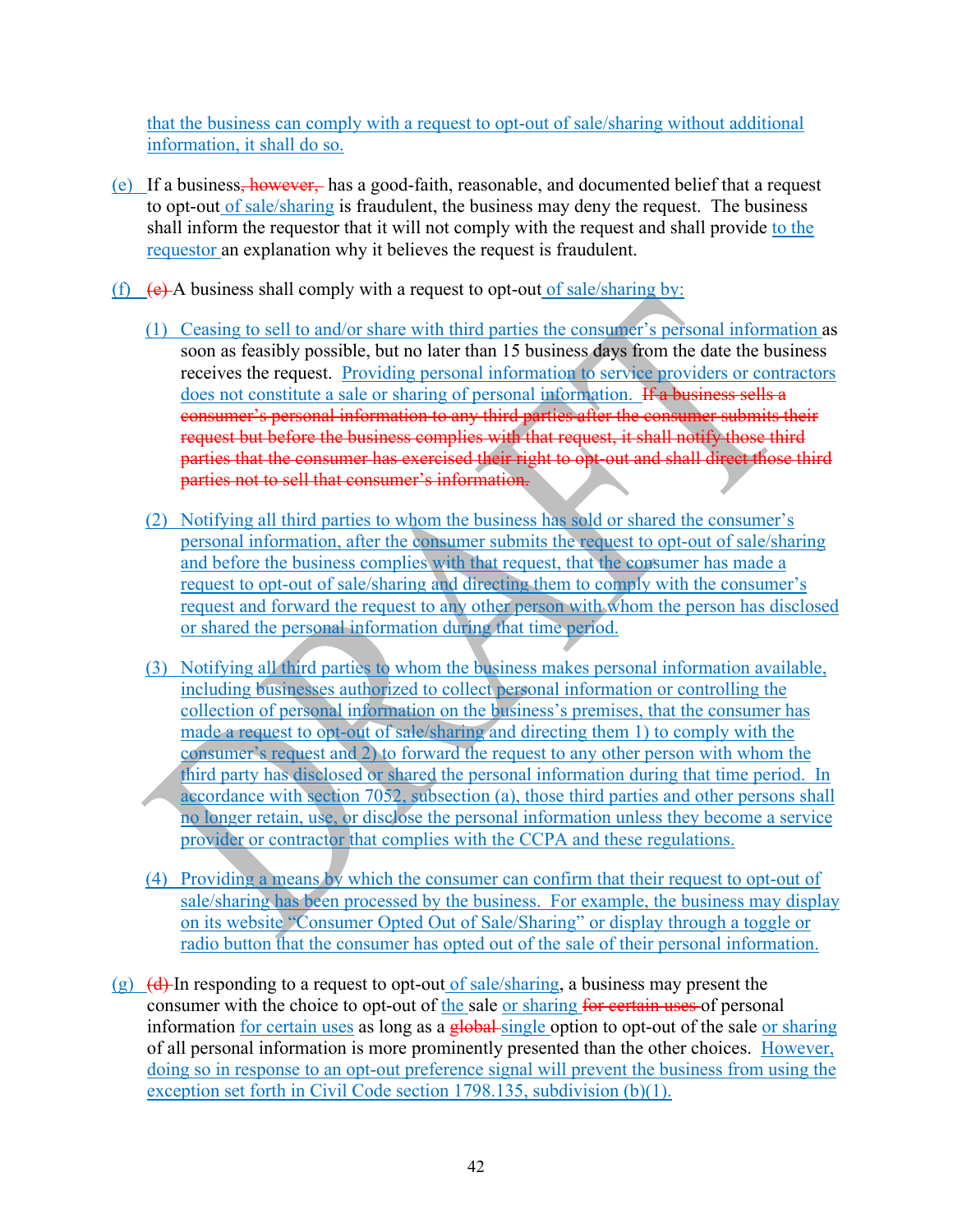- (h) A business that responds to a request to opt-out of sale/sharing by informing the consumer of a charge for the use of any product or service shall comply with Article 7 and shall provide the consumer with a notice of financial incentive that complies with section 7016 in its response. However, doing so in response to an opt-out preference signal will prevent the business from using the exception set forth in Civil Code section 1798.135, subdivision  $(b)(1)$ .
- (i)  $(f<sup>2</sup>)$  A consumer may use an authorized agent to submit a request to opt-out of sale/sharing on the consumer's behalf if the consumer provides the authorized agent written permission signed by the consumer. A business may deny a request from an authorized agent if the agent cannot does not provide to the business the consumer's signed permission demonstrating that they have been authorized by the consumer to act on the consumer's behalf. The requirement to obtain and provide written permission from the consumer does not apply to requests made by an opt-out preference signal. User-enabled global privacy controls, such as a browser plug-in or privacy setting, device setting, or other mechanism, that communicate or signal the consumer's choice to opt-out of the sale of their personal information shall be considered a request directly from the consumer, not through an authorized agent.
- (j) Except as allowed by these regulations, a business shall wait at least 12 months from the date the consumer's request before asking a consumer who has opted out of the sale or sharing of their personal information to consent to the sale or sharing of their personal information.

*Note: Authority cited: Section 1798.185, Civil Code. Reference: Sections 1798.120, 1798.135, 1798.140 and 1798.185, Civil Code.*

# **§ 7027. Requests to Limit Use and Disclosure of Sensitive Personal Information.**

- (a) The unauthorized use or disclosure of sensitive personal information creates a heightened risk of harm for the consumer. The purpose of the request to limit is to give consumers meaningful control over how their sensitive personal information is collected, used, and disclosed. It gives the consumer the ability to limit the business's use of sensitive personal information to that which is necessary to perform the services or provide the goods reasonably expected by an average consumer who requests those goods or services, with some narrowly tailored exceptions, which are set forth in subsection (1).
- (b) A business that uses or discloses sensitive personal information for purposes other than those set forth in subsection (l) shall provide two or more designated methods for submitting requests to limit. A business shall consider the methods by which it interacts with consumers, the manner in which the business collects the sensitive personal information that it uses for purposes other than those set forth in subsection (l), available technology, and ease of use by the consumer when determining which methods consumers may use to submit requests to limit. At least one method offered shall reflect the manner in which the business primarily interacts with the consumer. Illustrative examples follow.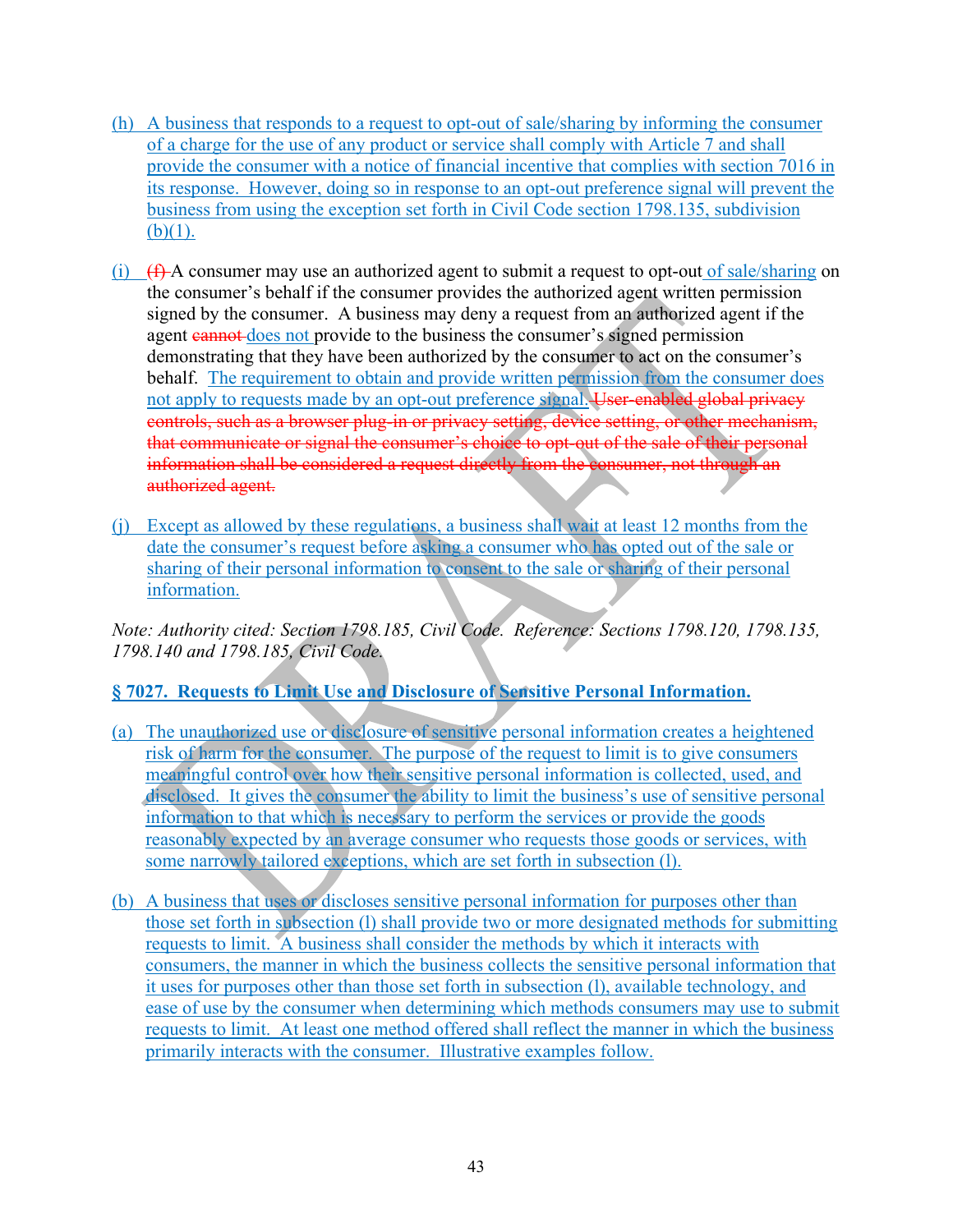- (1) A business that collects sensitive personal information from consumers online shall, at a minimum, allow consumers to submit requests to limit through an interactive form accessible via the "Limit the Use of My Sensitive Personal Information" link, alternative opt-out link, or the business's privacy policy.
- (2) A business that interacts with consumers in person and online may provide an inperson method for submitting requests to limit in addition to the online form.
- (3) Other methods for submitting requests to limit include, but are not limited to, a tollfree phone number, a designated email address, a form submitted in person, and a form submitted through the mail.
- (4) A notification or tool regarding cookies, such as a cookie banner or cookie controls, is not by itself an acceptable method for submitting requests to limit because cookies concern the collection of personal information and not necessarily the use and disclosure of sensitive personal information. An acceptable method for submitting requests to limit must address the specific right to limit.
- (c) A business's methods for submitting requests to limit shall be easy for consumers to execute, shall require minimal steps, and shall comply with section 7004.
- (d) A business shall not require a consumer submitting a request to limit to create an account or provide additional information beyond what is necessary to direct the business to limit the use or disclosure of the consumer's sensitive personal information.
- (e) A business shall not require a verifiable consumer request for a request to limit. A business may ask the consumer for information necessary to complete the request, such as information necessary to identify the consumer to whom the request should be applied. However, to the extent that the business can comply with a request to limit without additional information, it shall do so.
- (f) If a business has a good-faith, reasonable, and documented belief that a request to limit is fraudulent, the business may deny the request. The business shall inform the requestor that it will not comply with the request and shall provide to the requestor an explanation why it believes the request is fraudulent.
- (g) A business shall comply with a request to limit by:
	- (1) Ceasing to use and disclose the consumer's sensitive personal information for purposes other than those set forth in subsection (l) as soon as feasibly possible, but no later than 15 business days from the date the business receives the request.
	- (2) Notifying all the business's service providers or contractors that use or disclose the consumer's sensitive personal information for purposes other than those set forth in subsection (l) that the consumer has made a request to limit and instructing them to comply with the consumer's request to limit within the same time frame.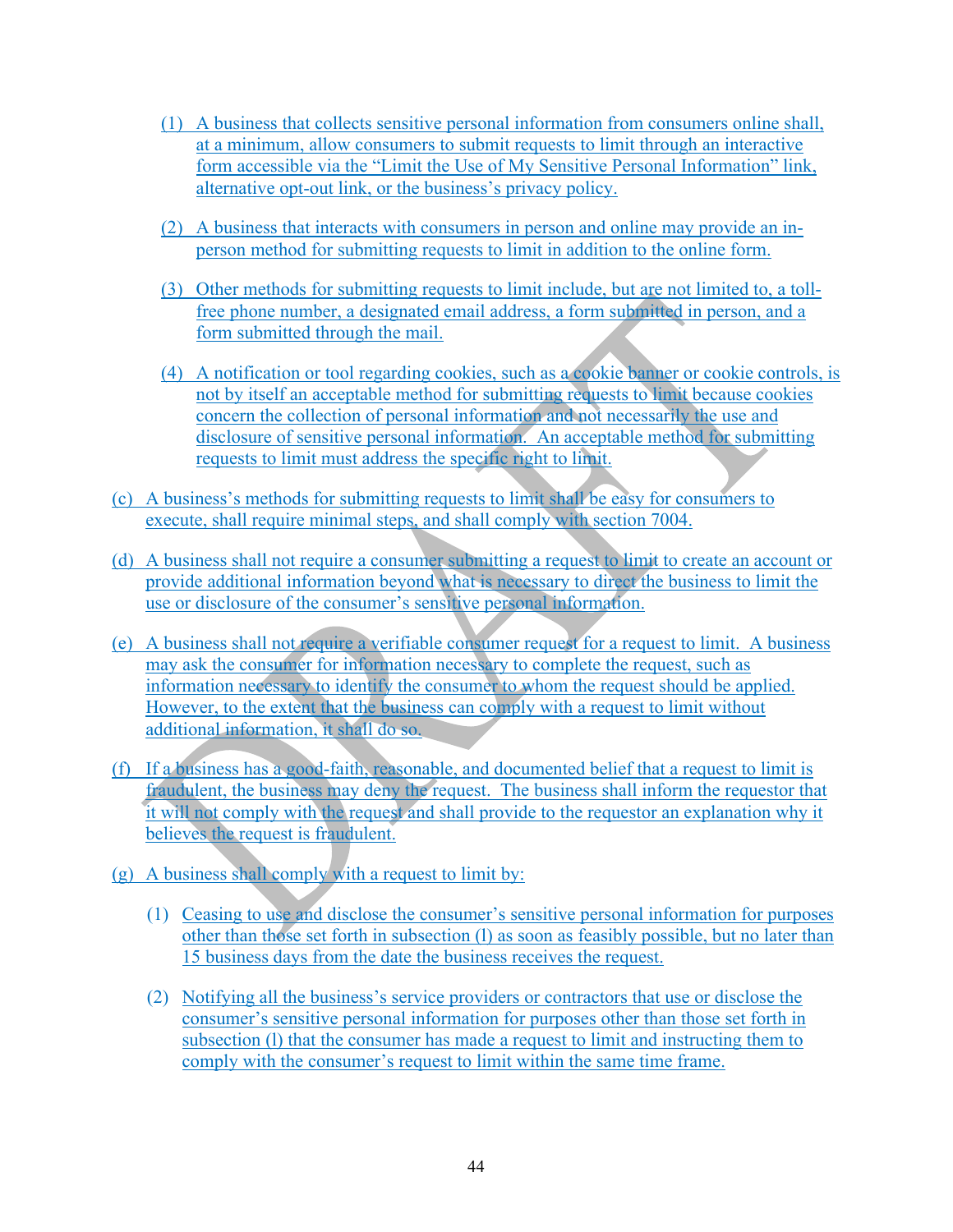- (3) Notifying all third parties to whom the business has disclosed or made available the consumer's sensitive personal for purposes other than those set forth in subsection (l), after the consumer submitted their request and before the business complied with that request, that the consumer has made a request to limit and direct them 1) to comply with the consumer's request and 2) forward the request to any other person with whom the person has disclosed or shared the sensitive personal information during that time period.
- (4) Notifying all third parties to whom the business makes sensitive personal information available for purposes other than those set forth in subsection (l), including businesses authorized to collect sensitive personal information or controlling the collection of sensitive personal information through the business's premises, that the consumer has made a request to limit and directing them 1) to comply with the consumer's request and 2) forward the request to any other person with whom the third party has disclosed or shared the sensitive personal information during that time period. In accordance with section 7052, subsection (b), those third parties and other persons shall no longer retain, use, or disclose the sensitive personal information for purposes other than those set forth in subsection (l).
- (5) Providing a means by which the consumer can confirm that their request to limit has been processed by the business. For example, the business may display through a toggle or radio button that the consumer has limited the business's use and sale of their sensitive personal information.
- (h) In responding to a request to limit, a business may present the consumer with the choice to allow specific uses for the sensitive personal information as long as a single option to limit the use of the personal information is more prominently presented than the other choices.
- (i) A consumer may use an authorized agent to submit a request to limit on the consumer's behalf if the consumer provides the authorized agent written permission signed by the consumer. A business may deny a request from an authorized agent if the agent does not provide to the business the consumer's signed permission demonstrating that they have been authorized by the consumer to act on the consumer's behalf.
- (j) A business that responds to a request to limit by informing the consumer of a charge for the use of any product or service shall comply with Article 7 and shall provide the consumer with a notice of financial incentive that complies with section 7016 in its response.
- (k) Except as allowed by these regulations, a business shall wait at least 12 months from the date the consumer's request to limit is received before asking a consumer who has exercised their right to limit to consent to the use or disclosure of their sensitive personal information for purposes other than those set forth in subsection (l).
- (l) The purposes for which a business may use or disclose sensitive personal information without being required to offer consumers a right to limit are as follows. A business that only uses or discloses sensitive personal information for these purposes is not required to post a notice of right to limit.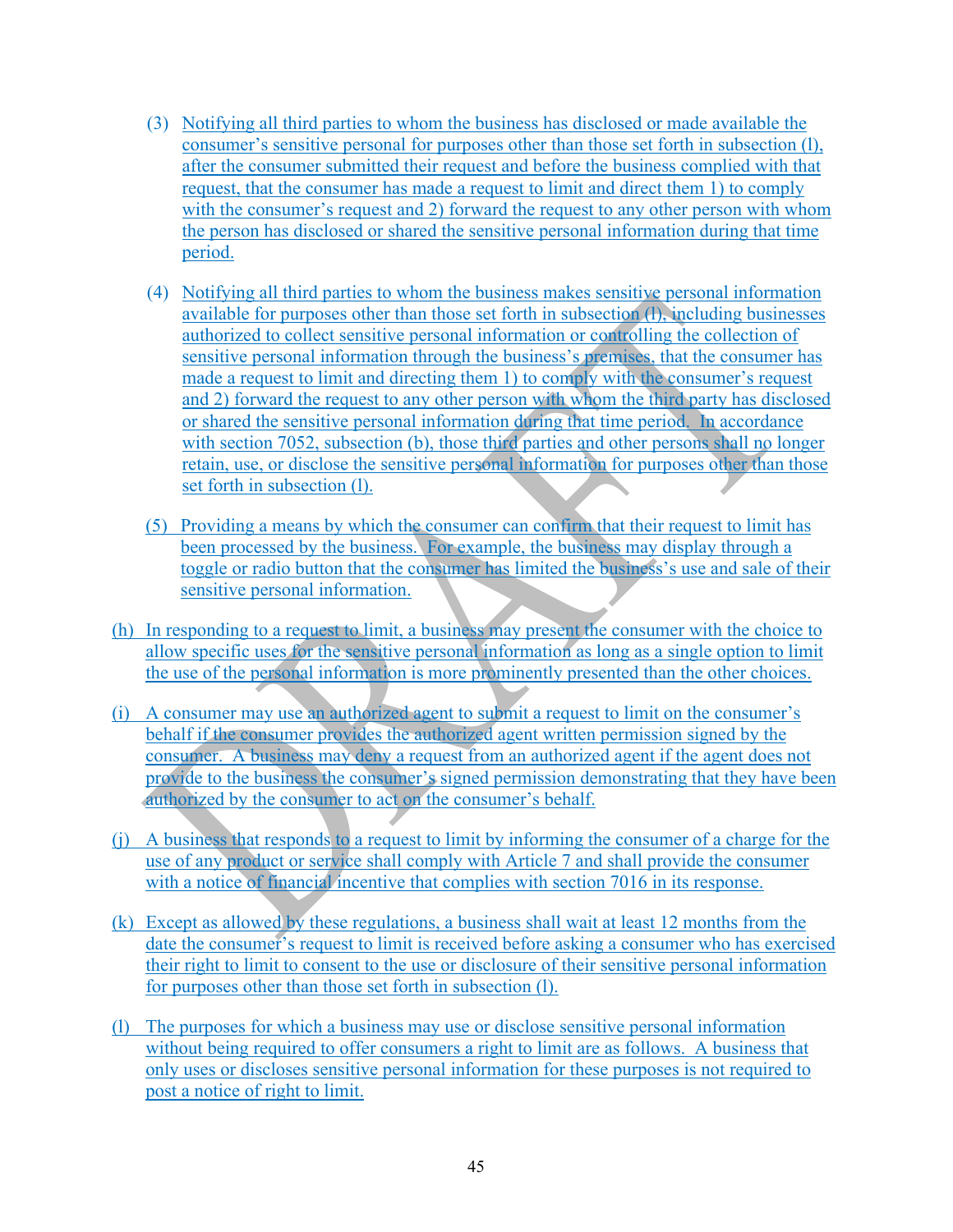- (1) To perform the services or provide the goods reasonably expected by an average consumer who requests those goods or services. For example, a consumer's precise geolocation may be used by a mobile application that is providing the consumer with directions on how to get to specific location. A consumer's precise geolocation may not, however, be used by a gaming application where the average consumer would not expect the application to need this piece of sensitive personal information.
- (2) To detect security incidents that compromise the availability, authenticity, integrity, and confidentiality of stored or transmitted personal information, provided that the use of the consumer's personal information is reasonably necessary and proportionate for this purpose. For example, a business may disclose a consumer's log-in information to a data security company that it has hired to investigate and remediate a data breach that involved that consumer's account.
- (3) To resist malicious, deceptive, fraudulent, or illegal actions directed at the business and to prosecute those responsible for those actions, provided that the use of the consumer's personal information is reasonably necessary and proportionate for this purpose. For example, a business may use information about a consumer's ethnicity and/or the contents of email and text messages to investigate claims of racial discrimination or hate speech.
- (4) To ensure the physical safety of natural persons, provided that the use of the consumer's personal information is reasonably necessary and proportionate for this purpose. For example, a business may disclose a consumer's geolocation information to law enforcement to investigate an alleged kidnapping.
- (5) For short-term, transient use, including, but not limited to, nonpersonalized advertising shown as part of a consumer's current interaction with the business, provided that the personal information is not disclosed to another third party and is not used to build a profile about the consumer or otherwise alter the consumer's experience outside the current interaction with the business. For example, a business that sells religious books can use information about its customers' religious beliefs to serve contextual advertising for other kinds of religious merchandise within its store or on its website, so long as the business does not use the sensitive personal information to create a profile about an individual consumer or disclose consumers' religious beliefs to third parties.
- (6) To perform services on behalf of the business, such as maintaining or servicing accounts, providing customer service, processing or fulfilling orders and transactions, verifying customer information, processing payments, providing financing, providing analytic services, providing storage, or providing similar services on behalf of the business.
- (7) To verify or maintain the quality or safety of a service or device that is owned, manufactured, manufactured for, or controlled by the business, and to improve, upgrade, or enhance the service or device that is owned, manufactured by, manufactured for, or controlled by the business. For example, a car rental business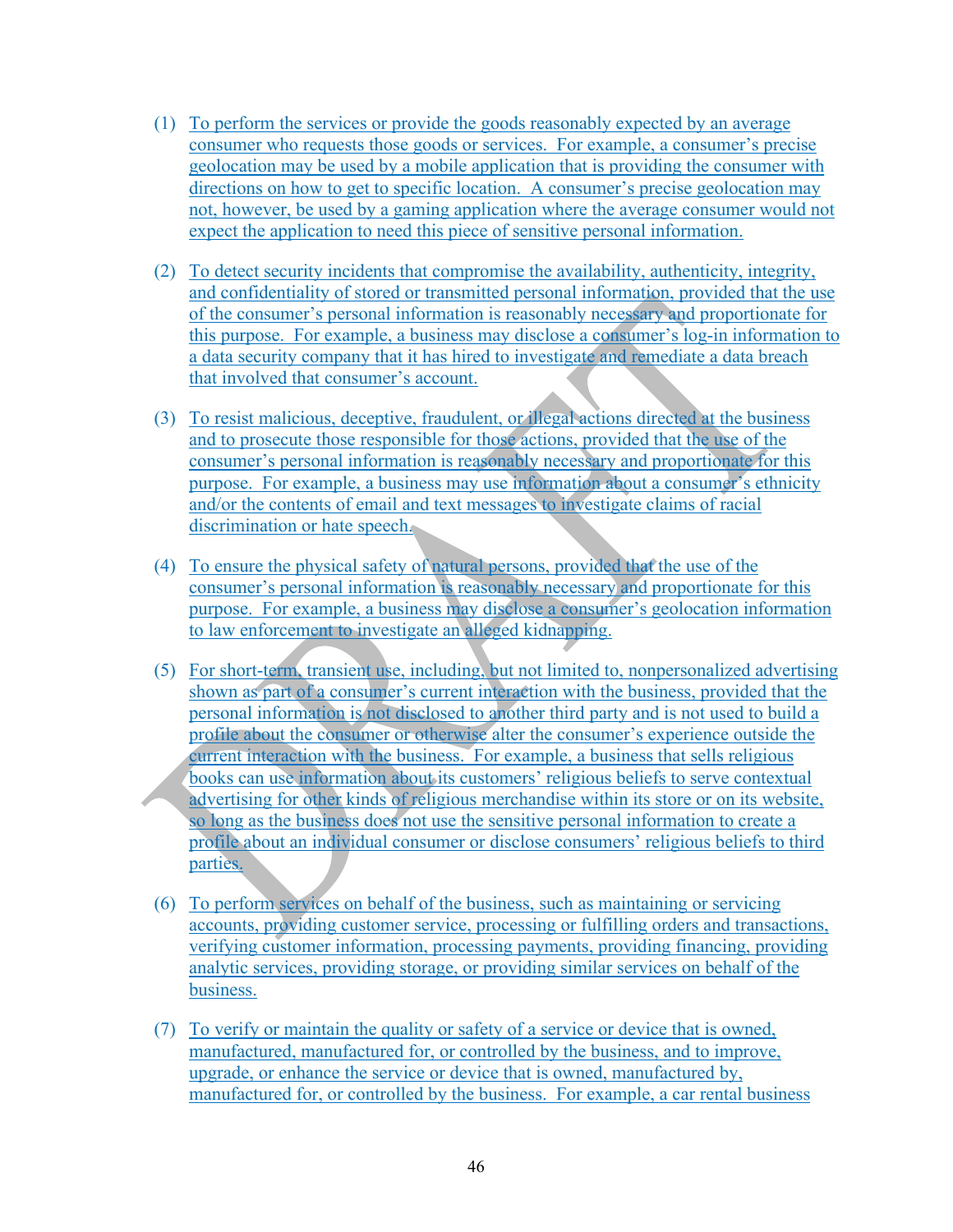may use a consumer's driver's license for the purpose of testing that its internal text recognition software accurately captures license information used in car rental transactions.

*Note: Authority cited: Section 1798.185, Civil Code. Reference: Sections 1798.121, 1798.135, 1798.140 and 1798.185, Civil Code.*

#### **§ 7028. Requests to Opt-In After Opting-Out of the Sale or Sharing of Personal Information or Limiting the Use and Disclosure of Sensitive Personal Information.**

- (a) Requests to opt-in to the sale/sharing of personal information and requests to opt-in to the use and disclosure of sensitive personal information shall use a two-step opt-in process whereby the consumer shall first, clearly request to opt-in and then second, separately confirm their choice to opt-in.
- (b) If a consumer who has opted-out of the sale or sharing of their personal information initiates a transaction or attempts to use a product or service that requires the sale or sharing of their personal information,  $a$ -the business may inform the consumer that the transaction, product, or service requires the sale of their personal information and provide instructions on how the consumer can provide consent to opt-in to the sale of sharing of their personal information. The business shall comply with section 7004 when obtaining the consumer's consent.
- (c) If a consumer who has exercised their right to limit initiates a transaction or attempts to use a product or service that requires the use or disclosure of sensitive personal information for purposes other than those set forth in subsection (l), the business may inform the consumer that the transaction, product, or service requires the use or disclosure of sensitive personal information for additional purposes and provide instructions on how the consumer may provide consent to use or disclose their sensitive personal information for those additional purposes. The business shall comply with section 7004 when obtaining the consumer's consent.

*Note: Authority cited: Section 1798.185, Civil Code. Reference: Sections 1798.120, 1798.135 and 1798.185, Civil Code.*

#### **§ 7031 Requests to Know or Delete Household Information.**

- (a) Where a household does not have a password-protected account with a business, a business shall not comply with a request to know specific pieces of personal information about the household or a request to delete household personal information unless all of the following conditions are satisfied:
	- (1) All consumers of the household jointly request to know specific pieces of information for the household or the deletion of household personal information;
	- (2) The business individually verifies all the members of the household subject to the verification requirements set forth in section 7062; and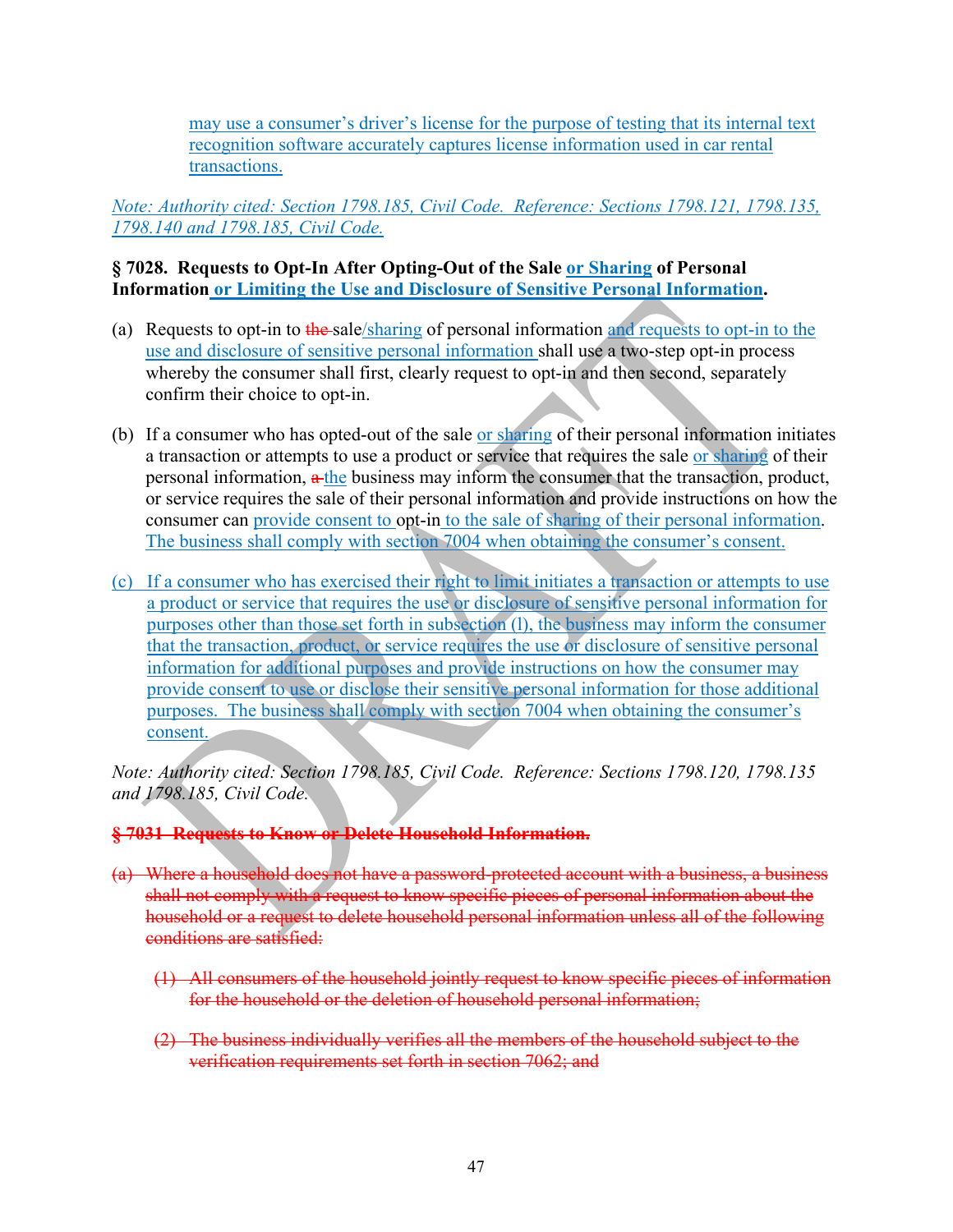- (3) The business verifies that each member making the request is currently a member of the household.
- (b) Where a consumer has a password-protected account with a business that collects personal information about a household, the business may process requests to know and requests to delete relating to household information through the business's existing business practices and in compliance with these regulations.
- (c) If a member of a household is a consumer under the age of 13, a business must obtain verifiable parental consent before complying with a request to know specific pieces of information for the household or the deletion of household personal information pursuant to the parental consent provisions in section 7070.

*Note: Authority cited: Section 1798.185, Civil Code. Reference: Section 1798.100, 1798.105, 1798.110, 1798.115, 1798.120, 1798.130, 1798.140 and 1798.185, Civil Code.* 

# **ARTICLE 4. SERVICE PROVIDERS, CONTRACTORS, AND THIRD PARTIES**

#### **§ 7050. § 7051. Service Providers and Contractors.**

- (a) A business that provides services to a person or organization that is not a business, and that would otherwise meet the requirements and obligations of a "service provider" or "contractor" under the CCPA and these regulations, shall be deemed a service provider or contractor with regard to that person or organization for purposes of the CCPA and these regulations. For example, a cloud service provider that provides services to a non-profit organization and meets the requirements and obligations of a service provider under the CCPA and these regulations, *i.e.*, has a valid service provider contract in place, etc., shall be considered a service provider even though it is providing services to a non-business.
- (b) To the extent that a business directs a second entity to collect personal information directly from a consumer, or about a consumer, on the first business's behalf, and the second entity would otherwise meet the requirements and obligations of a "service provider" under the CCPA and these regulations, the second entity shall be deemed a service provider of the first business for purposes of the CCPA and these regulations.
- (b)  $(e)$  A service provider or contractor shall not retain, use, or disclose personal information obtained in the course of providing services except:
	- (1) To process or maintain personal information on behalf of the business that provided the personal information or directed authorized the service provider or contractor to collect the personal information.
	- (2) For the specific business purpose(s) and service(s) set forth in, and in compliance with the written contract for services required by the CCPA and these regulations.;
	- (3)  $(2)$  To retain and employ another service provider or contractor as a subcontractor, where the subcontractor meets the requirements for a service provider or contractor under the CCPA and these regulations.;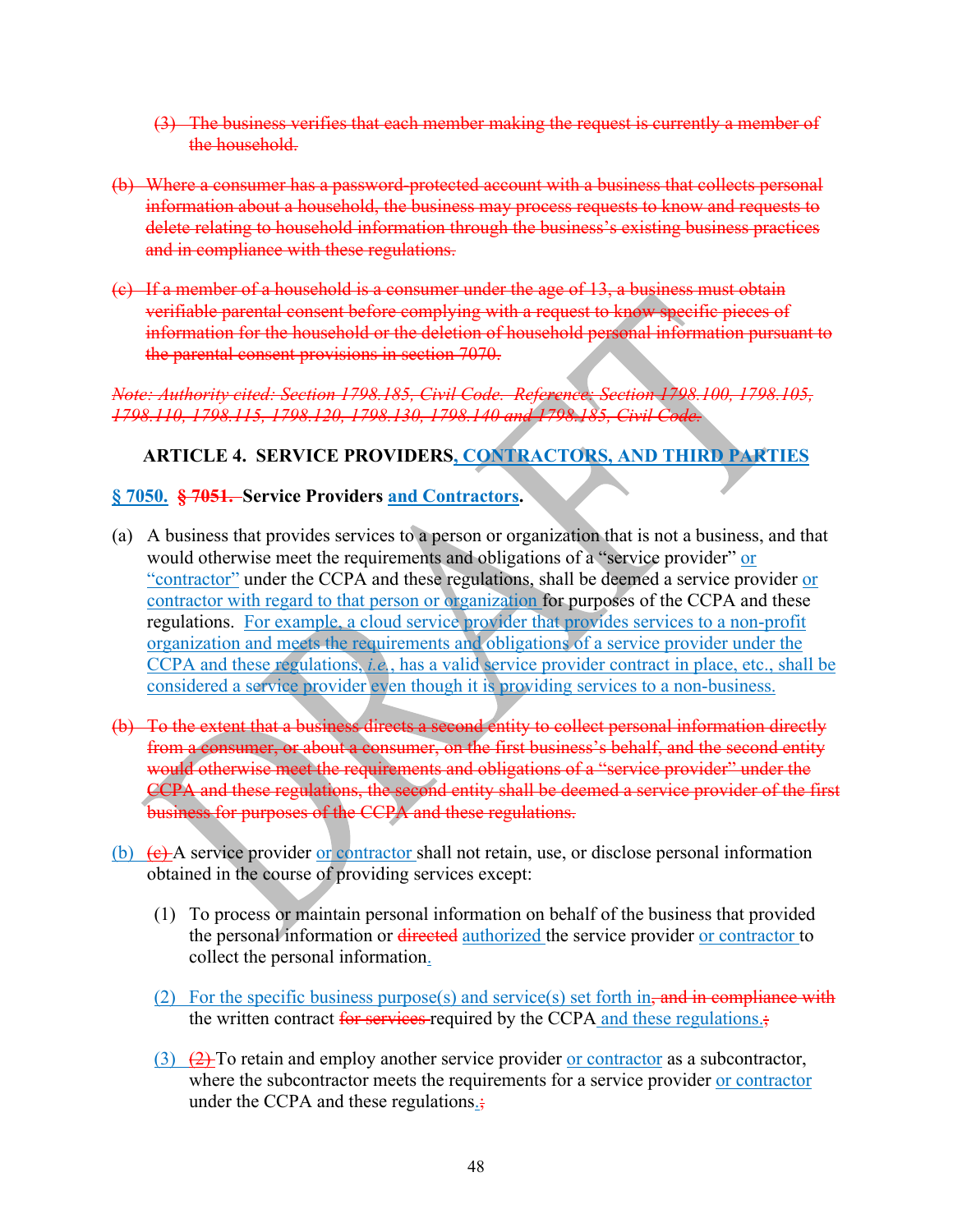- (4) (3) For internal use by the service provider or contractor to build or improve the quality of its services, provided that the service provider or contractor use does not use the personal information to perform services on behalf of another person include building or modifying household or consumer profiles to use in providing services to another business, or correcting or augmenting data acquired from another source;. Illustrative examples follow.
	- (A) An email marketing service provider can send emails on a business's behalf using the business's customer email list. The service provider could analyze those customers' interactions with the marketing emails to improve its services and offer those improved services to everyone. But the service provider cannot use the original email list to send marketing emails on behalf of another business.
	- (B) A shipping service provider that delivers businesses' products to their customers may use the addresses received from their business clients and their experience delivering to those addresses to identify faulty or incomplete addresses, and thus, improve their delivery services. However, the shipping service provider cannot compile the addresses received from one business to send advertisements on behalf of another business, or compile addresses received from businesses to sell to data brokers.
- (5) (4) To detect data security incidents or protect against malicious, deceptive, fraudulent or illegal activity.; or
- (6)  $(5)$  For the purposes enumerated in Civil Code section 1798.145, subdivisions (a)(1) through  $(a)(74)$ .
- (c) A service provider or contractor cannot contract with a business to provide cross-contextual behavioral advertising. Per Civil Code section 1798.140, subdivision (e)(6), a service provider or contractor may contract with a business to provide advertising and marketing services, but those services shall not combine the personal information of consumers who have opted-out of the sale/sharing that the service provider or contractor receives from, or on behalf of, the business with personal information that the service provider or contractor receives from, or on behalf of, another person or from its own interaction with consumers. A person who contracts with a business to provide cross-contextual behavioral advertising is a third party and not a service provider or contractor. Illustrative examples follow.
	- (1) Business S, a clothing company, hires a social media company as a service provider for the purpose of providing Business S's advertisements on the social media company's platform. The social media company can serve Business S by providing non-personalized advertising services on its platform based on aggregated or demographic information (*e.g.*, advertisements to women, 18-30 years old, that live in Los Angeles). However, it cannot use a list of customer email addresses provided by Business S to identify users on the social media company's platform to serve advertisements to them.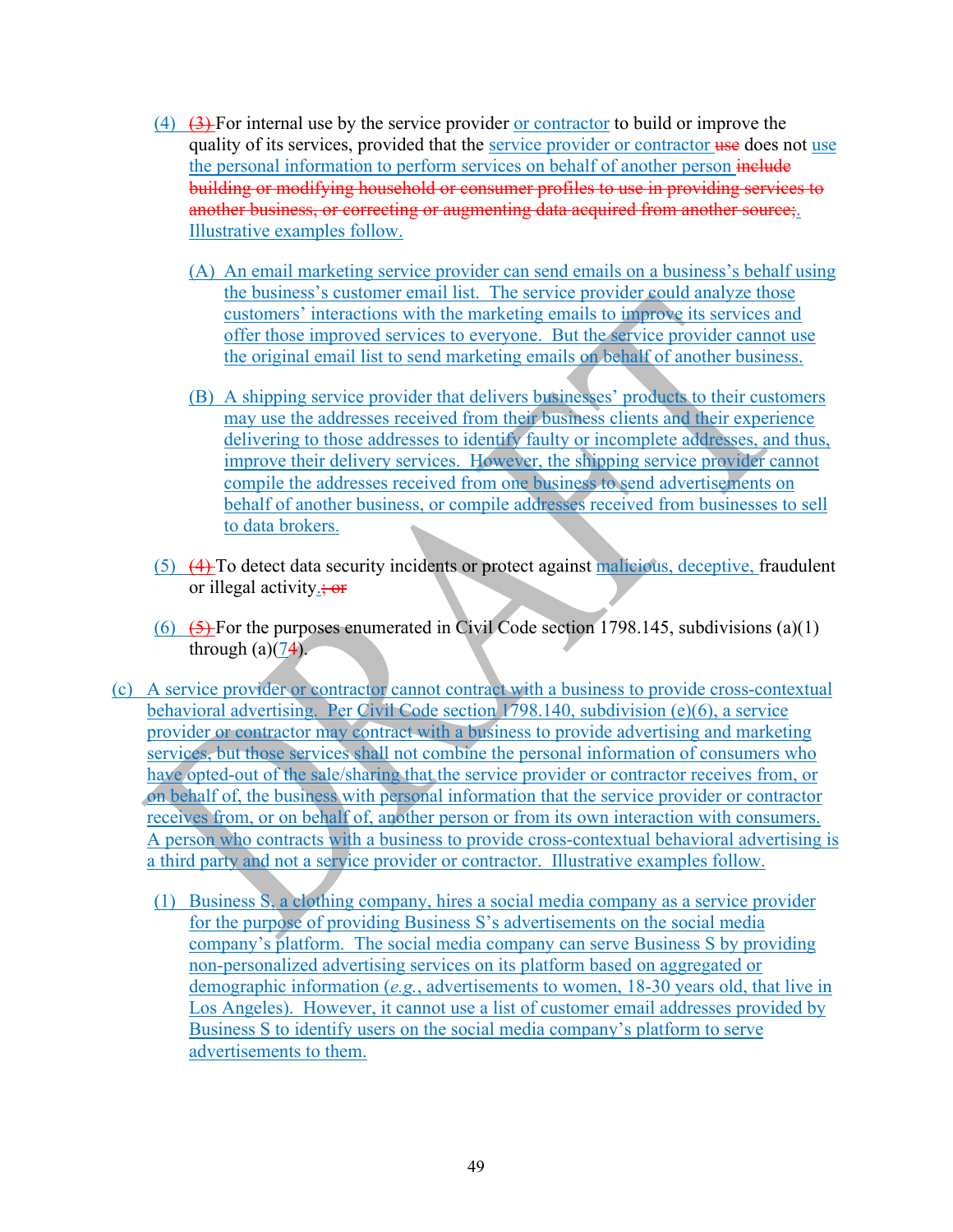- (2) Business T, a company that sells cookware, hires an advertising company as a service provider for the purpose of advertising its services. The advertising agency can serve Business T by providing contextual advertising services, such as placing advertisements for Business T's products on websites that post recipes and other cooking tips.
- (d) A service provider shall not sell data on behalf of a business when a consumer has opted-out of the sale of their personal information with the business.
- (d)  $(e)$  If a service provider or contractor receives a request to know or a request to delete request made pursuant to the CCPA directly from  $\alpha$ -the consumer, the service provider or contractor shall either act on behalf of the business in accordance with the business's instructions for responding to the request or inform the consumer that the request cannot be acted upon because the request has been sent to a service provider or contractor.
- (e)  $(f)$  A service provider or contractor that is a business shall comply with the CCPA and these regulations with regard to any personal information that it collects, maintains, or sells outside of its role as a service provider or contractor.

*Note: Authority cited: Section 1798.185, Civil Code. Reference: Sections 1798.100, 1798.105, 1798.106, 1798.110, 1798.115, 1798.120, 1798.121, 1798.130, 1798.135, 1798.140 and 1798.185, Civil Code.* 

### **§ 7051. Contract Requirements for Service Providers and Contractors.**

- (a) The contract required by the CCPA for service providers and contractors shall:
	- (1) Prohibit the service provider or contractor from selling or sharing personal information it receives from, or on behalf of, the business.
	- (2) Identify the specific business purpose(s) and service(s) for which the service provider or contractor is processing personal information on behalf of the business and specify that the business is disclosing the personal information to the service provider or contractor only for the limited and specified business purpose(s) set forth within the contract. The business purpose or service shall not be described in generic terms, such as referencing the entire contract generally. The description shall be specific.
	- (3) Prohibit the service provider or contractor from retaining, using, or disclosing the personal information received from, or on behalf of, the business for any purposes other than those specified in the contract or as otherwise permitted by the CCPA and these regulations. This section shall list the specific business purpose(s) and service(s) identified in subsection (a)(2).
	- (4) Prohibit the service provider or contractor from retaining, using, or disclosing the personal information received from, or on behalf of, the business for any commercial purpose other than the business purposes specified in the contract, including in the servicing of a different business, unless expressly permitted by the CCPA or these regulations.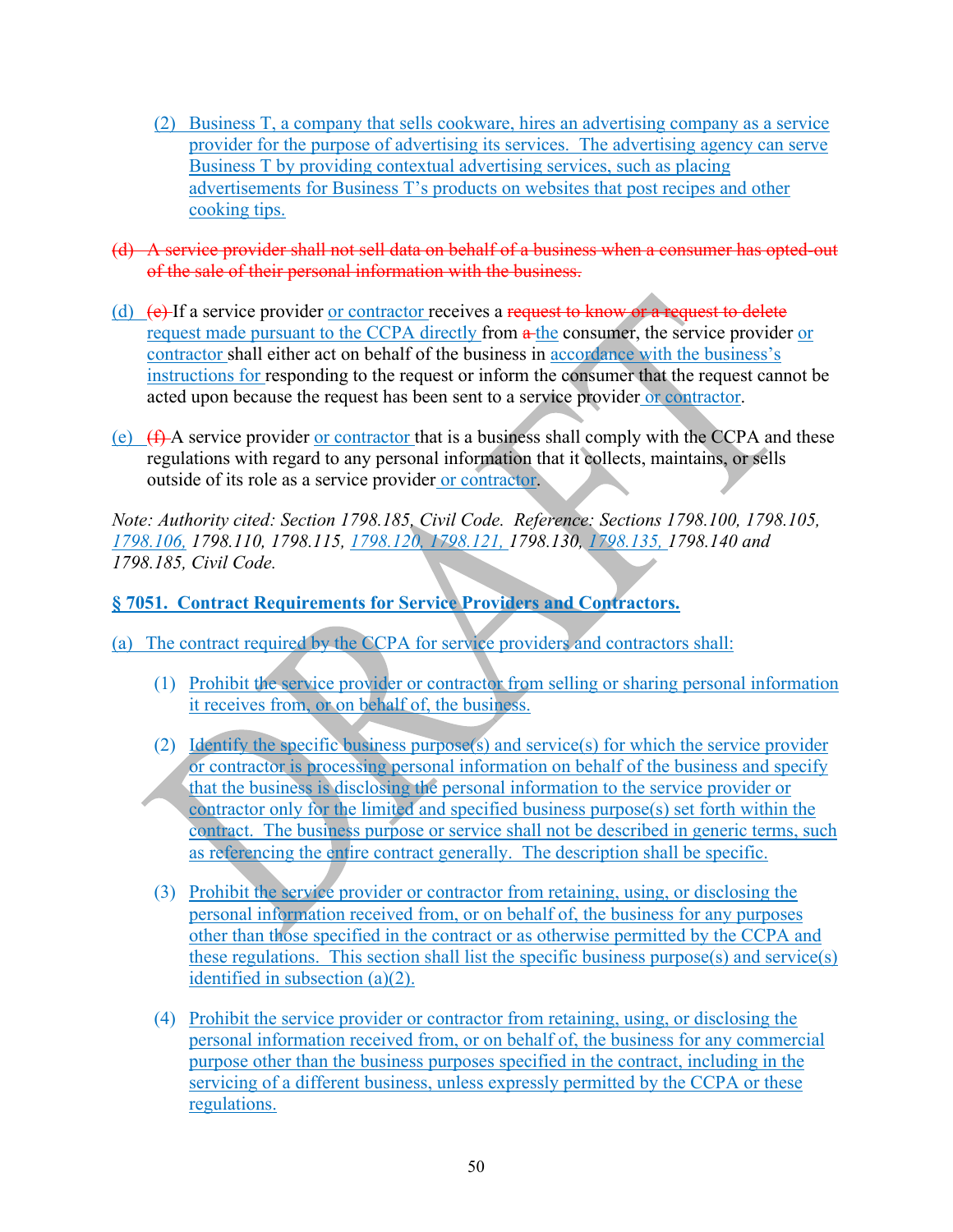- (5) Prohibit the service provider or contractor from retaining, using, or disclosing the personal information received from, or on behalf of, the business outside the direct business relationship between the service provider or contractor and the business, unless expressly permitted by the CCPA or these regulations. For example, a service provider or contractor shall be prohibited from combining or updating personal information received from, or on behalf of, the business with personal information that it received from another source unless expressly permitted by the CCPA or these regulations.
- (6) Require the service provider or contractor to comply with all applicable sections of the CCPA and these regulations, including providing the same level of privacy protection as required by businesses by, for example, cooperating with the business in responding to and complying with consumers' requests made pursuant to the CCPA, and implementing reasonable security procedures and practices appropriate to the nature of the personal information received from, or on behalf of, the business to protect the personal information from unauthorized or illegal access, destruction, use, modification, or disclosure in accordance with Civil Code section 1798.81.5.
- (7) Grant the business the right to take reasonable and appropriate steps to ensure that service provider or contractor uses the personal information that it received from, or on behalf of, the business in a manner consistent with the business's obligations under the CCPA and these regulations. Reasonable and appropriate steps may include ongoing manual reviews and automated scans of the service provider's system and regular assessments, audits, or other technical and operational testing at least once every 12 months.
- (8) Require the service provider or contractor to notify the business no later than five business days after it makes a determination that it can no longer meet its obligations under the CCPA and these regulations.
- (9) Grant the business the right, upon notice, to take reasonable and appropriate steps to stop and remediate the service provider's or contractor's unauthorized use of personal information. For example, the business may require the service provider or contractor to provide documentation that verifies that they no longer retain or use the personal information of consumers that have made a valid request to delete with the business.
- (10) Require the business to inform the service provider or contractor of any consumer request made pursuant to the CCPA that they must comply with, and provide the information necessary for the service provider or contractor to comply with the request.
- (b) A service provider or contractor that subcontracts with another person in providing services to the business for whom it is a service provider or contractor shall have a contract with the subcontractor that complies with the CCPA and these regulations, including subsection (a).
- (c) A person who does not have a contract that complies with subsection (a) is not a "service provider" or a "contractor" under the CCPA. For example, a business's disclosure of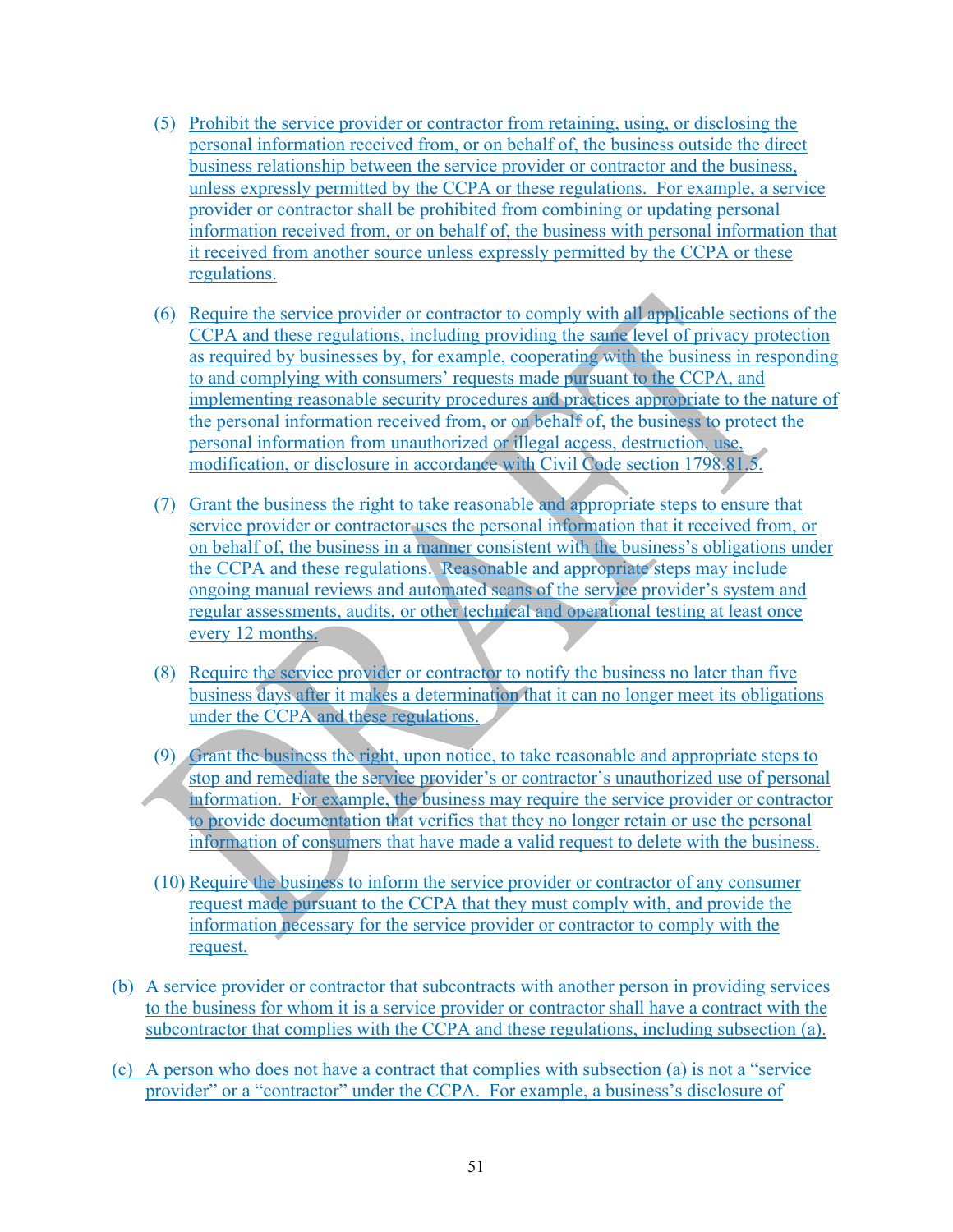personal information to a person who does not have a contract that complies with these requirements may be considered a sale for which the business must provide the consumer with the right to opt-out of sale/sharing.

- (d) A service provider or contractor shall comply with the terms of the contract required by the CCPA and these regulations.
- (e) Whether a business conducts due diligence of its service providers and contractors factors into whether the business has reason to believe that a service provider or contractor is using personal information in violation of the CCPA and these regulations. For example, depending on the circumstances, a business that never enforces the terms of the contract nor exercises its rights to audit or test the service provider's or contractor's systems might not be able to rely on the defense that it did not have reason to believe that the service provider or contractor intends to use the personal information in violation of the CCPA and these regulations at the time the business disclosed the personal information to the service provider or contractor.

*Note: Authority cited: Section 1798.185, Civil Code. Reference: Sections 1798.100, 1798.105, 1798.106, 1798.110, 1798.115, 1798.120, 1798.121, 1798.130, 1798.135, 1798.140 and 1798.185, Civil Code.*

### **§ 7052. Third Parties.**

- (a) A third party shall comply with a consumer's request to delete or request to opt-out of sale/sharing forwarded to them from a business that provided, made available, or authorized the collection of the consumer's personal information. The third party shall comply with the request in the same way a business is required to comply with the request under sections 7022, subsection (b), and 7026, subsection (f). The third party shall no longer retain, use, or disclose the personal information unless the third party becomes a service provider or contractor that complies with the CCPA and these regulations.
- (b) A third party shall comply with a consumer's request to limit forwarded to them from a business that provided, made available, or authorized the collection of the consumer's sensitive personal information for purposes other than those set forth in section 7027, subsection (1). The third party shall comply with the request in the same way a business is required to comply with the request under section 7027, subsection  $(g)$ . The third party shall no longer retain, use, or disclose the sensitive personal information for purposes other than those set forth in subsection (l).
- (c) A third party that collects personal information from a consumer online (*e.g.*, through a first party's website) and receives an opt-out preference signal shall recognize the signal as a valid request to opt-out of sale/sharing and shall not retain, use, or disclose that personal information unless informed by the business that the consumer has consented to the sale or sharing of their personal information or the third party becomes a service provider or contractor that complies with the CCPA and these regulations.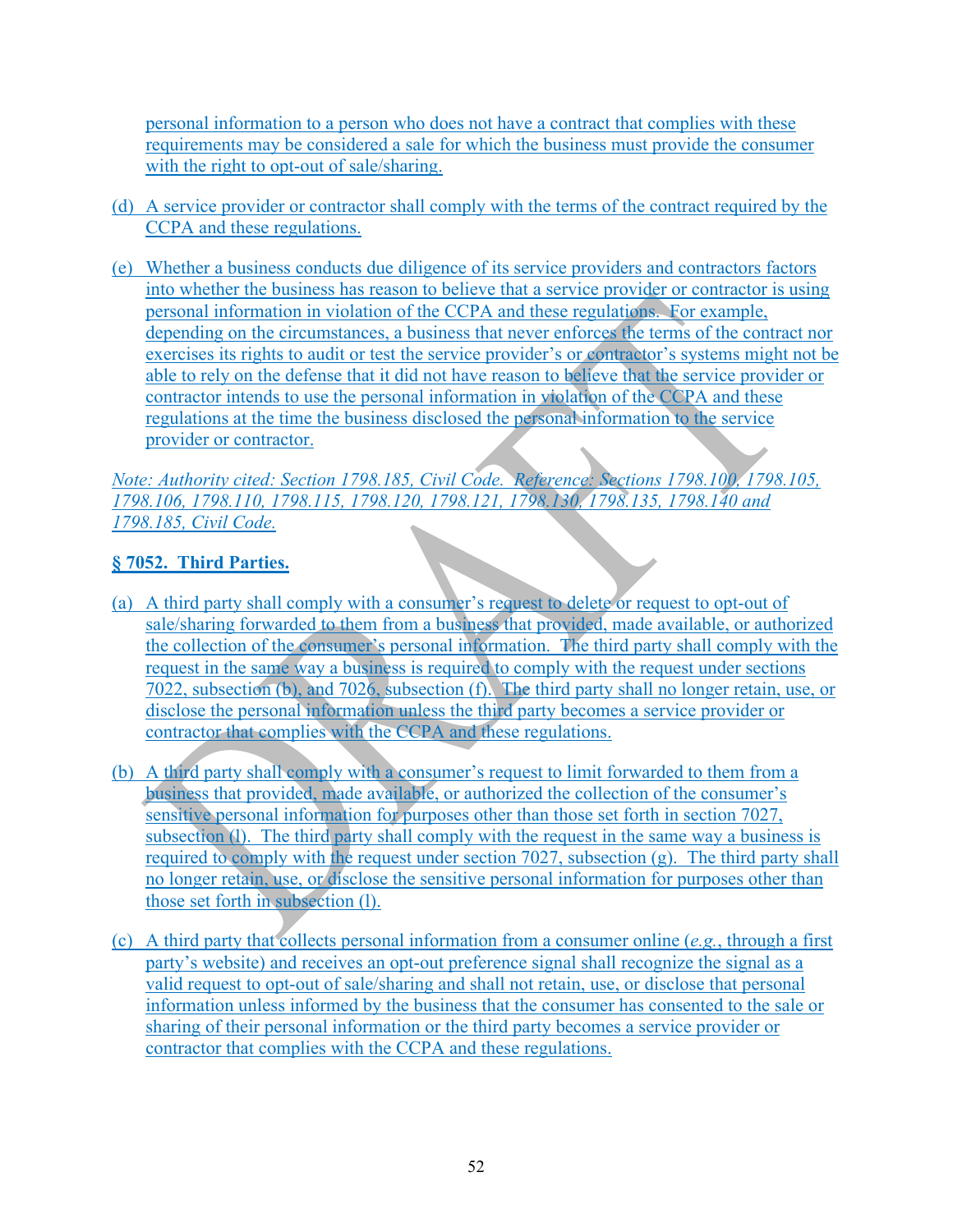*Note: Authority cited: Section 1798.185, Civil Code. Reference: Sections 1798.100, 1798.105, 1798.106, 1798.110, 1798.115, 1798.120, 1798.121, 1798.130, 1798.135, 1798.140 and 1798.185, Civil Code.*

### **§ 7053. Contract Requirements for Third Parties.**

- (a) A business that sells or shares a consumer's personal information with a third party shall enter into an agreement with the third party that:
	- (1) Identifies the limited and specified purpose(s) for which the personal information is sold or disclosed. The purpose shall not be described in generic terms, such as referencing the entire contract generally. The description shall be specific.
	- (2) Specifies that the business is disclosing the personal information to the third party only for the limited and specified purposes set forth within the contract and requires the third party to only use it for those limited and specified purposes.
	- (3) Requires the third party to comply with all applicable sections of the CCPA and these regulations, including providing the same level of privacy protection as required by businesses by, for example, only collecting and using personal information for purposes an average consumer would reasonably expect or other disclosed purposes compatible with the context in which it was collected, complying with a consumer's request to opt-out of sale/sharing forwarded to it by a first party business, providing the required disclosures identified in section 7010, and implementing reasonable security procedures and practices appropriate to the nature of the personal information received from the business to protect the personal information from unauthorized or illegal access, destruction, use, modification, or disclosure in accordance with Civil Code section 1798.81.5.
	- (4) Grants the business the right to take reasonable and appropriate steps to ensure that the third party uses the personal information that it received from, or on behalf of the business, in a manner consistent with the business's obligations under the CCPA and these regulations. For example, the business may require the third party to attest to their compliance with subsection (a)(3).
	- (5) Grants the business the right, upon notice, to take reasonable and appropriate steps to stop and remediate unauthorized use of personal information. For example, the business may require the third party to provide documentation that verifies that they no longer retains or uses the personal information of consumers who have had their request to opt-out of sale/sharing forwarded to them by the first party business.
	- (6) Requires the third party to notify the business no later than five business days after it makes a determination that it can no longer meet its obligations under the CCPA and these regulations.
- (b) A business that authorizes a third party to collect personal information from a consumer through its website either on behalf of the business or for the third party's own purposes, shall contractually require the third party to check for and comply with a consumer's opt-out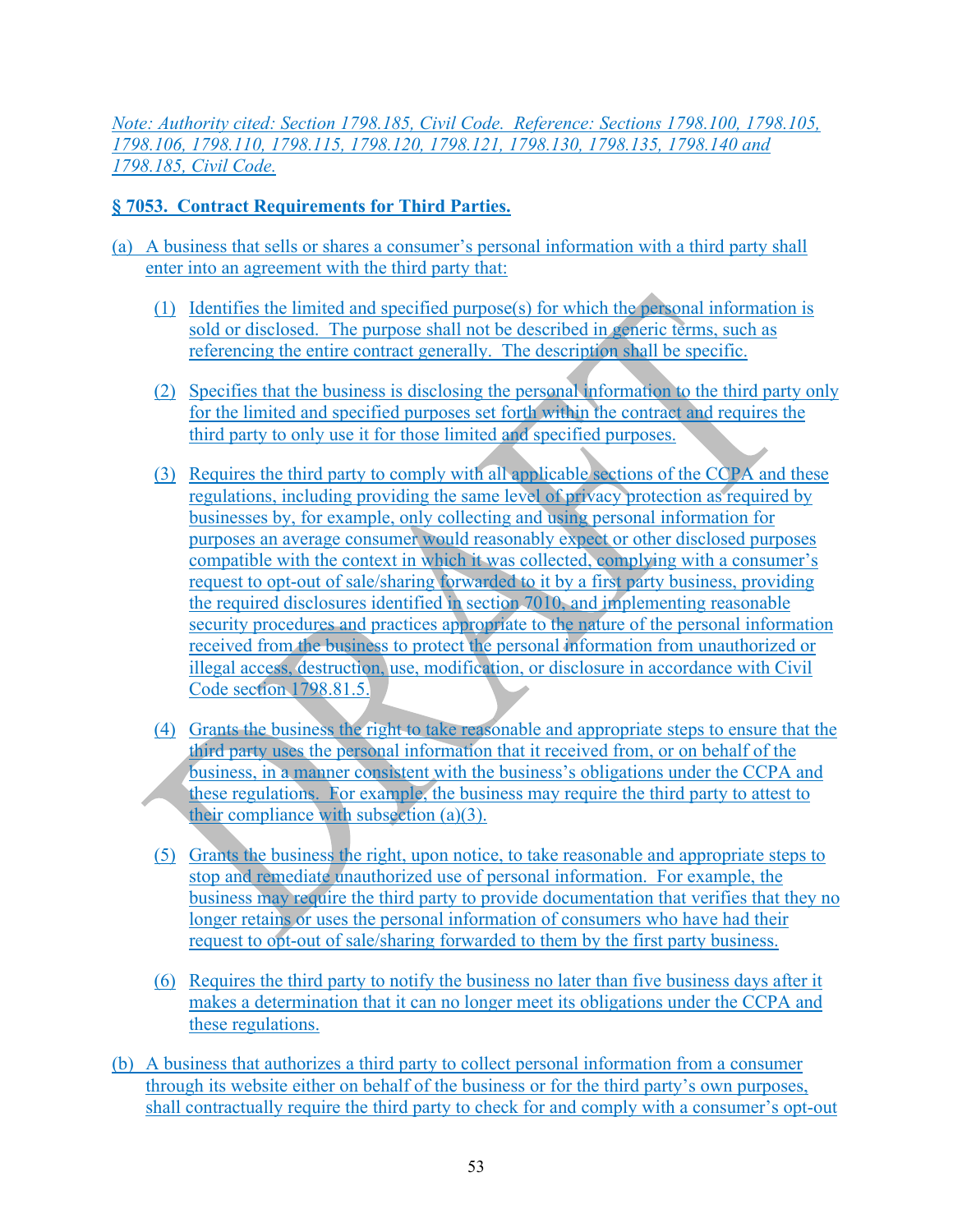preference signal unless informed by the business that the consumer has consented to the sale or sharing of their personal information.

- (c) A third party that does not have a contract that complies with subsection (a) shall not collect, use, process, retain, sell, or share the personal information received from the business.
- (d) A third party shall comply with the terms of the contract required by the CCPA and these regulations.
- (e) Whether a business conducts due diligence of the third party factors into whether the business has reason to believe that the third party is using personal information in violation of the CCPA and these regulations. For example, depending on the circumstances, a business that never enforces the terms of the contract might not be able to rely on the defense that it did not have reason to believe that the third party intends to use the personal information in violation of the CCPA and these regulations at the time of the business disclosed the personal information to the third party.

*Note: Authority cited: Section 1798.185, Civil Code. Reference: Sections 1798.100, 1798.105, 1798.106, 1798.110, 1798.115, 1798.120, 1798.121, 1798.130, 1798.135, 1798.140 and 1798.185, Civil Code.*

# **ARTICLE 5. VERIFICATION OF REQUESTS**

### **§ 7060. General Rules Regarding Verification.**

- (a) A business shall establish, document, and comply with a reasonable method for verifying that the person making a request to delete, request to correct, or request to know is the consumer about whom the business has collected information.
- (b) A business shall not require a consumer to verify their identity to make a request to opt-out of sale/sharing or to make a request to limit. A business may ask the consumer for information necessary to complete the request; however, it shall not be burdensome on the consumer. For example, a business may ask the consumer for their name, but it shall not require the consumer to take a picture of themselves with their driver's license.
- (c)  $(\theta)$  In determining the method by which the business will verify the consumer's identity, the business shall:
	- (1) Whenever feasible, match the identifying information provided by the consumer to the personal information of the consumer already maintained by the business, or use a third-party identity verification service that complies with this section.
	- (2) Avoid collecting the types of personal information identified in Civil Code section 1798.81.5, subdivision (d), unless necessary for the purpose of verifying the consumer.
	- (3) Consider the following factors: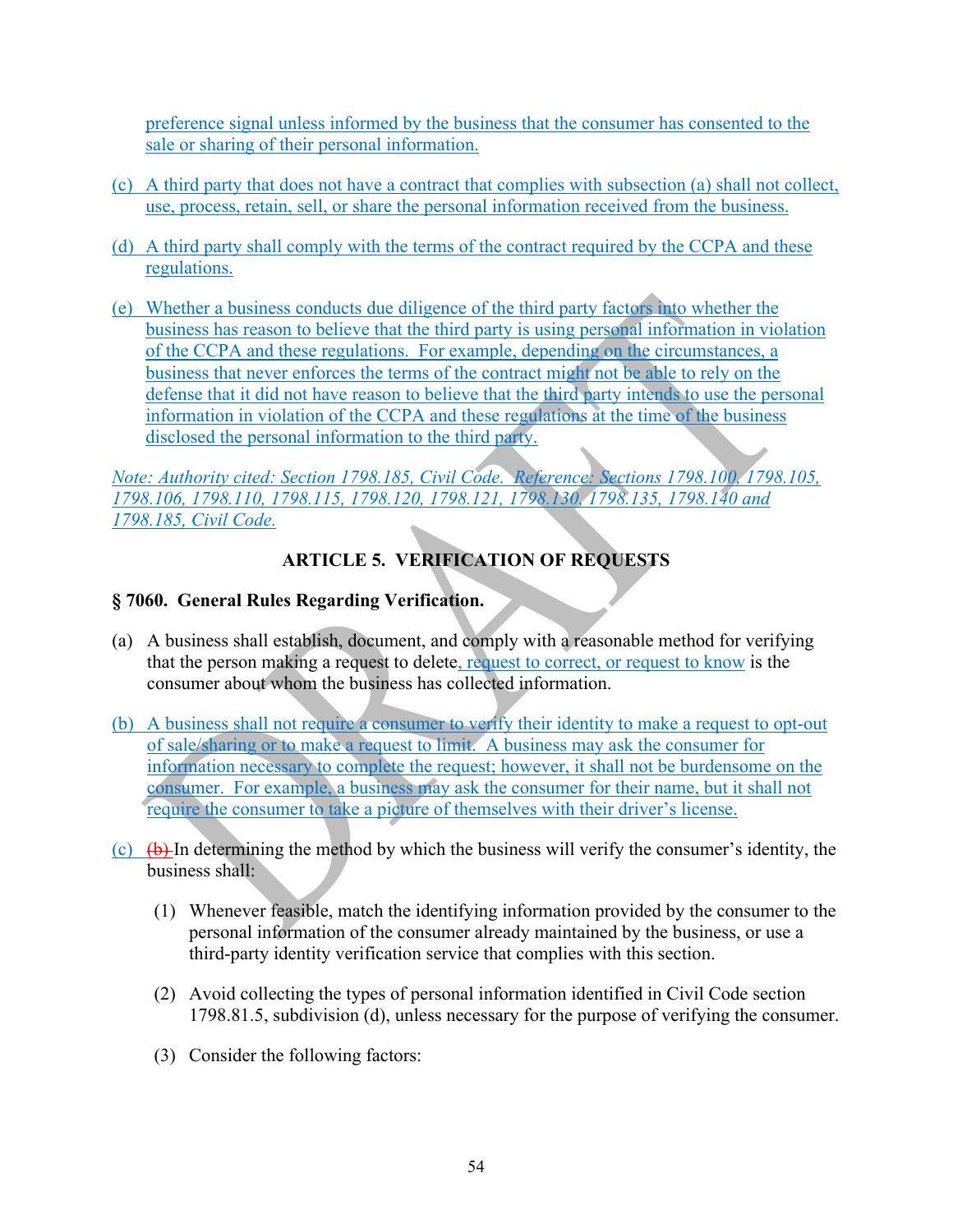- (A) The type, sensitivity, and value of the personal information collected and maintained about the consumer. Sensitive or valuable personal information shall warrant a more stringent verification process. The types of personal information identified in Civil Code section 1798.81.5, subdivision (d), shall be considered presumptively sensitive;
- (B) The risk of harm to the consumer posed by any unauthorized access or deletion, correction, or access. A greater risk of harm to the consumer by unauthorized access or deletion, correction, or access shall warrant a more stringent verification process.;
- (C) The likelihood that fraudulent or malicious actors would seek the personal information. The higher the likelihood, the more stringent the verification process shall be.:
- (D) Whether the personal information to be provided by the consumer to verify their identity is sufficiently robust to protect against fraudulent requests or being spoofed or fabricated.;
- (E) The manner in which the business interacts with the consumer.; and
- (F) Available technology for verification.
- (d)  $\left( e \right)$  A business shall generally avoid requesting additional information from the consumer for purposes of verification. If, however, the business cannot verify the identity of the consumer from the information already maintained by the business, the business may request additional information from the consumer, which shall only be used for the purposes of verifying the identity of the consumer seeking to exercise their rights under the CCPA, security, or fraud-prevention. The business shall delete any new personal information collected for the purposes of verification as soon as practical after processing the consumer's request, except as required to comply with section 7101.
- (e) (d) A business shall not require the consumer or the consumer's authorized agent to pay a fee for the verification of their request to know or request to delete, request to correct, or request to know. For example, a business may not require a consumer to provide a notarized affidavit to verify their identity unless the business compensates the consumer for the cost of notarization.
- (f)  $(e)$  A business shall implement reasonable security measures to detect fraudulent identityverification activity and prevent the unauthorized access to or-deletion, correction, or access of a consumer's personal information.
- $(g)$   $(f)$  If a business maintains consumer information that is deidentified, a business is not obligated to provide or delete this information in response to a consumer request or to reidentify individual data to verify a consumer request.
- (h) For requests to correct, the business shall make an effort to verify the consumer based on personal information that is not the subject of the request to correct. For example, if the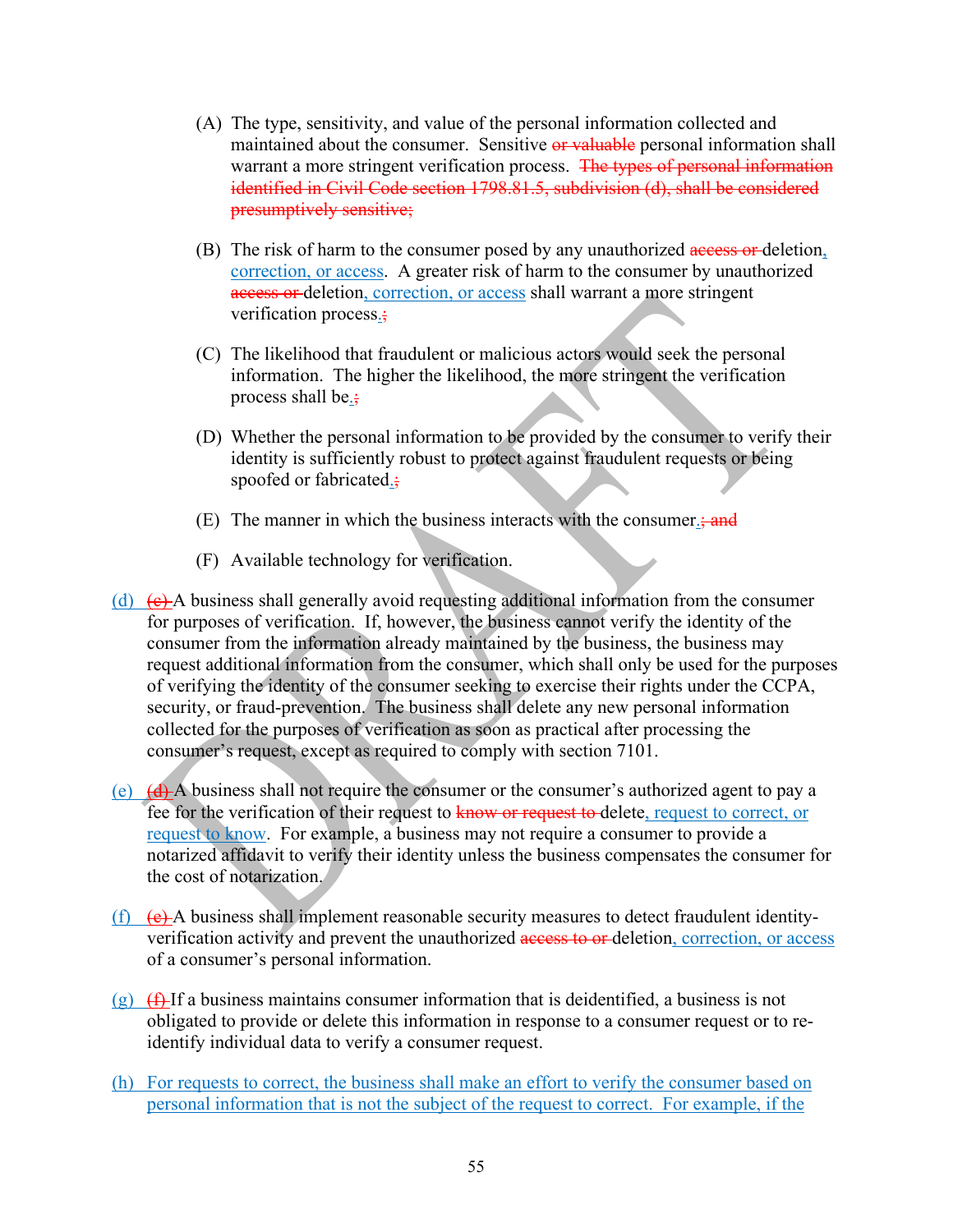consumer is contending that the business has the wrong address for the consumer, the business shall not use address as a means of verifying the consumer's identity.

*Note: Authority cited: Section 1798.185, Civil Code. Reference: Sections 1798.100, 1798.105, 1798.106, 1798.110, 1798.115, 1798.120, 1798.121, 1798.130, 1798.135, 1798.140 and 1798.185, Civil Code.* 

#### **§ 7061. Verification for Password-Protected Accounts.**

- (a) If a business maintains a password-protected account with the consumer, the business may verify the consumer's identity through the business's existing authentication practices for the consumer's account, provided that the business follows the requirements in section 7060. The business shall also require a consumer to re-authenticate themselvesf before disclosing or deleting, correcting, or disclosing the consumer's data.
- (b) If a business suspects fraudulent or malicious activity on or from the password-protected account, the business shall not comply with a consumer's request to know or request to delete, request to correct, or request to know until further verification procedures determine that the consumer request is authentic and the consumer making the request is the person about whom the business has collected information. The business may use the procedures set forth in section 7062 to further verify the identity of the consumer.

*Note: Authority cited: Section 1798.185, Civil Code. Reference: Sections 1798.100, 1798.105, 1798.106, 1798.110, 1798.115, 1798.130 and 1798.185, Civil Code.* 

#### **§ 7062. Verification for Non-Accountholders.**

- (a) If a consumer does not have or cannot access a password-protected account with a business, the business shall comply with this section, in addition to section 7060.
- (b) A business's compliance with a request to know categories of personal information requires that the business verify the identity of the consumer making the request to a reasonable degree of certainty. A reasonable degree of certainty may include matching at least two data points provided by the consumer with data points maintained by the business that it has determined to be reliable for the purpose of verifying the consumer.
- (c) A business's compliance with a request to know specific pieces of personal information requires that the business verify the identity of the consumer making the request to a reasonably high degree of certainty. A reasonably high degree of certainty may include matching at least three pieces of personal information provided by the consumer with personal information maintained by the business that it has determined to be reliable for the purpose of verifying the consumer together with a signed declaration under penalty of perjury that the requestor is the consumer whose personal information is the subject of the request. If a business uses this method for verification, the business shall maintain all signed declarations as part of its record-keeping obligations.
- (d) A business's compliance with a request to delete or a request to correct may require that the business verify the identity of the consumer to a reasonable or reasonably high degree of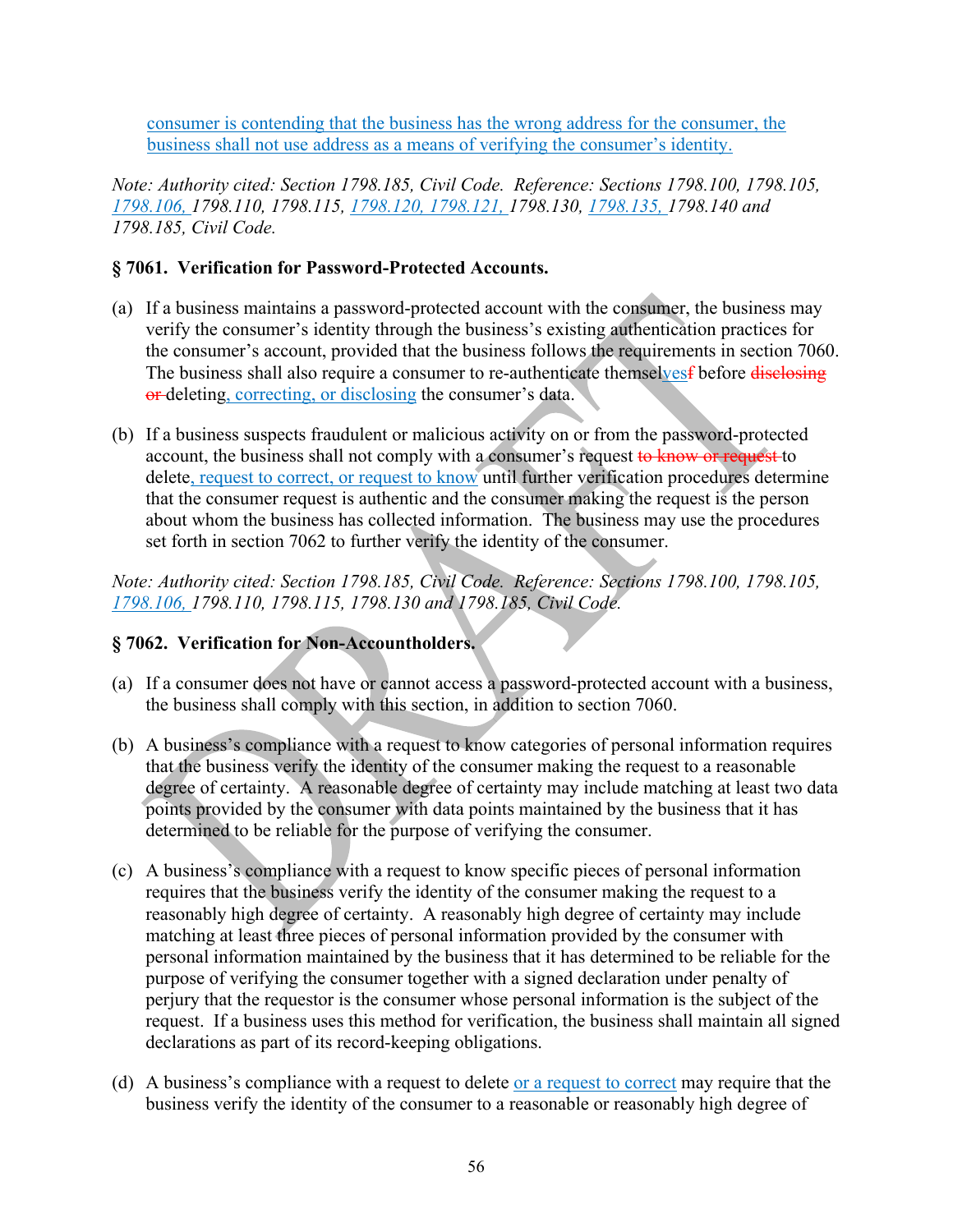certainty depending on the sensitivity of the personal information and the risk of harm to the consumer posed by unauthorized deletion or correction. For example, the deletion of family photographs or the correction of contact information may require a reasonably high degree of certainty, while the deletion of browsing history or correction of the spelling of a name may require only a reasonable degree of certainty. A business shall act in good faith when determining the appropriate standard to apply when verifying the consumer in accordance with these regulations.

- (e) Illustrative examples follow:
	- (1) *Example 1:* If a business maintains personal information in a manner associated with a named actual person, the business may verify the consumer by requiring the consumer to provide evidence that matches the personal information maintained by the business. For example, if a retailer maintains a record of purchases made by a consumer, the business may require the consumer to identify items that they recently purchased from the store or the dollar amount of their most recent purchase to verify their identity to a reasonable degree of certainty.
	- (2) *Example 2:* If a business maintains personal information in a manner that is not associated with a named actual person, the business may verify the consumer by requiring the consumer to demonstrate that they are the sole consumer associated with the personal information. For example, a business may have a mobile application that collects personal information about the consumer but does not require an account. The business may determine whether, based on the facts and considering the factors set forth in section 7060, subsection (b)(3), it may reasonably verify a consumer by asking them to provide information that only the person who used the mobile application may know or by requiring the consumer to respond to a notification sent to their device.
- (f) A business shall deny a request to know specific pieces of personal information if it cannot verify the identity of the requestor pursuant to these regulations.
- (g) If there is no reasonable method by which a business can verify the identity of the consumer to the degree of certainty required by this section, the business shall state so in response to any request and explain why it has no reasonable method by which it can verify the identity of the requestor. If the business has no reasonable method by which it can verify any consumer, the business shall explain why it has no reasonable verification method in its privacy policy. The business shall evaluate and document whether a reasonable method can be established at least once every 12 months, in connection with the requirement to update the privacy policy set forth in Civil Code section 1798.130, subdivision (a)(5).

*Note: Authority cited: Section 1798.185, Civil Code. Reference: Sections 1798.100, 1798.105, 1798.106, 1798.110, 1798.115, 1798.130 and 1798.185, Civil Code.* 

#### **§ 7063. Authorized Agents.**

(a) When a consumer uses an authorized agent to submit a request to know or a request to delete, request to correct, or a request to know, a business may require the authorized agent to provide proof that the consumer gave the agent signed permission to submit the request.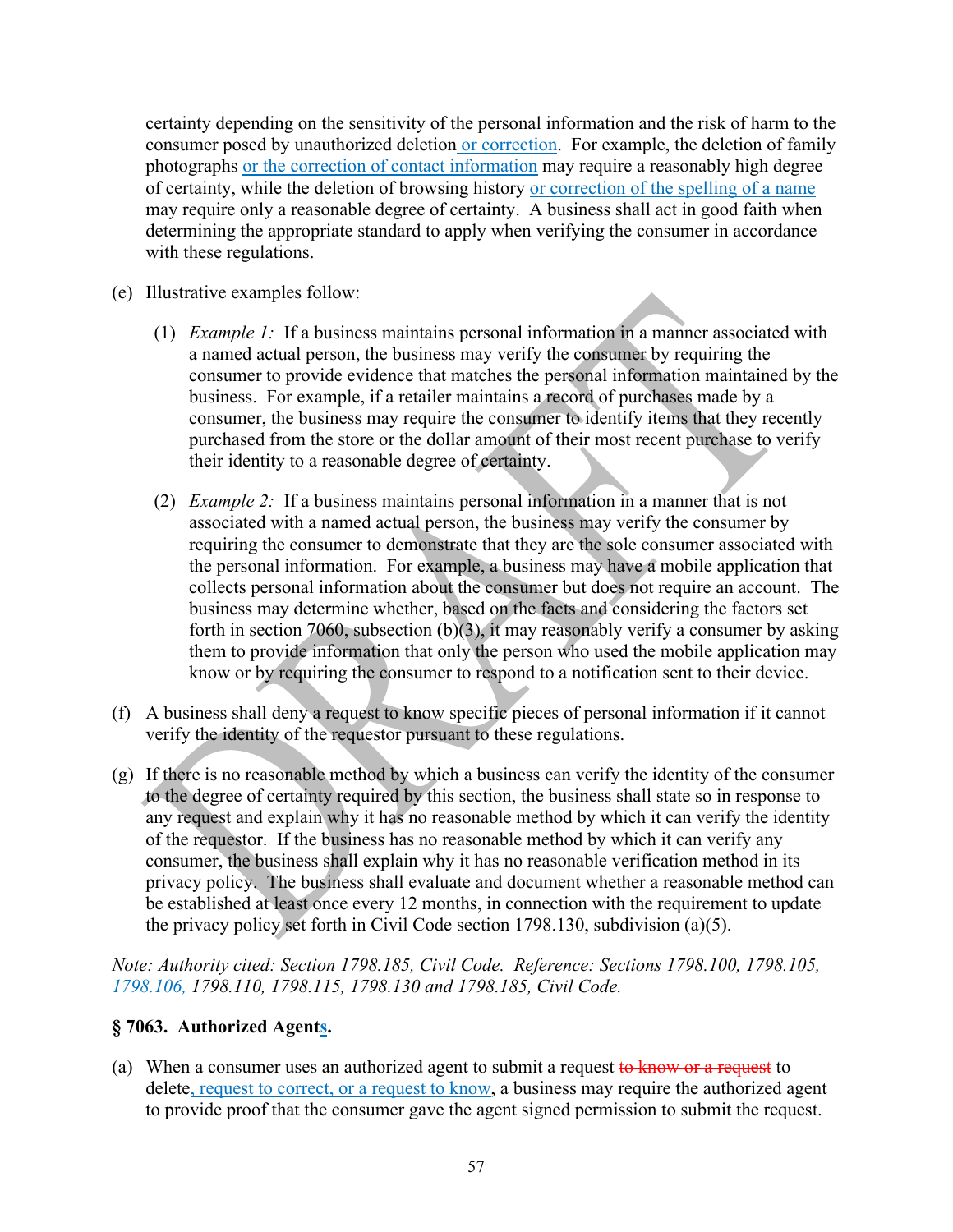The business may also require the consumer to do either of the following:

- (1) Verify their own identity directly with the business.
- (2) Directly confirm with the business that they provided the authorized agent permission to submit the request.
- (b) Subsection (a) does not apply when a consumer has provided the authorized agent with power of attorney pursuant to Probate Code sections 4121 to 4130. A business shall not require a power of attorney in order for a consumer to use an authorized agent to act on their behalf.
- (c) An authorized agent shall implement and maintain reasonable security procedures and practices to protect the consumer's information.
- (d) An authorized agent shall not use a consumer's personal information, or any information collected from or about the consumer, for any purposes other than to fulfill the consumer's requests, verification, or fraud prevention.

*Note: Authority cited: Section 1798.185, Civil Code. Reference: Sections 1798.100, 1798.105, 1798.106, 1798.110, 1798.115, 1798.130 and 1798.185, Civil Code.* 

### **ARTICLE 6. SPECIAL RULES REGARDING CONSUMERS UNDER 16 YEARS OF AGE**

#### **§ 7070. Consumers Under 13 Years of Age.**

- (a) Process for Opting-In to Sale or Sharing of Personal Information
	- (1) A business that has actual knowledge that it sells or shares the personal information of a consumer under the age of 13 shall establish, document, and comply with a reasonable method for determining that the person affirmatively authorizing consenting to the sale or sharing of the personal information about the child is the parent or guardian of that child. This affirmative authorization consent to the sale or sharing of personal information is in addition to any verifiable parental consent required under COPPA.
	- (2) Methods that are reasonably calculated to ensure that the person providing consent is the child's parent or guardian include, but are not limited to:
		- (A) Providing a consent form to be signed by the parent or guardian under penalty of perjury and returned to the business by postal mail, facsimile, or electronic scan;
		- (B) Requiring a parent or guardian, in connection with a monetary transaction, to use a credit card, debit card, or other online payment system that provides notification of each discrete transaction to the primary account holder;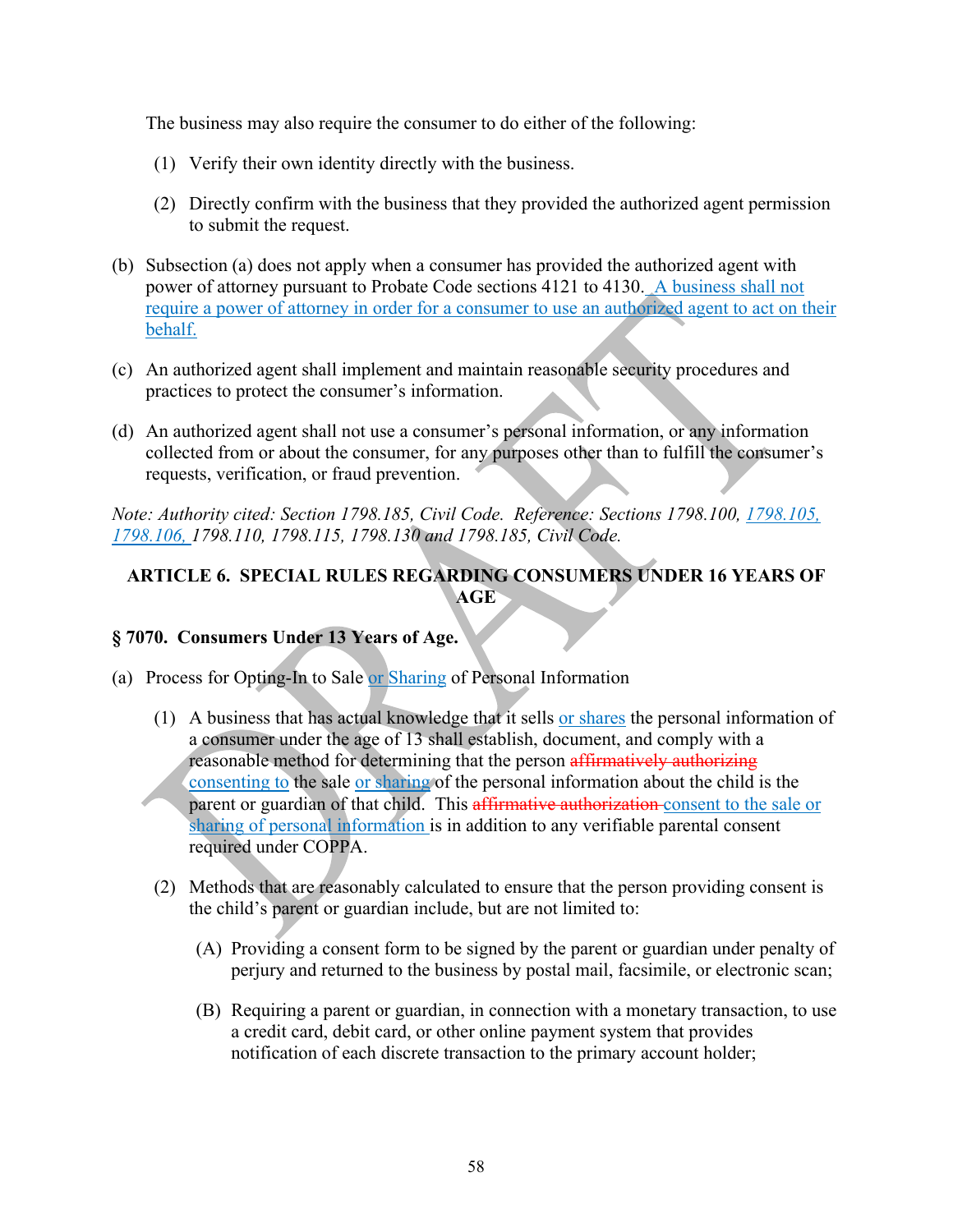- (C) Having a parent or guardian call a toll-free telephone number staffed by trained personnel;
- (D) Having a parent or guardian connect to trained personnel via video-conference;
- (E) Having a parent or guardian communicate in person with trained personnel; and
- (F) Verifying a parent or guardian's identity by checking a form of governmentissued identification against databases of such information, as long as the parent or guardian's identification is deleted by the business from its records promptly after such verification is complete.
- (b) When a business receives an affirmative authorization-consent to the sale or sharing of personal information pursuant to subsection (a), the business shall inform the parent or guardian of the right to opt-out of sale/sharing and of the process for doing so on behalf of their child pursuant to section 7026, subsections (a)-(f).
- (c) A business shall establish, document, and comply with a reasonable method, in accordance with the methods set forth in subsection (a)(2), for determining that a person submitting a request to know or a request to delete, request to correct, or request to know the personal information of a child under the age of 13 is the parent or guardian of that child.

*Note: Authority cited: Section 1798.185, Civil Code. Reference: Sections 1798.120, 1798.135 and 1798.185, Civil Code.*

#### **§ 7071. Consumers 13 to 15 Years of Age.**

- (a) A business that has actual knowledge that it sells or shares the personal information of consumers at least 13 years of age and less than 16 years of age shall establish, document, and comply with a reasonable process for allowing such consumers to opt-in to the sale or sharing of their personal information, pursuant to section 7028.
- (b) When a business receives a request to opt-in to the sale or sharing of personal information from a consumer at least 13 years of age and less than 16 years of age, the business shall inform the consumer of the right to opt-out of sale/sharing at a later date and of the process for doing so pursuant to section 7026.

*Note: Authority cited: Section 1798.185, Civil Code. Reference: Sections 1798.120, 1798.135 and 1798.185, Civil Code.* 

#### **§ 7072. Notices to Consumers Under 16 Years of Age.**

- (a) A business subject to sections 7070 and/or 7071 shall include a description of the processes set forth in those sections in its privacy policy.
- (b) A business that exclusively targets offers of goods or services directly to consumers under 16 years of age and does not sell or share the personal information without the affirmative authorization consent of consumers at least 13 years of age and less than 16 years of age, or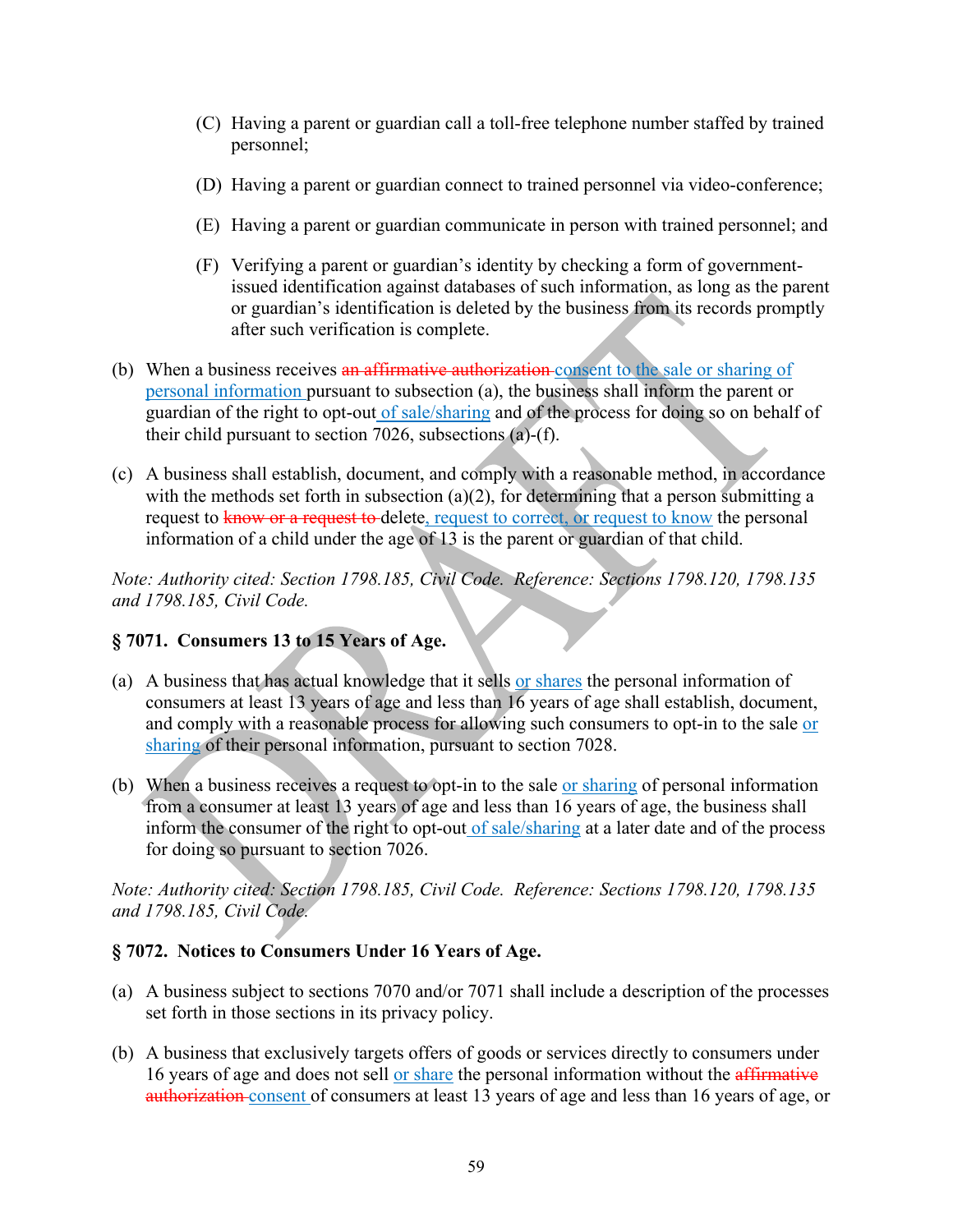the affirmative authorization consent of their parent or guardian for consumers under 13 years of age, is not required to provide the notice of right to opt-out of sale/sharing.

*Note: Authority cited: Section 1798.185, Civil Code. Reference: Sections 1798.120, 1798.135 and 1798.185, Civil Code.* 

#### **ARTICLE 7. NON-DISCRIMINATION**

#### **§ 7080. Discriminatory Practices.**

- (a) A financial incentive or a price or service difference is discriminatory, and therefore prohibited by Civil Code section 1798.125, if the business treats a consumer differently because the consumer exercised a right conferred by the CCPA or these regulations.
- (b) A business may offer a *financial incentive or* price or service difference that is nondiscriminatory. A price or service difference is non-discriminatory if it is reasonably related to the value of the consumer's data. If a business is unable to calculate a good-faith estimate of the value of the consumer's data or cannot show that the *financial incentive or* price or service difference is reasonably related to the value of the consumer's data, that business shall not offer the *financial incentive or* price or service difference.
- (c) A business's denial of a consumer's request to know, request to delete, request to correct, request to know, or request to opt-out of sale/sharing for reasons permitted by the CCPA or these regulations shall not be considered discriminatory.
- (d) Illustrative examples follow:
	- (1) *Example 1*: A music streaming business offers a free service as well as a premium service that costs \$5 per month. If only the consumers who pay for the music streaming service are allowed to opt-out of the sale or sharing of their personal information, then the practice is discriminatory, unless the \$5-per-month payment is reasonably related to the value of the consumer's data to the business.
	- (2) *Example 2*: A clothing business offers a loyalty program whereby customers receive a \$5-off coupon by email after spending \$100 with the business. A consumer submits a request to delete all personal information the business has collected about them but also informs the business that they want to continue to participate in the loyalty program. The business may deny their request to delete with regard to their email address and the amount the consumer has spent with the business because that information is necessary for the business to provide the loyalty program requested by the consumer and is reasonably anticipated within the context of the business's ongoing relationship with them pursuant to Civil Code section 1798.105, subdivision  $(d)(1)$ .
	- (3) *Example 3*: A grocery store offers a loyalty program whereby consumers receive coupons and special discounts when they provide their phone numbers. A consumer submits a request to opt-out of the sale/sharing of their personal information. The retailer complies with their request but no longer allows the consumer to participate in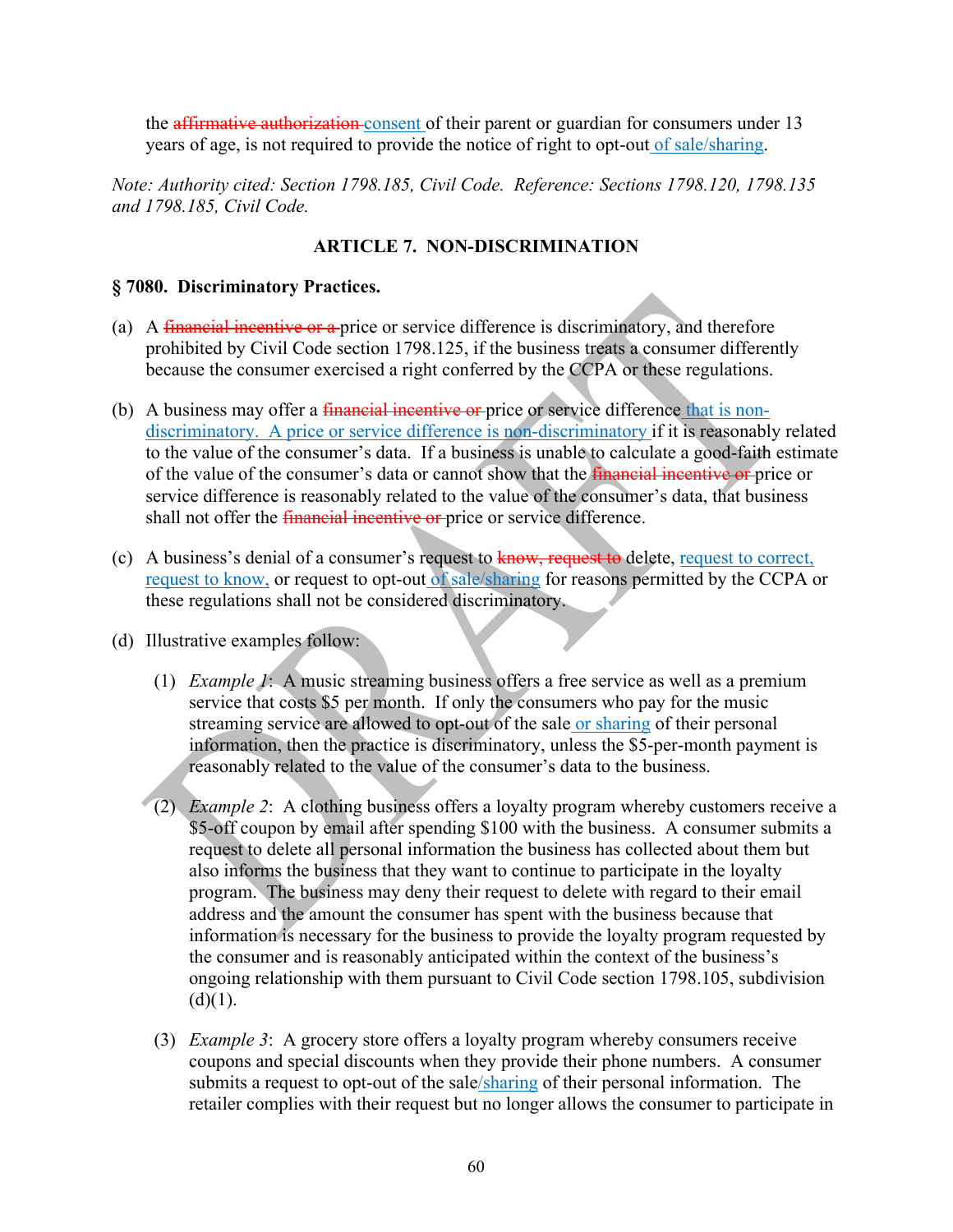the loyalty program. This practice is discriminatory unless the grocery store can demonstrate that the value of the coupons and special discounts are reasonably related to the value of the consumer's data to the business.

- (4) *Example 4:* An online bookseller collects information about consumers, including their email addresses. It offers coupons to consumers through browser pop-up windows while the consumer uses the bookseller's website. A consumer submits a request to delete all personal information that the bookseller has collected about them, including their email address and their browsing and purchasing history. The bookseller complies with the request but stops providing the periodic coupons to the consumer. The bookseller's failure to provide coupons is discriminatory unless the value of the coupons is reasonably related to the value provided to the business by the consumer's data. The bookseller may not deny the consumer's request to delete with regard to the email address because the email address is not necessary to provide the coupons or reasonably aligned with the expectations of the consumer based on the consumer's relationship with the business.
- (e) A business shall notify consumers of any financial incentive or price or service difference subject to Civil Code section 1798.125 that it offers in accordance with section 7016.
- (f) A business's charging of a reasonable fee pursuant to Civil Code section 1798.145, subdivision (i)(3), shall not be considered a financial incentive subject to these regulations.
- (g) A price or service difference that is the direct result of compliance with a state or federal law shall not be considered discriminatory.

*Note: Authority cited: Section 1798.185, Civil Code. Reference: Sections 1798.125, 1798.130 and 1798.185, Civil Code.*

#### **§ 7081. Calculating the Value of Consumer Data**

- (a) A business offering a *financial incentive or* price or service difference subject to Civil Code section 1798.125 shall use and document a reasonable and good faith method for calculating the value of the consumer's data. The business shall consider one or more of the following:
	- (1) The marginal value to the business of the sale, collection, or deletion of a consumer's data.
	- (2) The average value to the business of the sale, collection, or deletion of a consumer's data.
	- (3) The aggregate value to the business of the sale, collection, or deletion of consumers' data divided by the total number of consumers.
	- (4) Revenue generated by the business from sale, collection, or retention of consumers' personal information.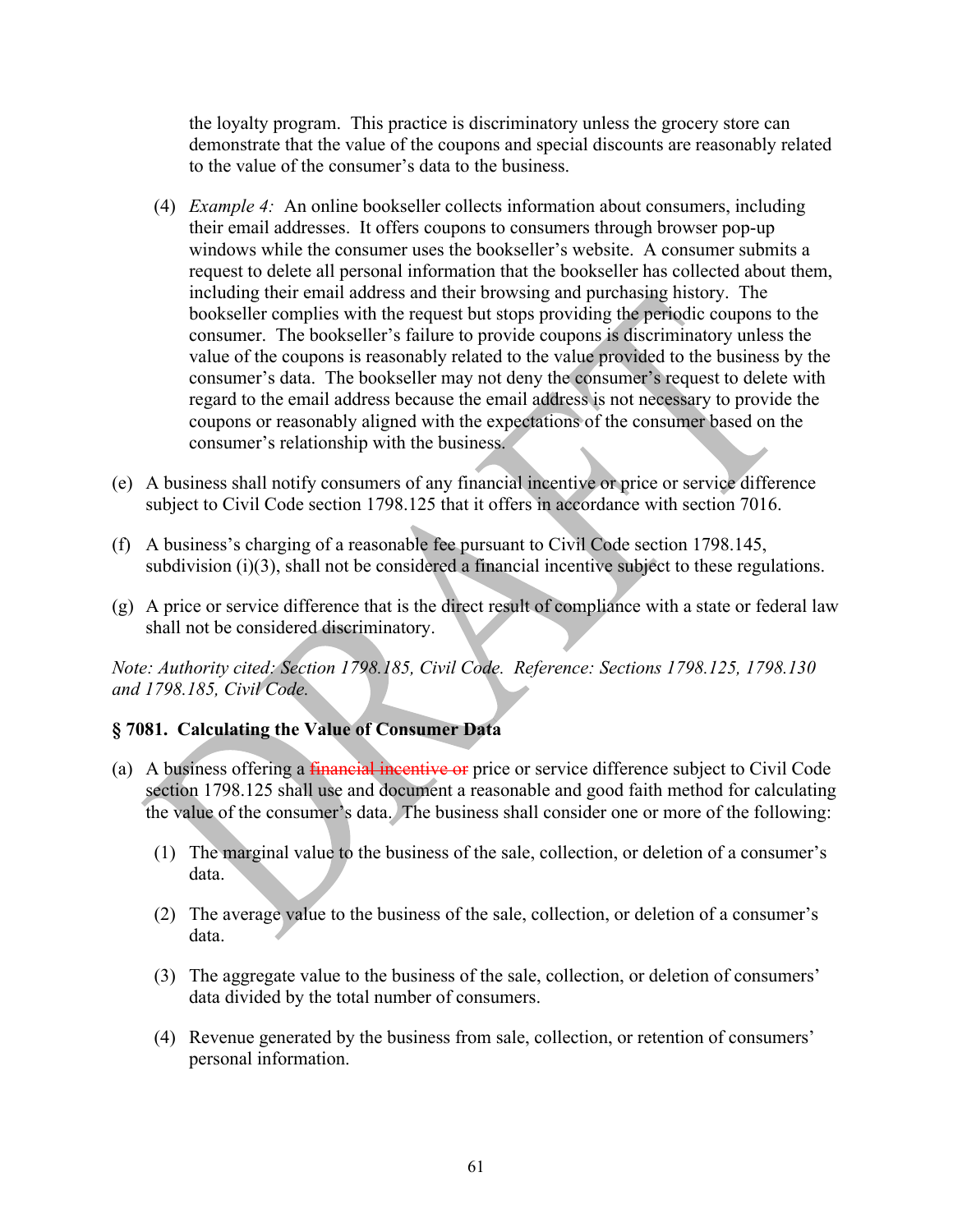- (5) Expenses related to the sale, collection, or retention of consumers' personal information.
- (6) Expenses related to the offer, provision, or imposition of any financial incentive or price or service difference.
- (7) Profit generated by the business from sale, collection, or retention of consumers' personal information.
- (8) Any other practical and reasonably reliable method of calculation used in good faith.
- (b) For the purpose of calculating the value of consumer data, a business may consider the value to the business of the data of all natural persons in the United States and not just consumers.

*Note: Authority cited: Section 1798.185, Civil Code. Reference: Sections 1798.125, 1798.130 and 1798.185, Civil Code.*

# **ARTICLE 8. TRAINING, AND RECORD-KEEPING**

#### **§ 7100. Training.**

- (a) All individuals responsible for handling consumer inquiries about the business's privacy practices or the business's compliance with the CCPA shall be informed of all of the requirements in the CCPA and these regulations and how to direct consumers to exercise their rights under the CCPA and these regulations.
- (b) A business that knows or reasonably should know that it, alone or in combination, buys, receives for the business's commercial purposes, sells, or shares for commercial purposes the personal information of 10,000,000 or more consumers in a calendar year shall establish, document, and comply with a training policy to ensure that all individuals responsible for handling consumer requests made under the CCPA or the business's compliance with the CCPA are informed of all the requirements in these regulations and the CCPA.

*Note: Authority cited: Section 1798.185, Civil Code. Reference: Sections 1798.100, 1798.105, 1798.106, 1798.110, 1798.115, 1798.120, 1798.121, 1798.125, 1798.130, 1798.135 and 1798.185, Civil Code.*

# **§ 7101. Record-Keeping.**

- (a) A business shall maintain records of consumer requests made pursuant to the CCPA and how it responded to the requests for at least 24 months. The business shall implement and maintain reasonable security procedures and practices in maintaining these records.
- (b) The records may be maintained in a ticket or log format provided that the ticket or log includes the date of request, nature of request, manner in which the request was made, the date of the business's response, the nature of the response, and the basis for the denial of the request if the request is denied in whole or in part.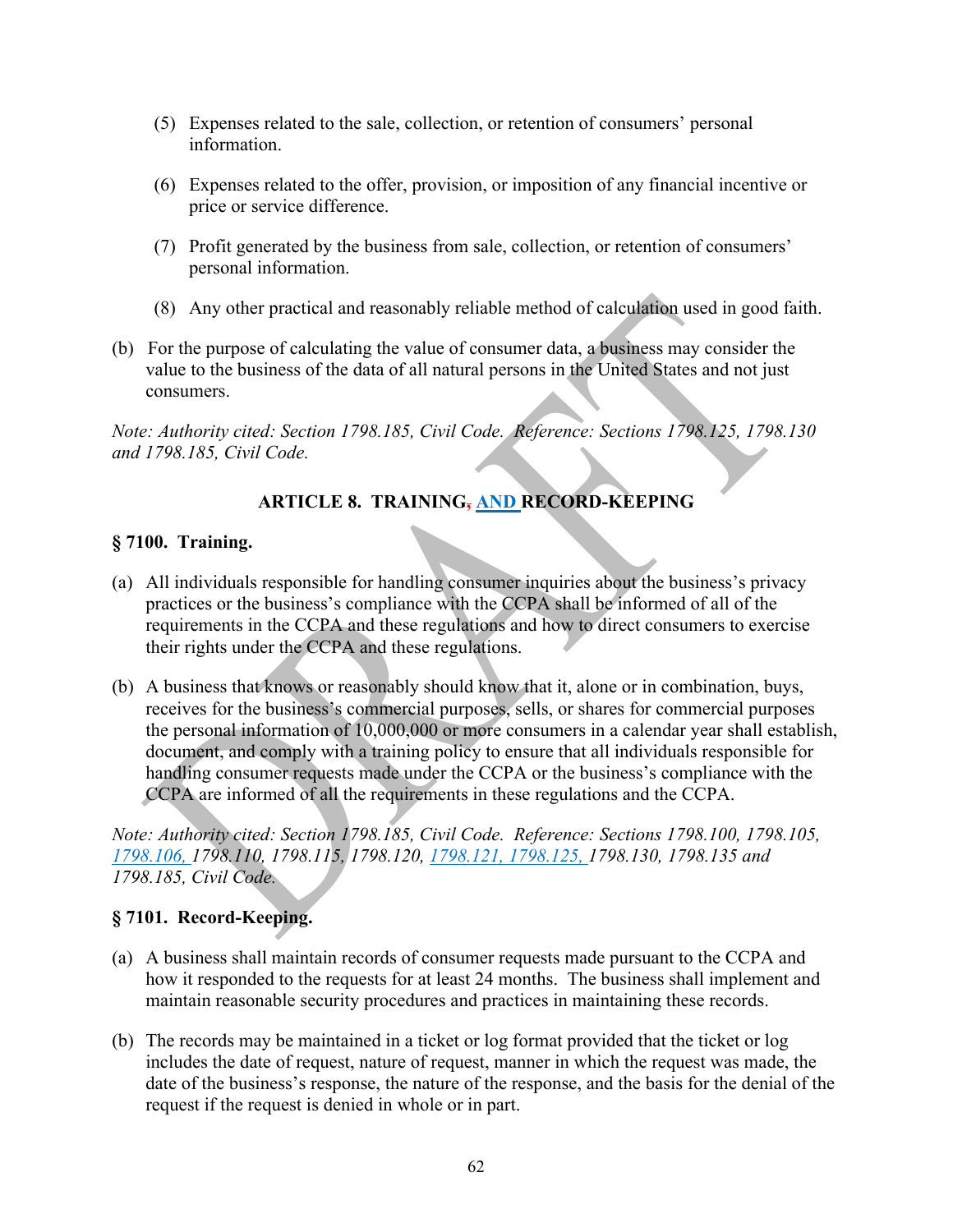- (c) A business's maintenance of the information required by this section, where that information is not used for any other purpose, does not taken alone violate the CCPA or these regulations.
- (d) Information maintained for record-keeping purposes shall not be used for any other purpose except as reasonably necessary for the business to review and modify its processes for compliance with the CCPA and these regulations. Information maintained for recordkeeping purposes shall not be shared with any third party except as necessary to comply with a legal obligation.
- (e) Other than as required by subsection (b), a business is not required to retain personal information solely for the purpose of fulfilling a consumer request made under the CCPA.

*Note: Authority cited: Section 1798.185, Civil Code. Reference: Sections 1798.100, 1798.105, 1798.106, 1798.110, 1798.115, 1798.120, 1798.121, 1798.130, 1798.135 and 1798.185, Civil Code.*

#### **§ 7102. Requirements for Businesses Collecting Large Amounts of Personal Information.**

- (a) A business that knows or reasonably should know that it, alone or in combination, buys, receives for the business's commercial purposes, sells, or shares, or otherwise makes available for commercial purposes the personal information of 10,000,000 or more consumers in a calendar year shall:
	- (1) Compile the following metrics for the previous calendar year:
		- (A) The number of requests to know that the business received, complied with in whole or in part, and denied;  $(B)$  The number of requests to delete that the business received, complied with in whole or in part, and denied;
		- (B) The number of requests to correct that the business received, complied with in whole or in part, and denied;
		- (C) The number of requests to know that the business received, complied with in whole or in part, and denied;
		- (D)  $\left(\frac{C}{C}\right)$  The number of requests to opt-out of sale/sharing that the business received, complied with in whole or in part, and denied; and
		- (E) The number of requests to limit that the business received, complied with in whole or in part, and denied; and
		- $(F)$   $(D)$  The median or mean number of days within which the business substantively responded to requests to know, requests to delete, requests to correct, requests to know, requests to opt-out of sale/sharing, and requests to opt-out-limit.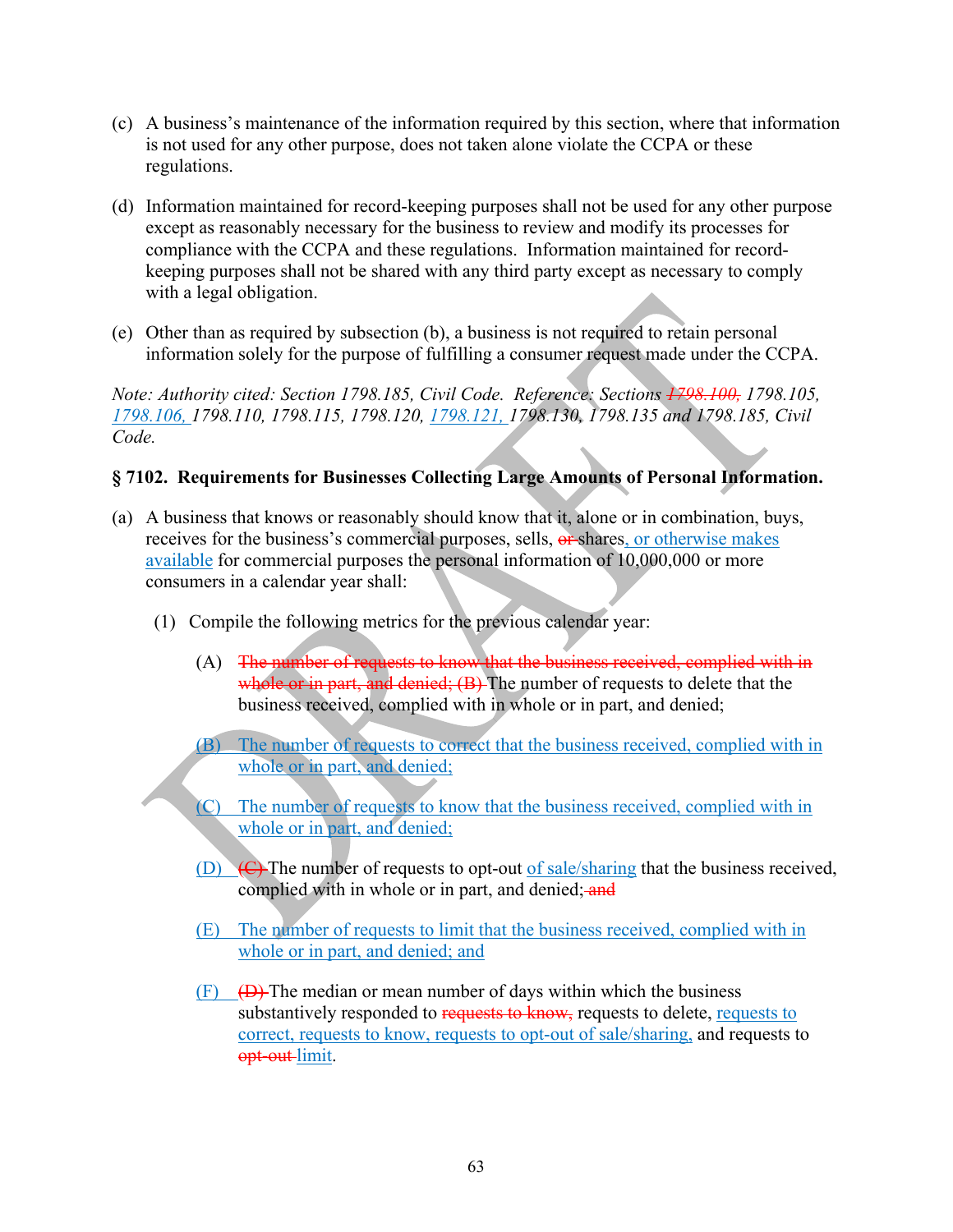- (2) Disclose, by July 1 of every calendar year, the information compiled in subsection (a)(1) within their privacy policy or posted on their website and accessible from a link included in their privacy policy.
	- (A) In its disclosure pursuant to subsection  $(a\theta)(2)$ , a business may choose to disclose the number of requests that it denied in whole or in part because the request was not verifiable, was not made by a consumer, called for information exempt from disclosure, or was denied on other grounds.
- (b) A business may choose to compile and disclose the information required by subsection (a)(1) for requests received from all individuals, rather than requests received from consumers. The business shall state whether it has done so in its disclosure and shall, upon request, compile and provide to the Attorney General the information required by subsection (a)(1) for requests received from consumers.

*Note: Authority cited: Section 1798.185, Civil Code. Reference: Sections 1798.100, 1798.105, 1798.106, 1798.110, 1798.115, 1798.120, 1798.121, 1798.130, 1798.135 and 1798.185, Civil Code.* 

# **ARTICLE 9. INVESTIGATIONS AND ENFORCEMENT**

# **§ 7300. Sworn Complaints Filed with the Agency.**

(a) Requirements for filing a sworn complaint. Sworn complaints may be filed with the Enforcement Division via the electronic complaint system available on the Agency's website at https://cppa.ca.gov/ or submitted in person or by mail to the Agency at the following address:

California Privacy Protection Agency 915 Capitol Mall, Suite 350A Sacramento, CA 95814

A complaint must:

- (1) Identify the business, service provider, contractor, or person who allegedly violated the CCPA;
- (2) State the facts that support each alleged violation and include any documents or other evidence supporting this conclusion;
- (3) Authorize the alleged violator and Agency to communicate regarding the complaint, including disclosing the complaint and any information relating to the complaint;
- (4) Include the name and current contact information of the complainant; and
- (5) Be signed and submitted under penalty of perjury.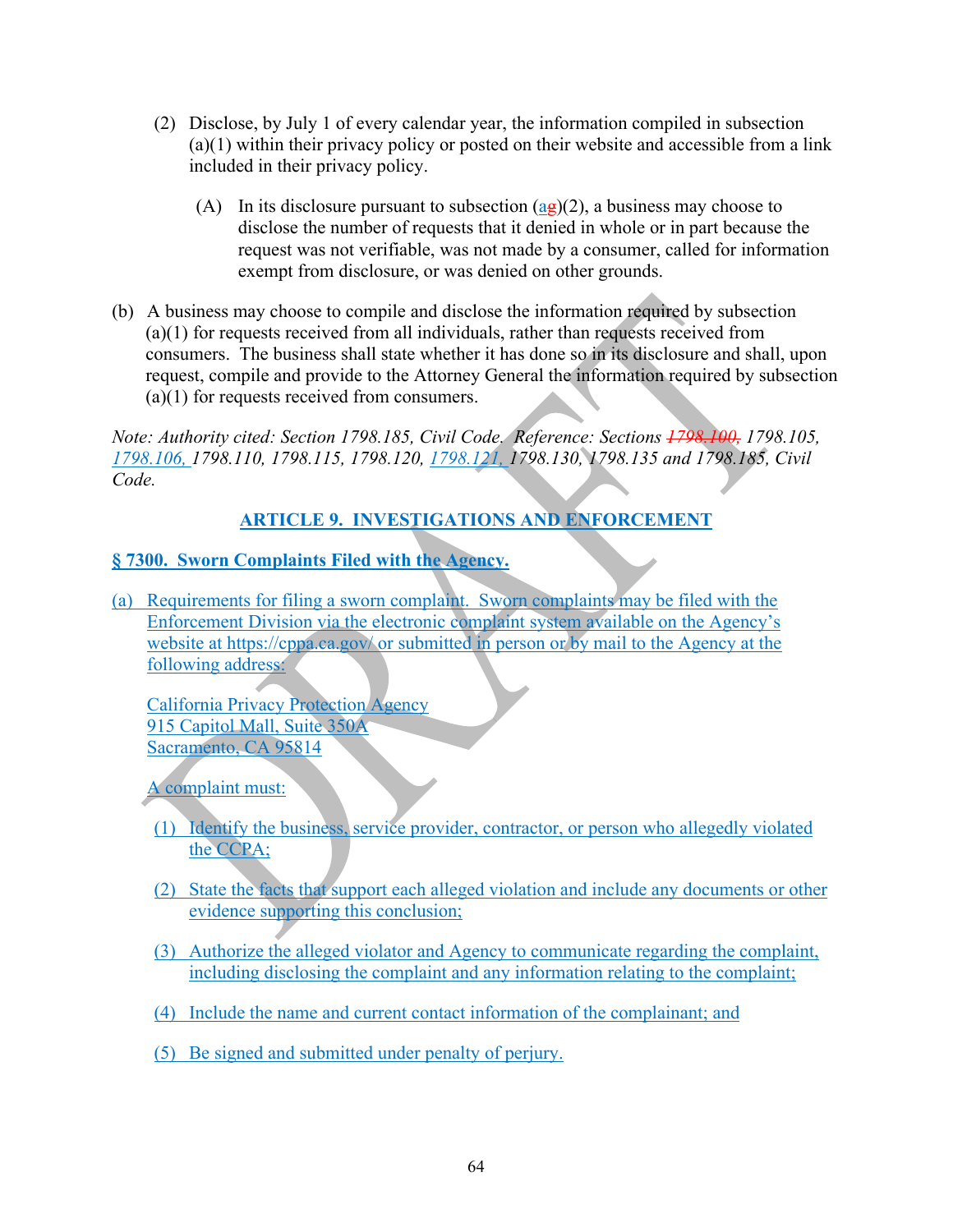(b) The Enforcement Division will notify the complainant in writing of the action, if any, the Agency has taken or plans to take on the complaint, together with the reasons for that action or nonaction. Duplicate complaints submitted by the same complainant may be rejected without notice.

*Note: Authority cited: Section 1798.185, Civil Code. Reference: Section 1798.199.45, Civil Code.*

### **§ 7301. Agency Initiated Investigations.**

All matters that do not result from a sworn complaint, including Agency-initiated investigations, referrals from government agencies or private organizations, and nonsworn or anonymous complaints, may be opened on the Agency's initiative.

*Note: Authority cited: Section 1798.185, Civil Code. Reference: Section 1798.199.145, Civil Code.* 

#### **§ 7302. Probable Cause Proceedings.**

- (a) Probable Cause. Under Civil Code section 1798.199.50, probable cause exists when the evidence supports a reasonable belief that the CCPA has been violated.
- (b) Probable Cause Notice. The Enforcement Division will provide the alleged violator with notice of the probable cause proceeding as required by Civil Code section 1798.199.50.
- (c) Probable Cause Proceeding.
	- (1) The proceeding shall be closed to the public unless the alleged violator files, at least 10 business days before the proceeding, a written request for a public proceeding. If the proceeding is not open to the public, then the proceeding may be conducted in whole or in part by telephone or videoconference.
	- (2) Agency staff shall conduct the proceeding informally. Only the alleged violator(s), their legal counsel, and Enforcement Division staff shall have the right to participate at the proceeding. Agency staff shall determine whether there is probable cause based on the probable cause notice and any information or arguments presented at the probable cause proceeding by the parties.
	- (3) If the alleged violator(s) fails to participate or appear at the probable cause proceeding, the alleged violator(s) waives the right to further probable cause proceedings under Civil Code section 1798.199.50, and Agency staff shall determine whether there is probable cause based on the notice and any information or argument provided by the Enforcement Division.
- (d) Probable Cause Determination. Agency staff shall issue a written decision with their probable cause determination and serve it on the alleged violator electronically or by mail. The Agency's probable cause determination is final and not subject to appeal.